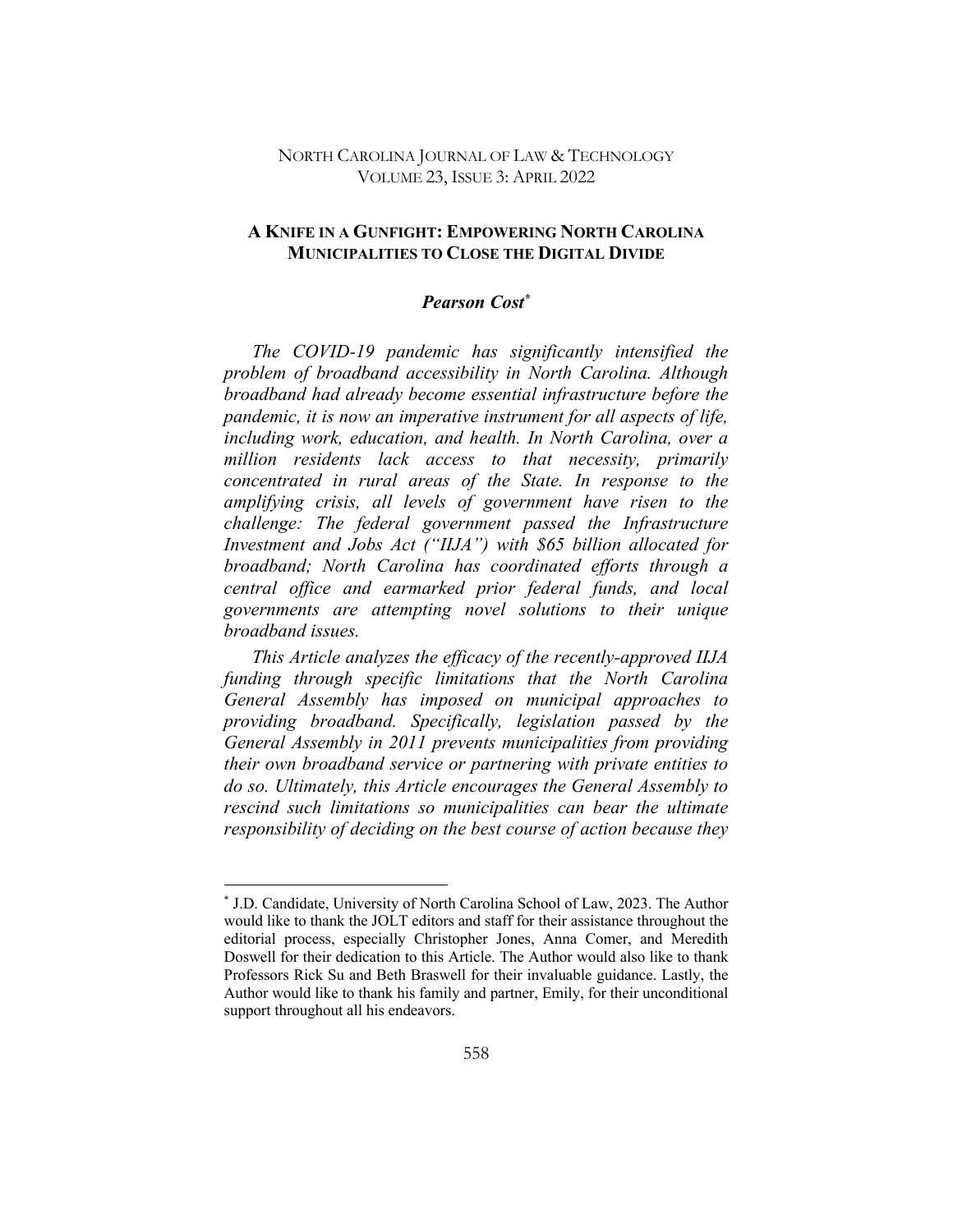*are uniquely situated to understand how to increase access to broadband within their limits.*

### **TABLE OF CONTENTS**

|     |                                                            | .559 |
|-----|------------------------------------------------------------|------|
| Н.  | <b>BROADBAND FUNDING IS INDISPENSABLE BUT INSUFFICIENT</b> |      |
|     |                                                            | .564 |
|     |                                                            |      |
|     | B. North Carolina Appropriations and Broadband Scheme      |      |
|     |                                                            |      |
| HL. | <b>MUNICIPAL RESTRICTIONS: STATE REJOINDER TO</b>          |      |
|     |                                                            | 571. |
|     | IV. PROVEN, REPLICABLE SOLUTIONS TO THE DIGITAL DIVIDE     |      |
|     |                                                            |      |
|     |                                                            |      |
|     |                                                            |      |
| V.  | <b>EMPOWER MUNICIPALITIES TO BE PRIMARY DECISION-</b>      |      |
|     |                                                            | .586 |
|     |                                                            |      |
|     | B. Federal Approach: Regulation or Preemption589           |      |
|     |                                                            |      |
|     |                                                            |      |

## **I. INTRODUCTION**

In 2005, the late U.S. Senator John McCain (R-AZ) sponsored unsuccessful federal legislation that would have authorized municipalities to create broadband service for their residents, saying of the legislation, "[w]hen private industry does not answer the call because of market failures or other obstacles, it is appropriate and even commendable, for the people acting through their local governments to improve their lives by investing in their own future."1 Almost two decades later, 27% of North Carolina households lack broadband (i.e., high-speed internet), <sup>2</sup> and less than

<sup>1</sup> Mikhail Guttentag, *A Light in Digital Darkness: Public Broadband After*  Tennessee v. FCC, 20 YALE J.L. & TECH. 311, 344 (2018).

<sup>&</sup>lt;sup>2</sup> While the contemporary use of "broadband" has different definitions, Encyclopedia Britannica defines it as "[i]nternet speeds faster than those that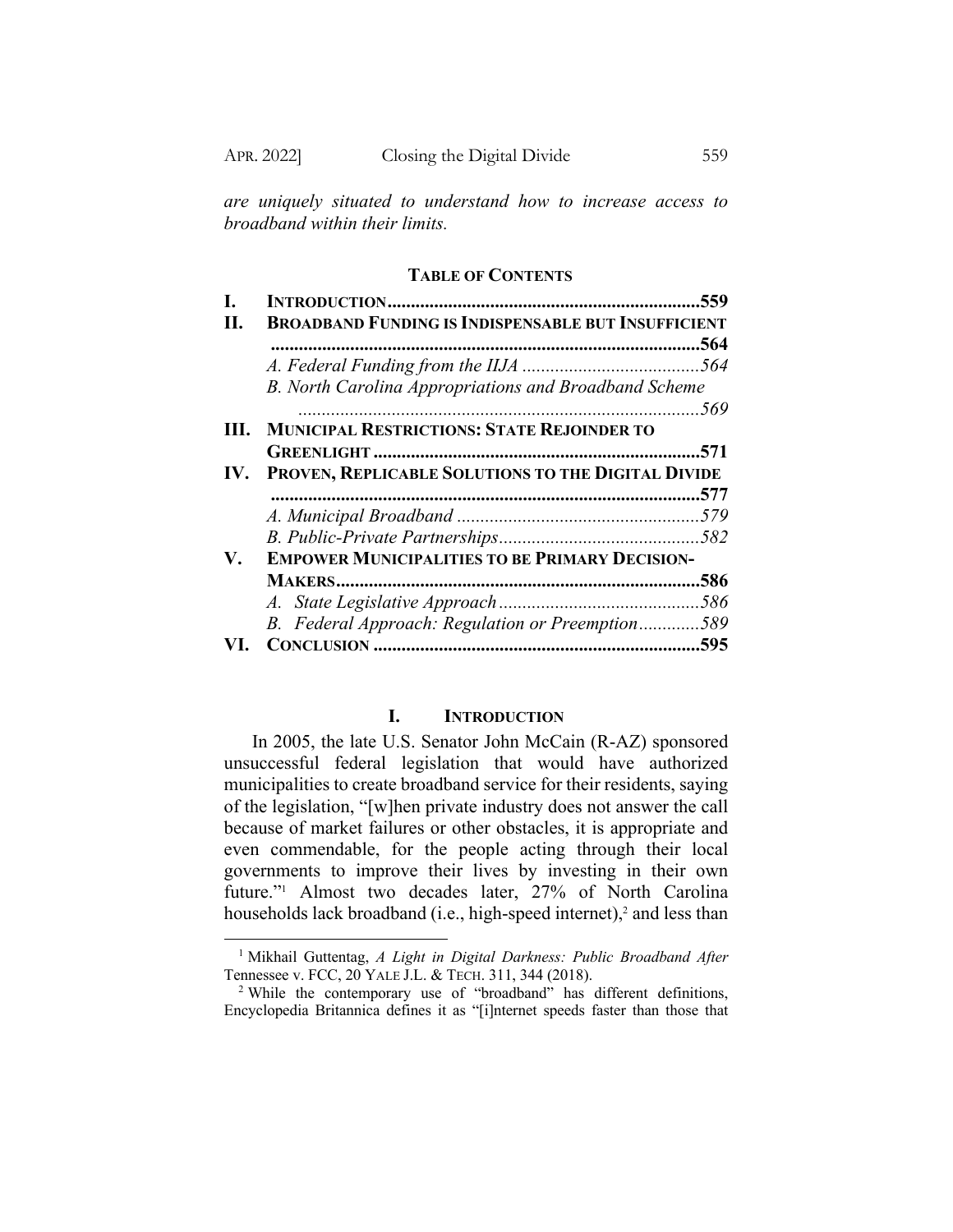40% of the State has access to fiber technology, the preferred method of providing high-speed internet.3 North Carolina population centers have some of the best internet connections in the country because of the profitable urban infrastructure, while rural areas have complex geographies for laying fiber and unprofitable cost margins.4 Even if broadband were available to every home in the State, half a million North Carolinians would be unable to afford it.<sup>5</sup> Although access to the internet may once have been a luxury, it is now an essential element for individuals to function in society needed to conduct transactions, acquire information and news, and communicate with others.6 The internet's importance has been

<sup>4</sup> *See* Liora Engel-Smith, *In North Carolina's Mountains, Broadband Isn't a Given*, N.C. HEALTH NEWS (July 7, 2021), https://www.northcarolinahealth news.org/2021/07/07/in-north-carolinas-mountains-broadband-isnt-a-given/ [https://perma.cc/4546-EL9D]. The mountainous geography in the west and marshy coastline in the east make it difficult to lay fiber. Zachery Eanes, *North Carolina Could Have a 'Generational Opportunity' to Expand Broadband Across State*, NEWS & OBSERVER (Nov. 14, 2021), https://www.newsobserver.com/ news/politics-government/article255729396.html [https://perma.cc/P8LS-XZ72].

<sup>5</sup> *North Carolina's Broadband Vision – Closing the Digital Divide*, N.C. DEP'T INFO. TECH.'S DIV. BROADBAND & DIGIT. EQUITY [hereinafter *Closing*], https://www.ncbroadband.gov/media/249/open [https://perma.cc/RFX7-6VT6].

<sup>6</sup> *See* Stan Adams, *In the Middle of COVID-19: Can We All Agree Now That Internet Access Is a Necessity?*, CTR. FOR DEMOCRACY & TECH. (April 2, 2020),

could be achieved through dial-up." Erik Gregersen, *Broadband*, BRITANNICA (Feb. 20, 2022), https://www.britannica.com/science/broadband [https://perma.cc/ XF3M-3QFK].

<sup>3</sup> *See The Digital Divide,* N.C. DEP'T INFO. TECH.'S DIV. BROADBAND & DIGIT. EQUITY [hereinafter *Digital Divide*], https://www.ncbroadband.gov/digitaldivide#measuring-success [https://perma.cc/F44D-37D3] (last visited Mar. 4, 2022); *see also Broadband Technologies: A Primer on Access and Solutions,*  UNIV. OF MO. (June 2021), https://extension.missouri.edu/media/wysiwyg/ Extensiondata/Pub/pdf/commdm/dm0601.pdf [https://perma.cc/9HNU-KERU] ("Fiber is currently the preferred internet delivery technology because it carries the greatest potential for reliably transmitting large amounts of information."); Tom Wheeler, *Striking a Deal to Strengthen Broadband Access for All*, BROOKINGS INST. (May 14, 2021), https://www.brookings.edu/research/strikinga-deal-to-strengthen-broadband-access-for-all/ [https://perma.cc/JYZ4-MLEC] (reasoning that fiber is "future proof"); *see also* Zachery Eanes, *Biden Infrastructure Bill Gives NC Chance to Expand Broadband*, NEWS & OBSERVER (Nov. 14, 2021) [hereinafter *Expand Broadband*], https://www.newsobserver.com/ news/politics-government/article255729396.html [https://perma.cc/P8LS-XZ72].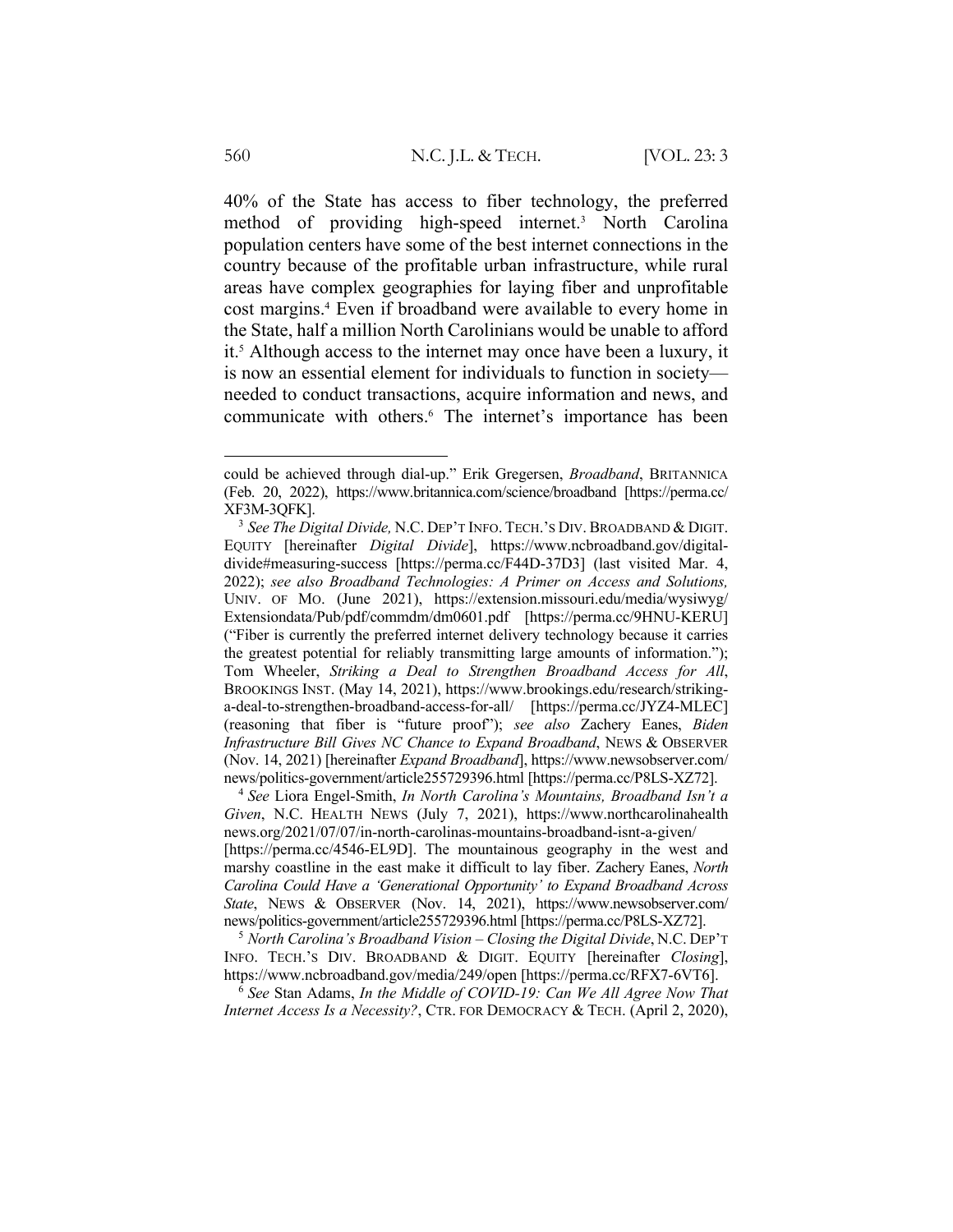substantially amplified in recent years by the COVID-19 pandemic. Nationwide, 87% of adults say the internet has been essential or important to them during the pandemic, with 21% of parents worried their children will be unable to complete homework virtually, and 52% of low-income families worried about paying their broadband bills.7

The problem of broadband accessibility in North Carolina can be characterized by three distinct issues: geography, cost, and restrictive state laws. First, the geography of mountainous and coastal regions of North Carolina, which is disproportionately rural, creates significant difficulties when laying fiber, resulting in profitability concerns for private entities.8 This physical limitation is particularly significant given that 95% of North Carolinians without high-speed internet live in rural areas, and the State has the second-highest number of rural residents in the country at 3.2 million.<sup>9</sup> Second, the cost of broadband is unaffordable for lowincome individuals in rural areas.10 For instance, in rural North Carolina, where the above-mentioned difficulties arise in laying broadband cable, 87% of households with an income of less than \$75,000 lack access to high-speed internet. <sup>11</sup> A similar problem

https://cdt.org/insights/in-the-middle-of-covid-19-can-we-all-agree-now-thatinternet-access-is-a-necessity/ [https://perma.cc/VA7M-BCL4].

<sup>7</sup> Emily A. Vogels et al., *53% of Americans Say the Internet Has Been Essential During the COVID-19 Outbreak*, PEW RSCH. CTR. (Apr. 30, 2020), https://www.pewresearch.org/internet/2020/04/30/53-of-americans-say-the-internethas-been-essential-during-the-covid-19-outbreak/ [https://perma.cc/7KXJ-BGRC].

<sup>8</sup> Engel-Smith, *supra* note 4 ("Much of the mountain region is far too sparse for internet service providers to want to expand there. And ISPs who do want to expand may find it difficult because of the exorbitant cost of laying fiber in the mountains.").

 $9$  Erin Wynia & Joanne Hovis, LEAPING THE DIGITAL DIVIDE, N.C. LEAGUE OF MUN. 15 [hereinafter LEAPING], https://www.nclm.org/resourcelibrary/Shared %20Documents/PGA%20Reports%20%26%20Files/Broadband%20Whitepaper %20-%20FINAL%20Email%20Friendly.pdf [https://perma.cc/U5HS-FYAT] (last visited Feb. 20, 2022).

<sup>10</sup> *See* Lea Efird, *Rural Broadband – Yancey and Mitchell Counties*, UNC SCH. OF GOV.: FACTS THAT MATTER BLOG, https://ncimpact.sog.unc.edu/2020/07/ruralbroadband-yancey-and-mitchell-counties/ [https://perma.cc/39RP-V5UG] (last visited Feb. 19, 2022).

<sup>11</sup> *Id.*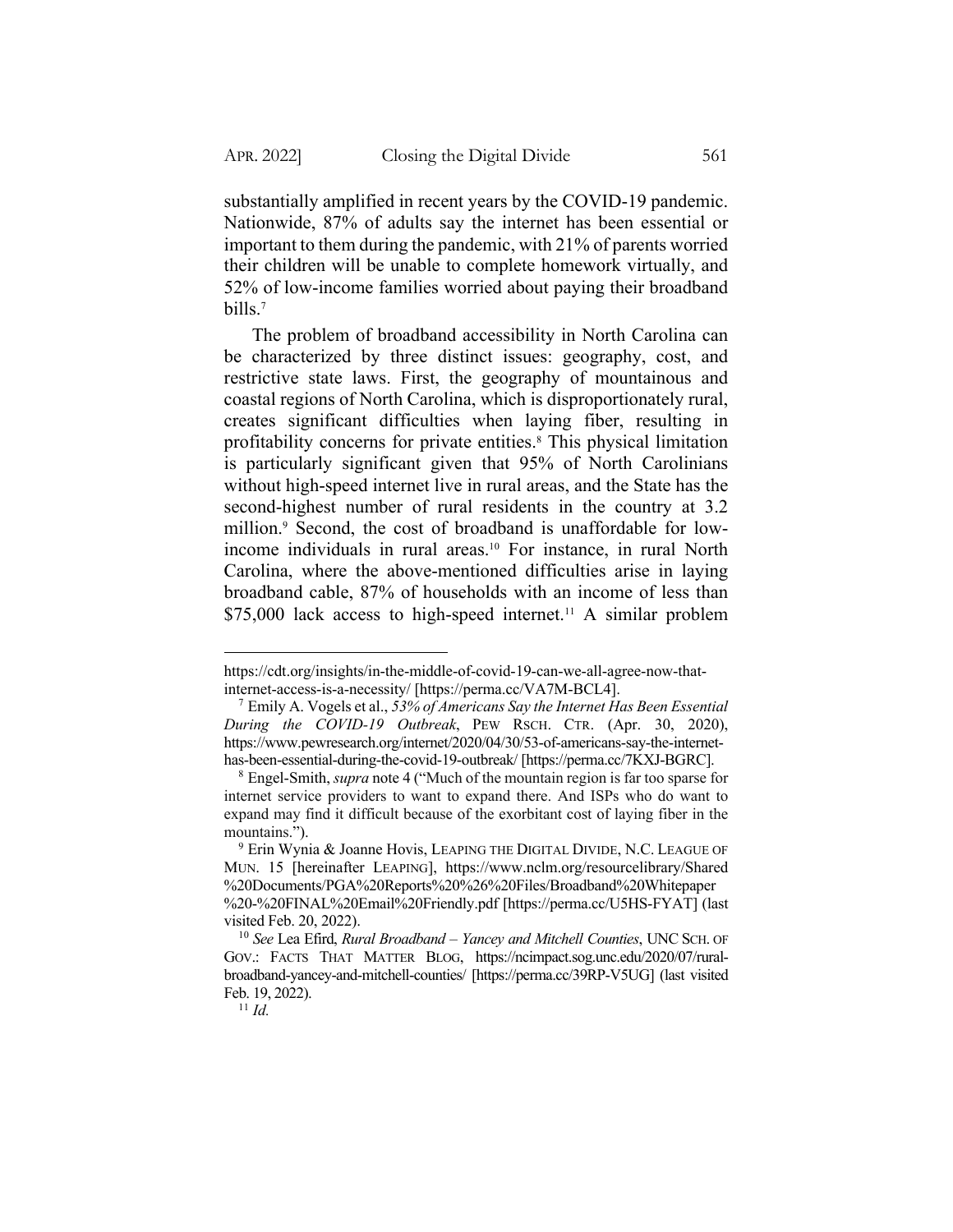arises in urban communities with minority groups. In Charlotte, North Carolina, access to broadband is disproportionately higher for Asian and white residents (81%) than for Hispanics (56%) and African Americans (55%).12 To make matters worse, low-income individuals are incentivized to move to more populated areas with more affordable broadband but are obstructed from doing so by other factors, such as an intensifying real estate market.13 The issues of geography and affordability create a significant barrier to broadband access, but they are more easily addressed than the third issue, restrictive state laws. Broadband accessibility will not be solved by market forces, as providers are incentivized to serve areas that can pay the most and where the geography allows for the cheapest connection, leading to accessibility problems highest in "counties with the lowest median household incomes, lowest population densities, highest rural population rates, and highest poverty rates."14 Thus, the third and most critical barrier to broadband access is a restriction on governmental action, namely a North Carolina law that functionally prohibits municipalities' ability to operate their own broadband networks or form public-private partnerships.15

This Article posits that, to close the digital divide, the North Carolina General Assembly must rectify regressive changes made

<sup>&</sup>lt;sup>12</sup> DIGITAL INCLUSION PLAYBOOK, CHARLOTTE DIGIT. INCLUSION ALL. 17 (Aug. 19, 2017), https://www.charlottedigitalinclusionalliance.org/playbook.html [https://perma.cc/947Q-EDEU].

<sup>13</sup> Kimberly Cataudella & Aaron Sánchez-Guerra, *Hot Housing Markets: See How Durham Home Prices Compare to Other NC Cities* (Feb. 1, 2022), NEWS & OBSERVER, https://www.newsobserver.com/news/business/article257921818.html [https://perma.cc/M8LR-6U6Q]. The incentive to move to urban areas is one example of a substantial impact on economic mobility for low-income individuals, for whom broadband is difficult to access but necessary for "educational attainment, skills for the job market, access to public safety alerts, household income, and healthcare options." Lea Efird, *Urban Broadband – Mecklenburg County*, UNC SCH. OF GOV.: FACTS THAT MATTER BLOG, https://ncimpact.sog.unc.edu/2020/07/urban-broadband-mecklenburg-county/ [https://perma.cc/8PRC-3K6Q] (last visited Feb. 19, 2022).

<sup>14</sup> Guttentag, *supra* note 1, at 325; *see* Patrick Gray, *Disconnected: The State of Rural Broadband,* 25 DRAKE J. AGRIC. L. 403, 406 (2020).

<sup>&</sup>lt;sup>15</sup> An Act to Protect Jobs and Investment by Regulating Local Government Competition with Private Business, 2011 N.C. Sess. Laws 84.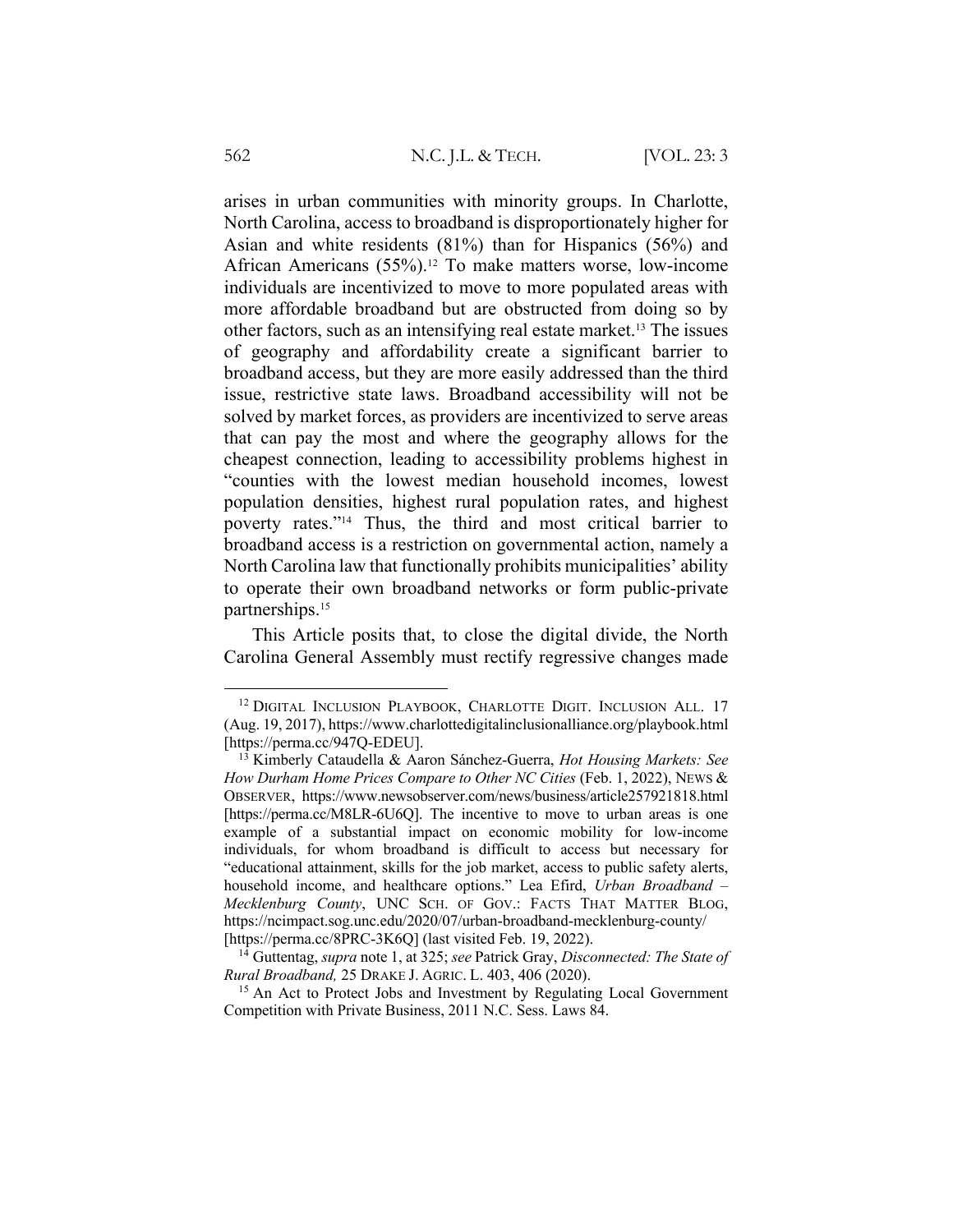in recent years that functionally prohibit municipalities from addressing broadband access through public solutions. In 2011, the General Assembly passed An Act to Protect Jobs and Investment by Regulating Local Government Competition with Private Business ("Level Playing Field Bill") that promotes private telecommunications companies at the expense of severely restricting communities from investing in their own broadband service.16 The legislation limited the types of investments that a local government can make in broadband infrastructure and how money can be raised for that infrastructure.17 The repeal of the Level Playing Field Bill would allow substantial federal and state funding to be utilized by either developing and operating municipal broadband networks or forming public-private partnerships contingent on affordable rates for their citizens.<sup>18</sup> An unambiguous authorization for municipalities to build and lease infrastructure would allow North Carolina communities to replicate public-private partnerships that have recently been successful around the country.19 Without these changes, the potentially sufficient federal and state funding will be futile.

This Article proceeds in four Parts. Part II analyzes various appropriations of broadband funding, specifically examining the Infrastructure Investment and Jobs Act ("IIJA") recently passed by Congress, as well as the North Carolina General Assembly's appropriation of American Rescue Plan Act ("ARPA") funding. Part

<sup>&</sup>lt;sup>16</sup> *Id.* North Carolina is not alone in their broadband restrictions, as over twenty states have similar restrictions on creating and operating their own broadband networks. Edyael Casaperalta, *Achieving Universal Service in Developing Area: Three Policies from Latin America and What They Can Teach the United States*, 16 COLO. TECH. L.J. 399, 422 (2018).

<sup>&</sup>lt;sup>17</sup> 2011 N.C. Sess. Laws 84.

<sup>18</sup> *See generally* Tyler Cooper, *Municipal Broadband Is Restricted in 18 States Across the U.S. in 2021*, BROADBANDNOW (April 6, 2021), https://broadband now.com/report/municipal-broadband-roadblocks/ [https://perma.cc/AXR8-TBL6] (summarizing North Carolina restrictions on municipal broadband networks and public-private partnerships).

<sup>&</sup>lt;sup>19</sup> See, e.g., Joanne Hovis et al., THE EMERGING WORLD OF BROADBAND PUBLIC-PRIVATE PARTNERSHIPS, BENTON FOUND. 19-21 (Feb. 2016), https://www.benton.org/sites/default/files/partnerships\_0.pdf [https://perma.cc/5X55-RYFU].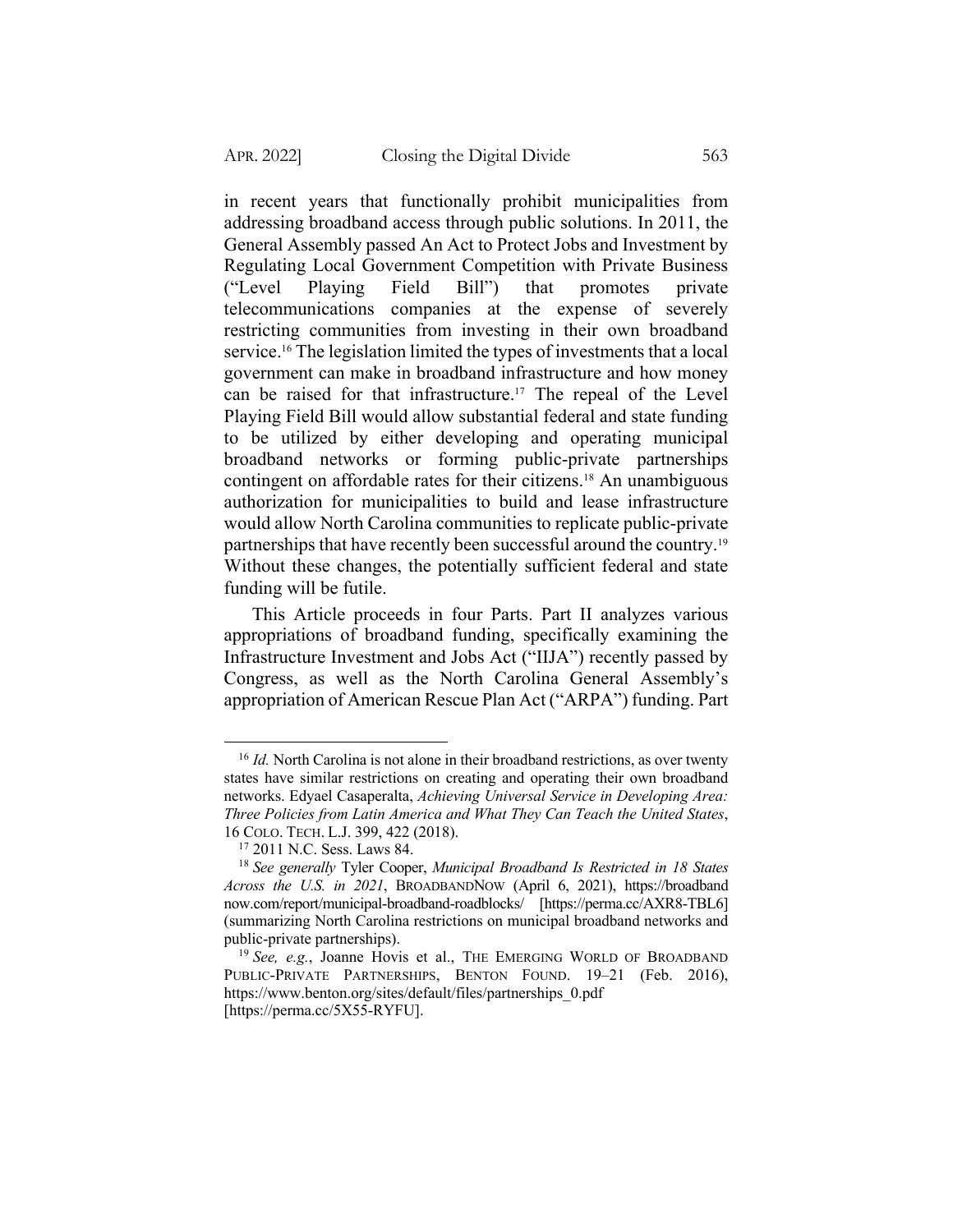III discusses the origins and consequences of the Level Playing Field Bill, a direct response to the success of a municipal broadband project in Wilson, North Carolina. Part IV proposes that municipalities are uniquely equipped to solve the specific broadband-access issues their constituents face, but federal and state funding is still indispensable to overcome these issues. Accordingly, this Part analyzes two municipal approaches: municipal broadband and public-private partnerships. Part V proposes two methods to specifically empower municipalities in the broadband fight: statutory changes by the General Assembly or federal pressure on State restrictions. Lastly, Part VI concludes that the General Assembly should take an all-encompassing approach by rescinding earlier restrictions and promoting the municipal control of broadband, thereby empowering local communities to collectively provide an essential service to all North Carolinians.

## **II. BROADBAND FUNDING IS INDISPENSABLE BUT INSUFFICIENT**

While municipalities are uniquely situated to close the digital divide, they are not equipped to fund the endeavor. Thus, this Part examines (a) the federal government's funding from the IIJA and (b) North Carolina's appropriations and broadband scheme to establish the potentially sufficient foundation in which municipalities assess broadband accessibility.

## *A. Federal Funding from the IIJA*

The IIJA, signed into law by Congress in November of 2021, allocated nearly \$65 billion for broadband coverage and adoption throughout the United States, affording North Carolina the opportunity to close the digital divide if it reconsiders its current legal structure that hinders municipal ability to efficiently expend funding on broadband.<sup>20</sup> The IIJA underscored the magnitude of broadband accessibility in the United States, finding that the lack of broadband access is "a barrier to the economic competitiveness of the United States" and "disproportionately affects communities of

<sup>20</sup> *See* Infrastructure Investment and Jobs Act, Pub. L. No. 117-58, 135 Stat. 429, § 60101 [hereinafter IIJA].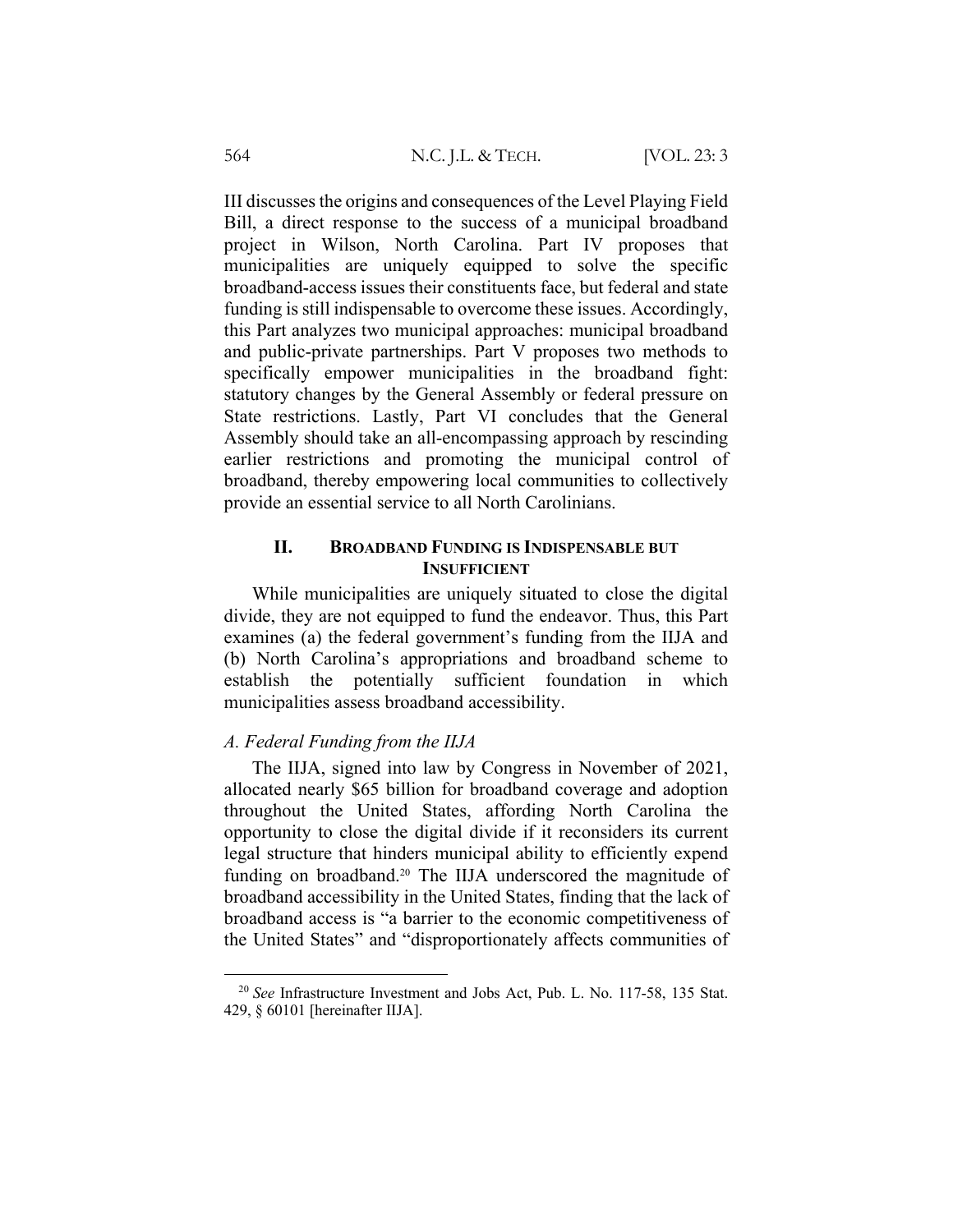color, lower-income areas, and rural areas."21 The Department of Commerce explained that the IIJA's allocation of funds will "create more low-cost [broadband] service options, subsidize the cost of service for low-income households," and "address the digital equity and inclusion needs in our communities."22

The IIJA grants the Department of Commerce considerable deference in appropriating the broadband funds.23 Out of the total IIJA appropriations, \$48 billion will go to the Commerce Department's National Telecommunications and Information Administration ("NTIA") to administer various public funding programs.24 The majority of that funding is earmarked for states and territories to fund broadband access through the Broadband Equity, Access, and Deployment Program, with a detailed need-based formula to decide how those funds are to be administered.25 Under the Program, every state receives  $$100$  million,<sup>26</sup> and the remaining funds will be allocated based on the number of "unserved locations" within each state.<sup>27</sup> An "unserved location" either has no access to broadband service or lacks access to service with minimum internet speed "sufficient to support real-time, interactive applications," leaving NTIA with the ability to maneuver within those vague constraints.28

A rough estimate is that North Carolina could receive \$800 million of IIJA funding according to the State's Department of

<sup>21</sup> *Id.*

<sup>22</sup> *Fact Sheet: Department of Commerce's Use of Bipartisan Infrastructure Deal Funding to Help Close the Digital Divide*, U.S. DEP'T OF COM. (Nov. 10, 2021), https://www.commerce.gov/news/fact-sheets/2021/11/fact-sheet-departmentcommerces-use-bipartisan-infrastructure-deal-funding [https://perma.cc/33YD-NB85]. <sup>23</sup> *Id.*

<sup>24</sup> *Id.*

 $25$  IIJA  $\delta$  60102(b).

<sup>&</sup>lt;sup>26</sup> *Id.* § 60102(c)(2)(A). \$100,000,000 is also divided equally between the United States Virgin Islands, Guam, American Samoa, and the Commonwealth of the Northern Mariana Islands. *Id.* § 60102(c)(2)(B).

<sup>&</sup>lt;sup>27</sup> *Id.* § 60102(c)(3)(B) ("The amount allocated to an eligible entity under subparagraph (B) shall be calculated by . . . dividing the number of unserved locations in the eligible entity by the total number of unserved locations in the United States and . . . multiplying the quotient obtained . . . by the amount made available . . . .").

<sup>&</sup>lt;sup>28</sup> *Id.* § 60102(a)(1)(A)(i)–(ii).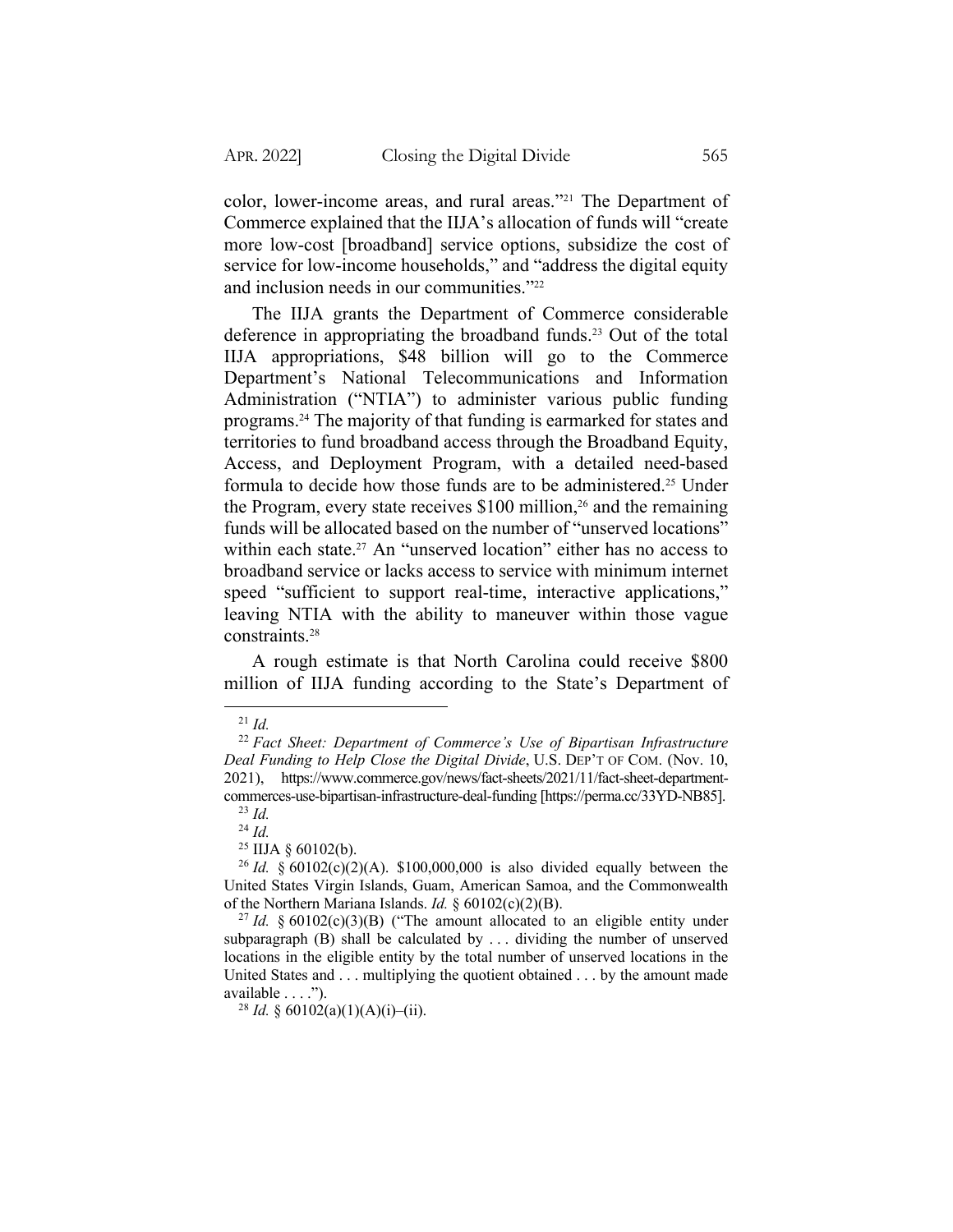Information Technology ("DIT"), but the ultimate number depends on how NTIA defines "unserved locations."29 The determination of what qualifies as an unserved location is based on data maps, originally created by the Federal Communications Commission ("FCC") pursuant to a mandate in the Communications Act of 1934.30 Unfortunately, these maps are outdated and have long been criticized for being inaccurate, and rightfully so.<sup>31</sup> According to BroadbandNow, a research organization that publishes accessibility data on broadband, the FCC underestimates North Carolina's broadband availability by 5.3%, or 540,000 people.32 The significant variance is primarily due to the FCC's erroneous assumption that an entire census block has broadband availability if merely one household within the area is served, even though a census block can potentially cover hundreds of square miles in rural areas.33 Other factors that lead to inaccurate maps include the unregulated reporting of internet service providers' ("ISPs") advertised speeds, rather than their actual speeds, and reporting of non-rush hour speeds, rather than when a large number of customers are using the network.34 These factors create an inaccurate picture that misinforms the federal government as to where funding should be allocated and

<sup>29</sup> *Expand Broadband*, *supra* note 3.

<sup>&</sup>lt;sup>30</sup> IIJA §  $60102(a)(2)(C)$  ("The term 'broadband DATA maps' means the maps created under section  $802(c)(1)$  of the Communications Act of 1934 (47 U.S.C.  $642(c)(1)$ .").

<sup>31</sup> John Hendel, *Why Billions in Broadband Money May go to the Wrong Places*, POLITICO (November 29, 2021), https://www.politico.com/news/2021/ 11/29/fcc-broadband-maps-biden-523425 [https://perma.cc/M7WL-7CW3].

<sup>&</sup>lt;sup>32</sup> *Id.* In a Mississippi county, FCC projections of broadband availability are off by 80%. *Id.*

<sup>33</sup> *See id.*; *see also* Cat Zakrzewski & Chris Alcantara, *Biden's Ambitious Broadband Funding Has a Key Impediment: an Outdated Map of Who Needs It*, WASHINGTON POST (Dec. 14, 2021), https://www.washingtonpost.com/ technology/2021/12/14/bidens-ambitious-broadband-funding-has-key-

impediment-an-outdated-map-who-needs-it/ [https://perma.cc/42M7-RKYX]; Katy Rossiter, *What Are Census Blocks?*, U.S. CENSUS BUREAU (July 11, 2011), https://www.census.gov/newsroom/blogs/random-samplings/2011/07/what-arecensus-blocks.html [https://perma.cc/L2G4-BLK8].

<sup>34</sup> *Leaping*, s*upra* note 9, at 6.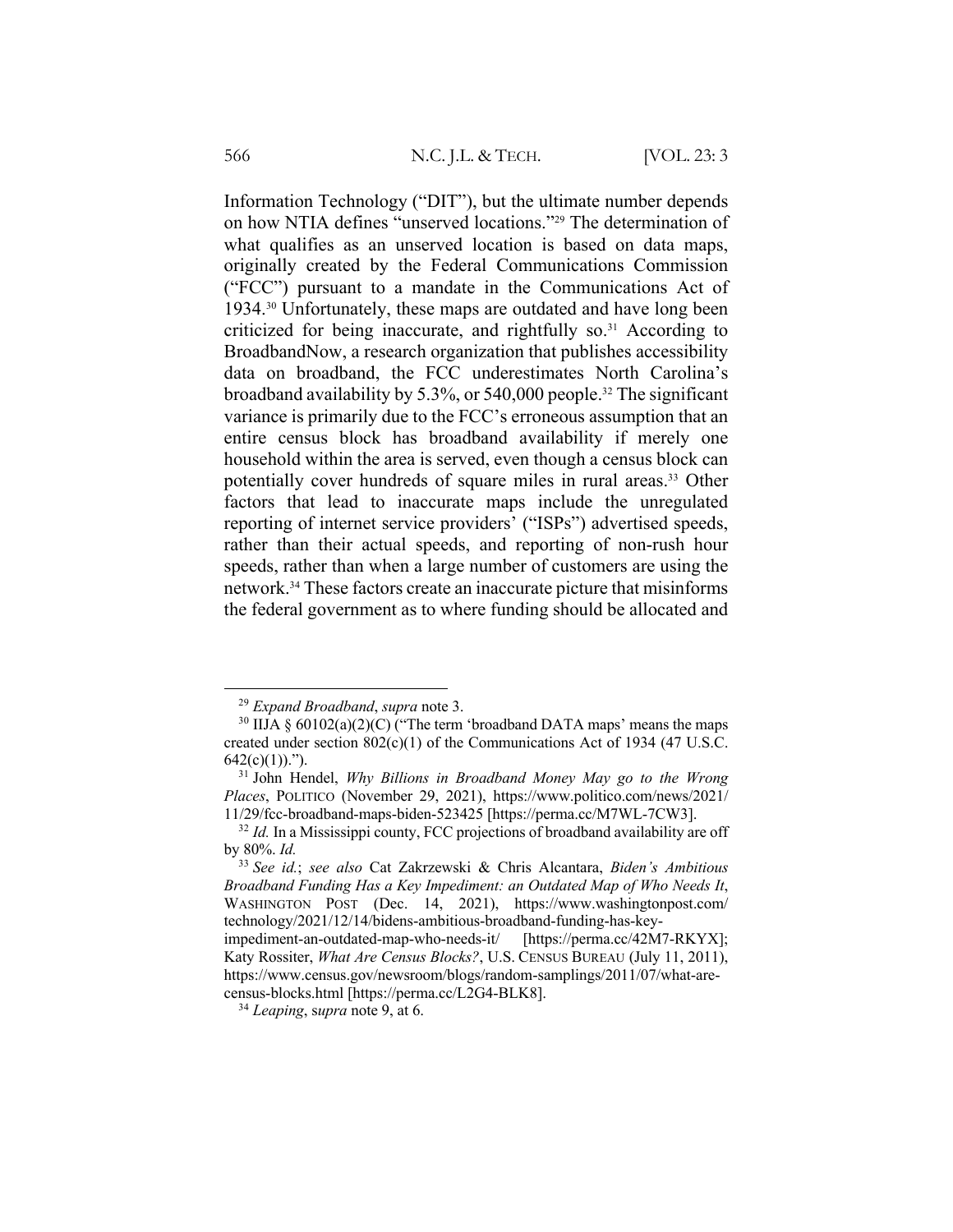underscores the argument that the federal government is too farremoved to be the primary decision-maker.35

While legislation was signed in March of 2020 that required the FCC to acquire more detailed data on the issue of broadband availability, there is not a clear timeline on when these updated maps will be completed.<sup>36</sup> With billions of dollars in broadband funding distributed based on faulty data, unserved locations will not get the necessary funding needed to overcome internet inaccessibility. North Carolina, like other states, is developing its own maps instead of relying on the FCC to do so.<sup>37</sup> While these more accurate maps will help the State administer federally-granted funds, IIJA allocation may nonetheless depend on the potentially faulty FCC maps.<sup>38</sup>

By the terms of the IIJA, states are afforded a great deal of discretion in determining how they can use the funding, constrained only in their use of funds for planning and pre-deployment activities (no more than 5%) and administrative expenses (no more than  $2\%$ ).<sup>39</sup> With these limited restrictions, states may use the funding to subgrant to other eligible entities within the state for the following:

(1) [U]nserved service projects and underserved service projects; (2) connecting eligible community anchor institutions; (3) data collection, broadband mapping, and planning; (4) installing internet and Wi-Fi infrastructure or providing reduced-cost broadband within a multifamily residential building ... (5) broadband adoption, including programs to provide affordable internet-capable devices; and (6) any use determined necessary by the Assistant Secretary to facilitate the goals of the Program.<sup>40</sup>

<sup>&</sup>lt;sup>35</sup> Even Jessica Rosenworcel, FCC Chair, "told lawmakers at a November confirmation hearing that the federal government's maps 'stink' and that improving them is an urgent priority." Zakrzewski & Alcantara, *supra* note 33.

<sup>36</sup> *Id.*

<sup>37</sup> *Id.*

<sup>38</sup> *Id.*

 $39$  IIJA § 60102(d)(2). There are certain exceptions to the prohibition on matching with federal funds, like those coming from the Families First Coronavirus Response Act, the CARES Act, the Consolidated Appropriations Act, and the American Rescue Plan Act. *Id.* § 60102(B)(iii).

<sup>40</sup> *Id.* § 60102(f).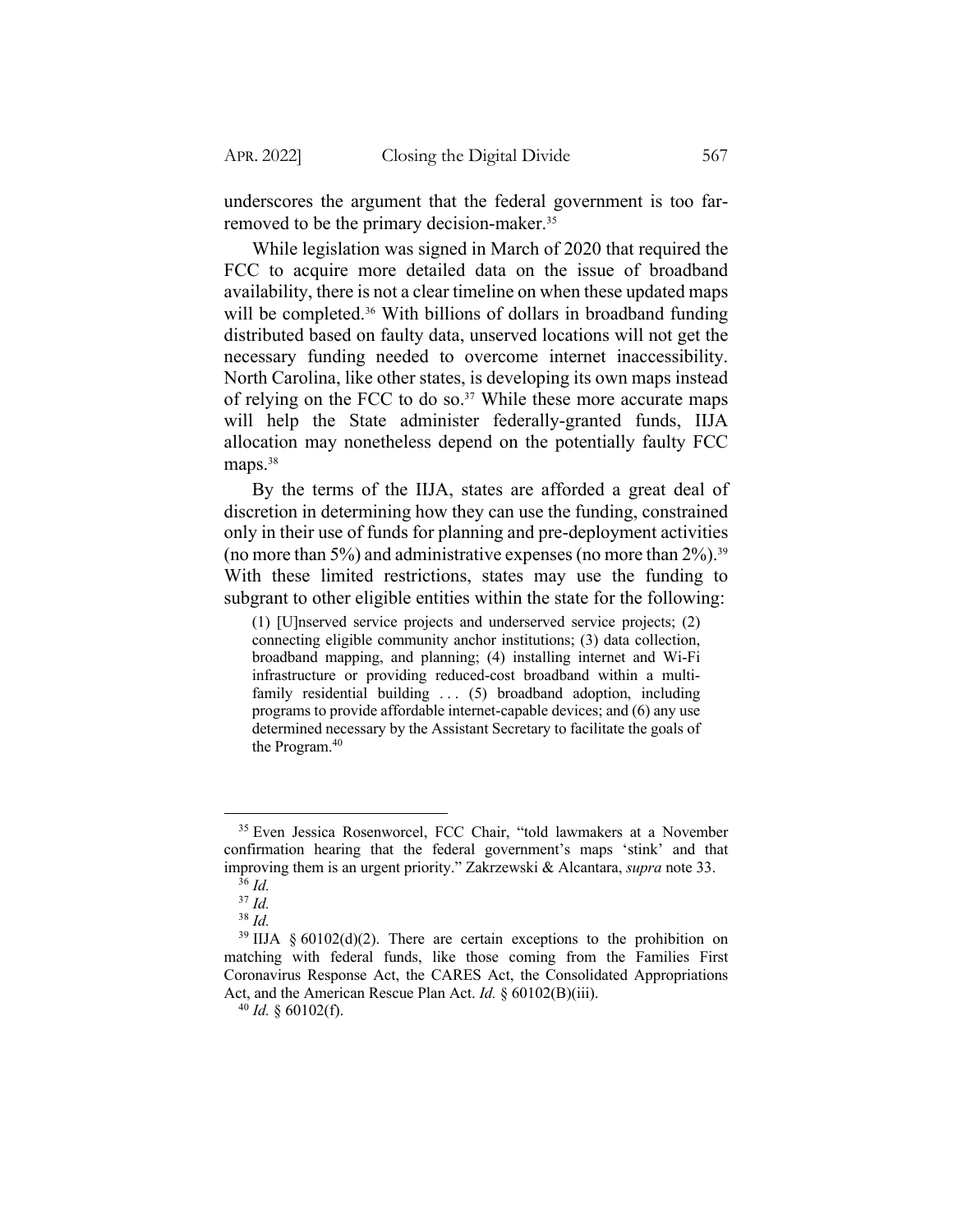Subgrantees that are distributing federal funds for the deployment of a broadband network must match those funds for at least 25% of projected costs, but the match may come from any nonfederal unit of government or non-governmental entity.<sup>41</sup> Moreover, subgrantees must provide high-speed internet service, defined as 100 megabits per second for downloads and 20 megabits per second for uploads, to ensure the service can handle technology's growing demand for broadband capacity.42

In addition to building broadband infrastructures in rural areas, the IIJA also helps communities utilize the internet.43 The Digital Equity Act ("DEA") within the IIJA provides \$2.75 billion "to promote digital inclusion and equity for communities that lack the skills, technologies[,] and support needed to take advantage of broadband connections."44 The DEA includes various programs, including one that funds state programs to achieve digital equity and another that funds community anchor institutions, such as libraries, non-profits, and local governments.<sup>45</sup> However, even with the DEA's worthy objectives, digital equity cannot be achieved without the effective use of funds to create the necessary broadband infrastructure.

The federal government's recent appropriation has afforded states and municipalities the necessary funding to cover the high costs of building broadband infrastructure—expenses state and local governments would otherwise be unable to pay independently.46 Moreover, the federal government has appropriately given states broad discretion to appropriate the funds as the states see fit because the broadband solutions cannot be generalized across different

<sup>41</sup> *Id.* § 60102(h)(3).

<sup>&</sup>lt;sup>42</sup> *Id.*  $\frac{60102(h)(4)(A)(i)}{h}$ . Subgrantees are also required to provide service "with a latency that is sufficiently low to allow reasonably foreseeable, real-time, interactive applications . . . with network outages that do not exceed, on average, 48 hours over any 365-day period. *Id.*

<sup>43</sup> U.S. DEP'T OF COM., *supra* note 22.

<sup>44</sup> *Id.*

<sup>45</sup> Zack Quaintance, *Infrastructure Bill Promises Historic Boost for Digital Equity*, GOV'T TECH. (Nov. 16, 2021), https://www.govtech.com/network/ infrastructure-bill-promises-historic-boost-for-digital-equity [https://perma.cc/2M59- SVN2].

<sup>46</sup> *See id.*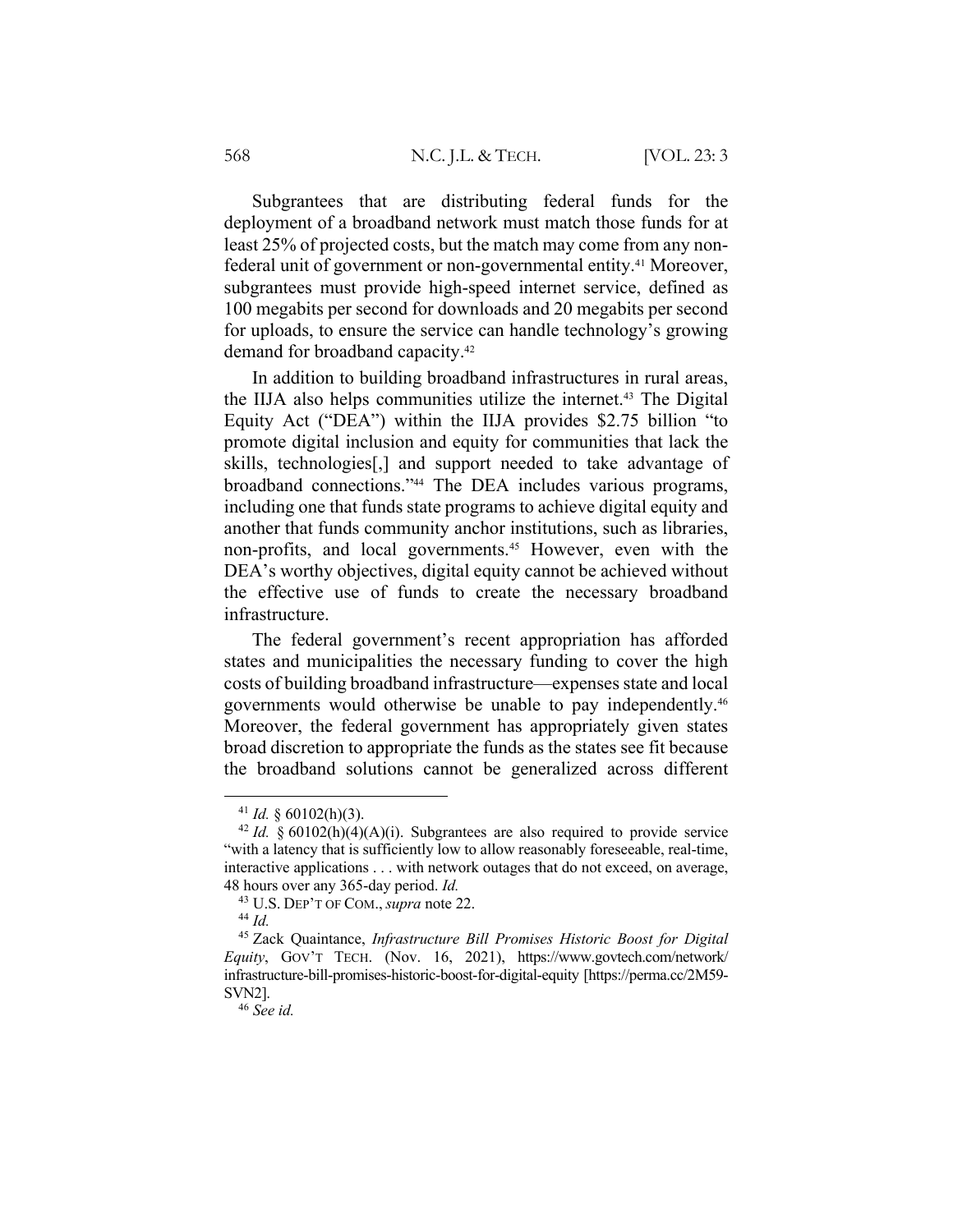regions.47 However, the IIJA's prerequisite of quality data mapping has not been met.<sup>48</sup> The federal government must address the data issue promptly to guide the appropriate allocation of federal funds to the states that should then deploy those funds to municipalities based on need according to the new data.

#### *B. North Carolina Appropriations and Broadband Scheme*

North Carolina has made significant efforts to address broadband problems in recent years by creating state programs and policies, as well as utilizing federal government aid. For example, in 2018, the General Assembly created the Growing Rural Economies with Access to Technology ("GREAT") Program, which was designed to provide internet access to businesses and individuals in rural counties throughout North Carolina.49 In May of 2019, the GREAT Program administered \$10 million in awards to small businesses, telephone cooperatives, and an electric membership cooperative.<sup>50</sup> Through the GREAT Program, the State has provided internet access to nearly 9,800 homes and 600 businesses in 19 rural counties throughout the State.<sup>51</sup>

In 2019, the General Assembly made several other statutory and regulatory changes to increase broadband access for North Carolina residents.52 For instance, the Electric Co-Op Rural Broadband Services Bill removed restrictions that prohibited electric

<sup>47</sup> *See* Blair Levin, *Steps the States Should Take to Achieve the Infrastructure Bill's Broadband Goals*, BROOKINGS INST. (Jan. 21, 2022), https://www.brookings.edu/2022/01/21/steps-the-states-should-take-to-achievethe-infrastructure-bills-broadband-goals/ [https://perma.cc/PZN5-W2M5].

<sup>48</sup> *See* Zakrzewski & Alcantara, *supra* note 33.

<sup>49</sup> *NCDIT GREAT PROGRAM*, CAROLINA LINK, https://www.carolinalink.org/ advocacy-article/name/ncdit-great-program [https://perma.cc/WUB2-V35B] (last visited Feb. 5, 2022).

<sup>50</sup> *See id.*

<sup>51</sup> Zachery Eanes, *One Challenge in Expanding Broadband in NC? Knowing Who Doesn't Actually Have It*, NEWS & OBSERVER (Aug. 10, 2019) [hereinafter *Challenge*], https://www.newsobserver.com/news/technology/article233656882.html [https://perma.cc/YS4P-K4L8].

<sup>52</sup> *See* Jon Sanders, *Expanding Rural Broadband Access in North Carolina*, JOHN LOCKE FOUND. (Mar., 2021) https://www.johnlocke.org/wpcontent/uploads/2021/03/Rural-Broadband.pdf [https://perma.cc/35R3-Z7VB].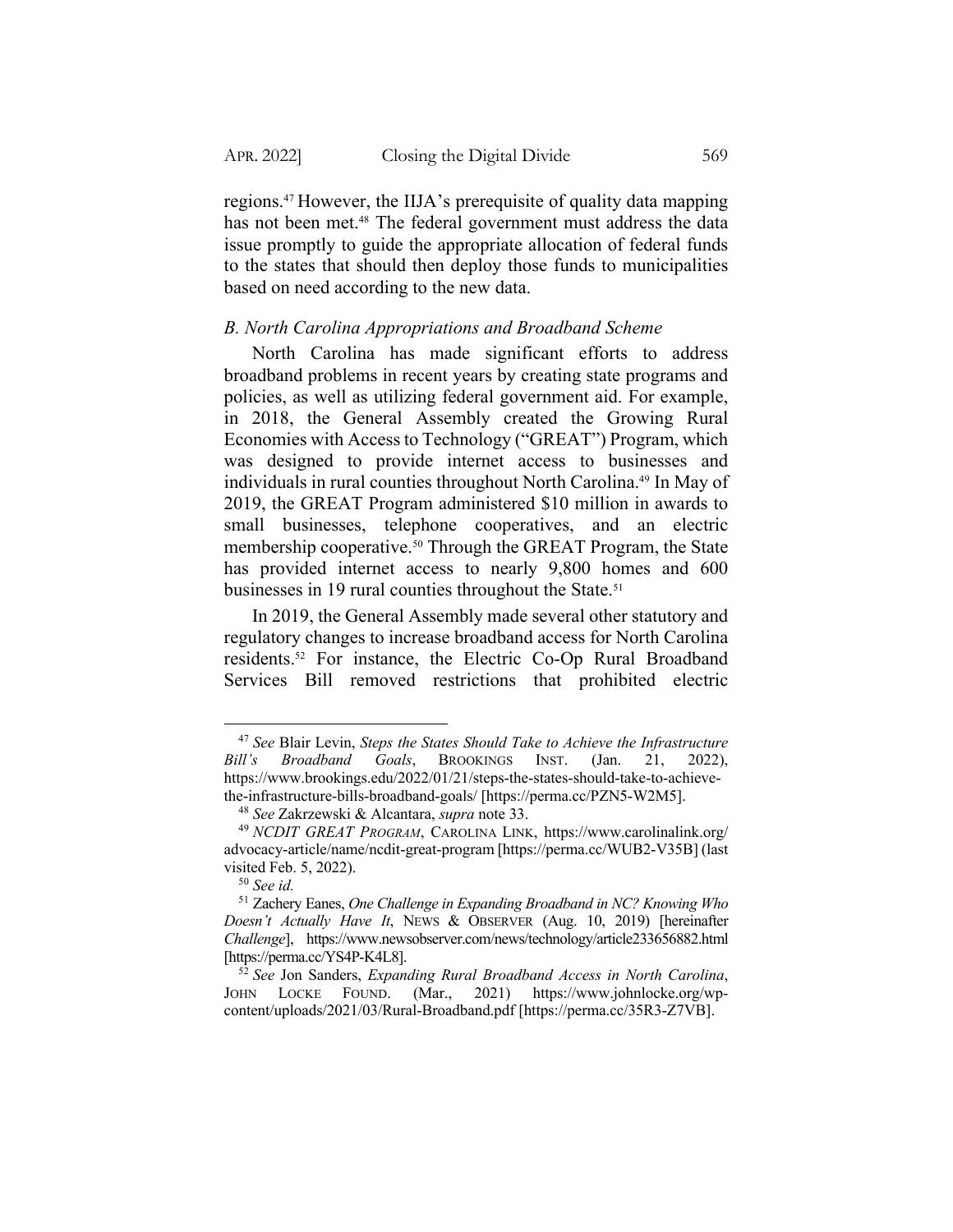cooperatives from seeking federal funding and authorized the use of electrification easements to supply broadband services.<sup>53</sup> Electric cooperatives are nonprofit, consumer-owned utilities that provide affordable electricity by reinvesting revenue into their service.<sup>54</sup> These cooperatives are well-suited to provide broadband in rural areas because their parallel electric services already provide utilities to those areas.<sup>55</sup>

The State also recently initiated a pilot program to connect students to the internet through Space Exploration Technologies Corporation's ("SpaceX") Starlink internet service after the Broadband Infrastructure Office determined that satellite technology could be a viable option for broadband in remote areas.<sup>56</sup> Funded by roughly \$264,000 in federal and state grants, this pilot program is being tested on Ocracoke Island and Swain County, which are currently two of the most difficult geographies in the State for ISPs to reach.<sup>57</sup> While satellite internet service is a rapidly changing field that has begun to allow some rural areas access to the internet, it is currently more expensive and slower than broadband.<sup>58</sup>

In the recent budget, signed in November of 2021, the North Carolina General Assembly appropriated additional funds for

<sup>53</sup> 2019 N.C. Sess. Laws 17, S.B. 310.

<sup>54</sup> *Advantages of an Electric Cooperative*, BARRY ELEC. COOP., https:// www.barryelectric.com/advantages-of-an-electric-cooperative [https://perma.cc/ 5BQS-8NMJ] (last visited Feb. 5**,** 2022).

<sup>55</sup> Eric Cody, *Electric Cooperatives Bring High-Speed Communications to Underserved Areas*, NAT'L RURAL ELEC.COOP. ASS'N, https://www.cooperative.com/ programs-services/bts/Documents/Reports/Report-Broadband-Case-Studies-Summary -Updated-Feb-2020.pdf [https://perma.cc/45X7-N97U].

<sup>56</sup> N.C. DEP'T OF INFO. TECH.'S DIV. OF BROADBAND AND DIGIT. EQUITY, *New Satellite Internet Pilot Program to Connect Students in Two N.C. Counties*, (Mar. 4, 2021), https://www.ncbroadband.gov/news/press-releases/2021/03/04/newsatellite-internet-pilot-program-connect-students-two-nc-counties [https://perma.cc/ PZ6H-GWFR]. Starlink "provides high-speed internet service via Low Earth Orbit satellite technology," technology that had previously been unable to provide the high-speed internet that modern usage requires. *Id.*

<sup>57</sup> *Id.*

<sup>58</sup> Ry Crist, *Starlink Explained: Everything to Know About Elon Musk's Satellite Internet Venture*, CNET (Feb. 28, 2022), https://www.cnet.com/home/ internet/starlink-satellite-internet-explained/ [https://perma.cc/6XCA-6LT4].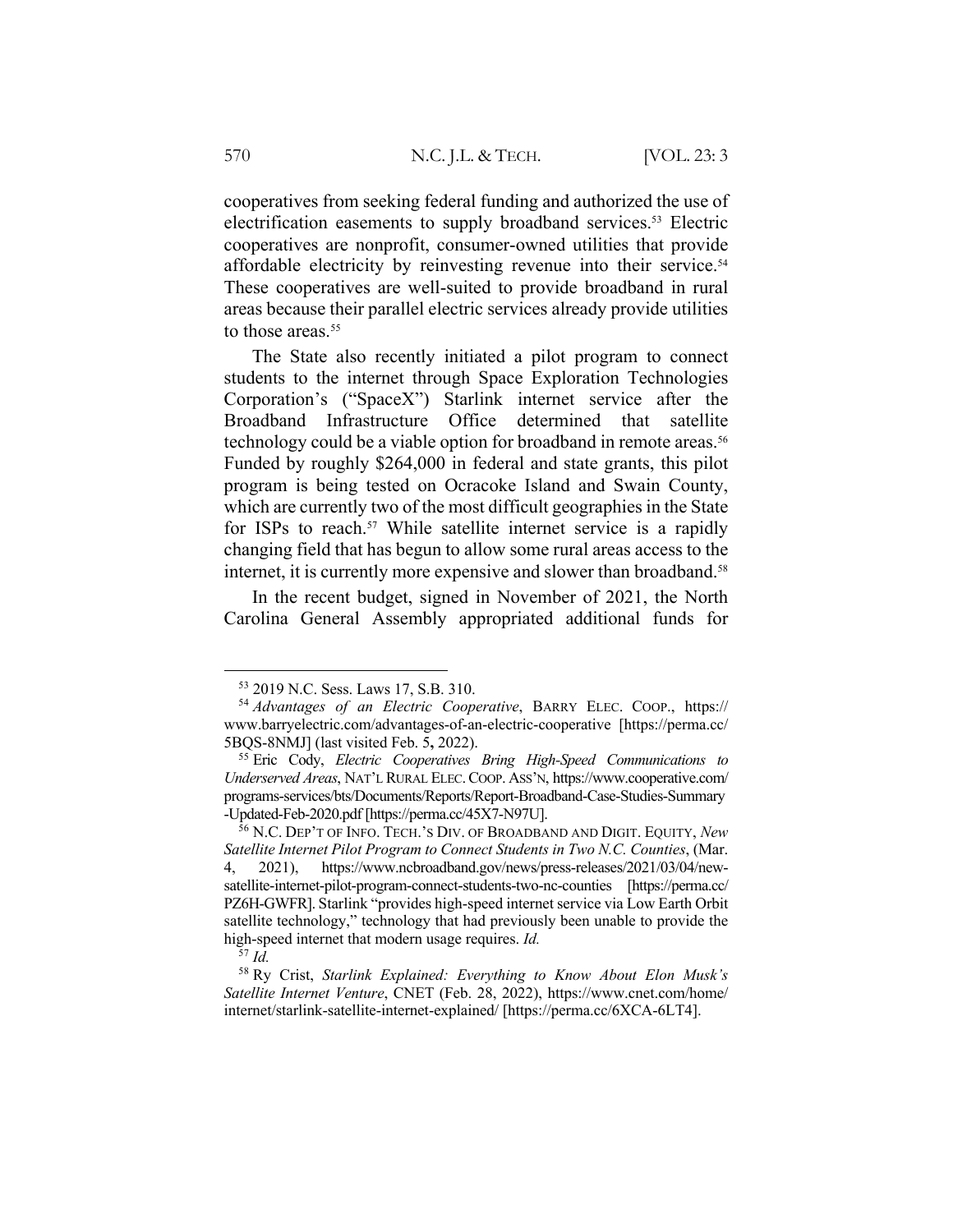several broadband initiatives.<sup>59</sup> Notable expenditures, totaling over \$900 million, include: (1) internet access improvement for 25 community colleges; (2) GREAT grant funding; (3) Completing Access to Broadband Fund for broadband grants; (4) targeted grants for underserved and unserved households; (5) infrastructure to support rapid deployment of broadband in rural areas; (6) awareness and digital literacy campaigns; (7) DIT's administrative costs in support of high-speed internet; and, (8) preparation of new broadband maps.60 Recognizing the urgent issue of broadband, the State is rightfully and creatively dispersing federal and state funds to address internet inaccessibility. As of February of 2022, North Carolina is administering funds from ARPA.61 The State has a goal of increasing the number of households who have high-speed internet from 73% to 80% by 2025.<sup>62</sup> Moreover, the State has committed to addressing the fundamental issue of flawed data, aware that the FCC's suggestion that 94% of North Carolina households have broadband access is inaccurate.<sup>63</sup> However, the overall effect of this effort is impeded by constraints placed on municipalities by the very same legislature.

# **III. MUNICIPAL RESTRICTIONS: STATE REJOINDER TO GREENLIGHT**

Within North Carolina, the General Assembly is but one governmental body with the authority and ability to significantly improve broadband access; municipalities are the others. North Carolina municipalities are uniquely situated to address local issues like the digital divide but are significantly limited due to legislative restrictions. Aside from these restrictions, the North Carolina

<sup>59</sup> *See* JOINT CONFERENCE COMMITTEE REPORT ON THE CURRENT OPERATIONS APPROPRIATIONS ACT OF 2021, N.C.G.A. (Nov. 15, 2021), https:// webservices.ncleg.gov/ViewBillDocument/2021/53458/2/S105-BD-NBC-9279 #page=35 [https://perma.cc/V3E7-UHVP].

 $60$  *Id.* 

<sup>61</sup> GOV.COOPER, *Governor Cooper Releases American Rescue Plan Investment Recommendations* (May 19, 2021), https://governor.nc.gov/news/press-releases/ 2021/05/19/governor-cooper-releases-american-rescue-plan-investmentrecommendations [https://perma.cc/V8UA-2TCK].

<sup>62</sup> *Digital Divide*, *supra* note 3.

<sup>63</sup> *Challenge*, *supra* note 51.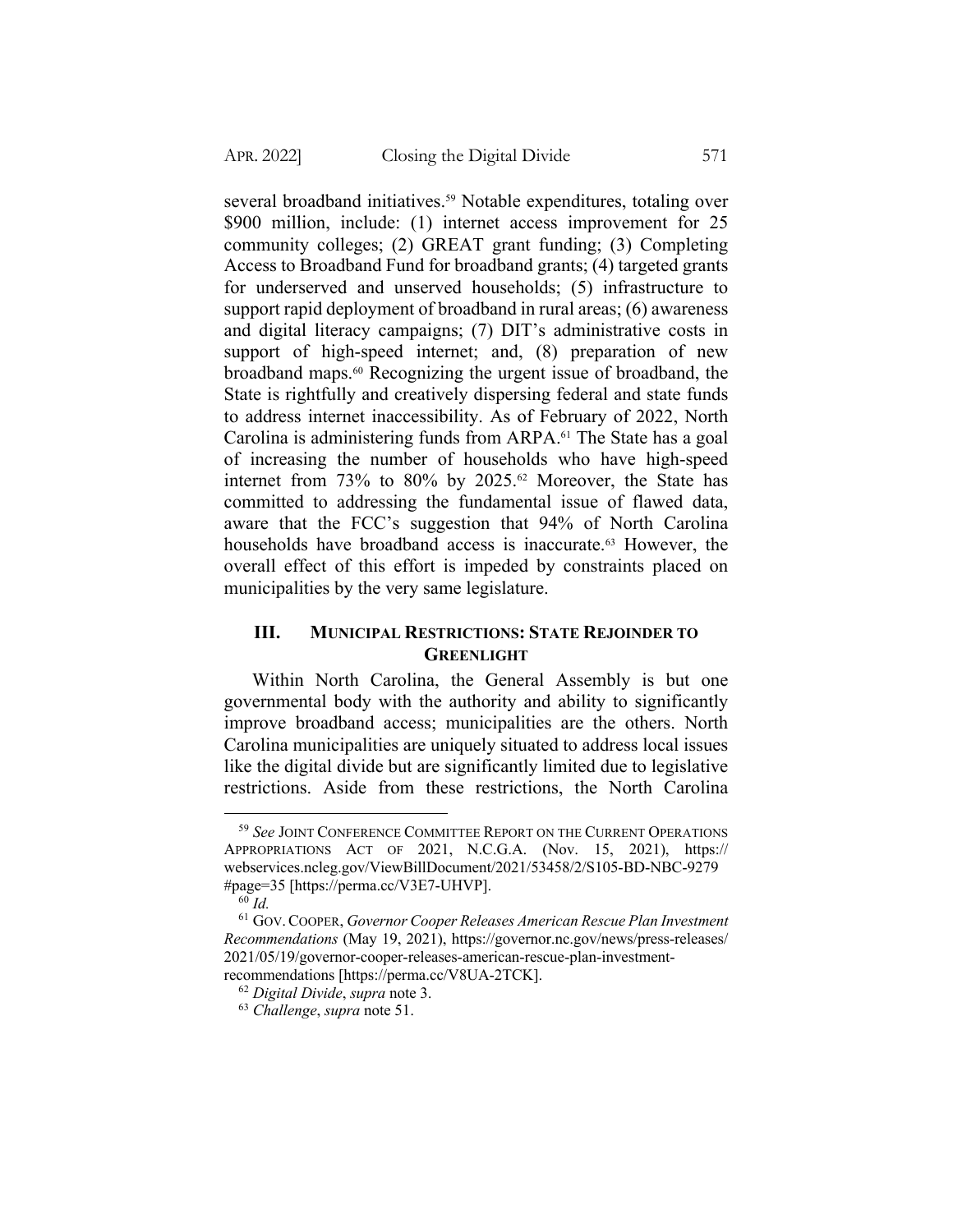legislature authorizes municipalities to provide the public with various public enterprises, including water, sewer, natural gas, and electric services.64 In *Madison Cablevision v. Morgantown*, <sup>65</sup> the North Carolina Supreme Court held that municipalities may provide these services without violating the public purpose, exclusive emoluments, or monopoly clauses of the North Carolina Constitution, which typically restrict municipal governments from financially backing private ventures.66 Then, in *BellSouth Telecommunications v. Laurinburg*, <sup>67</sup> the Court held that the same statutory authority extended to municipal broadband.<sup>68</sup> In interpreting the authorizing legislation, the Court found the legislature intended to "enable the municipality's public enterprise to grow in reasonable stride with technological advancements which marks the ever-approaching horizon of necessity."69 Thus, without a legislative abrogation of authority, North Carolina municipalities would have broad legal authority to provide broadband.<sup>70</sup>

Receiving endorsements from President Obama, the *New York Times*, and other national influencers,<sup>71</sup> government representatives of Wilson, North Carolina, addressed broadband access for their residents by building and operating their own municipal broadband network, known as Greenlight.72 Since 2009, Greenlight has operated through a local utility company, providing broadband to all residents, regardless of income level.73 The Court of Appeals for the

<sup>64</sup> N.C. Gen. Stat. §§ 160A-311, 160A-312 (2021).

<sup>65</sup> 325 N.C. 634, 386 S.E.2d 200 (1989).

<sup>66</sup> *Id.* at 214; *see also* Kara Millonzi, *New Municipal Broadband Limitations*, COATES' CANONS NC LOCAL GOV. (July 7, 2011), https://canons.sog.unc.edu/ 2011/07/new-municipal-broadband-limitations// [https://perma.cc/X8VJ-GVNL].

<sup>67</sup> 168 N.C. App. 75 (2005).

<sup>68</sup> *Id.* at 87; *see also* Millonzi, *supra* note 66.

<sup>69</sup> *BellSouth Telecommunications,* 168 N.C. App. at 86–87.

<sup>70</sup> *See* N.C. Gen. Stat. § 143-128.1C (2021).

<sup>71</sup> *See* Christopher S. Yoo & Timothy Pfenninger, *Municipal Fiber in the United States: An Empirical Assessment of Financial Performance*, U. PA.L. SCH. CTR. FOR TECH., INNOVATION, & COMPETITION 19, https://www.law.upenn.edu/ live/files/6611-report-municipal-fiber-in-the-united-states-an [https://perma.cc/ 3VX5-H389].

<sup>72</sup> Catherine L. Schwarze, *We Want Wi-fi: The FCC's Intervention in Municipal Broadband Networks*, 58 WASH. U. J.L. & POL'Y 199, 208 (2018).

<sup>73</sup> Yoo & Pfenninger, *supra* note 71, at 22–23.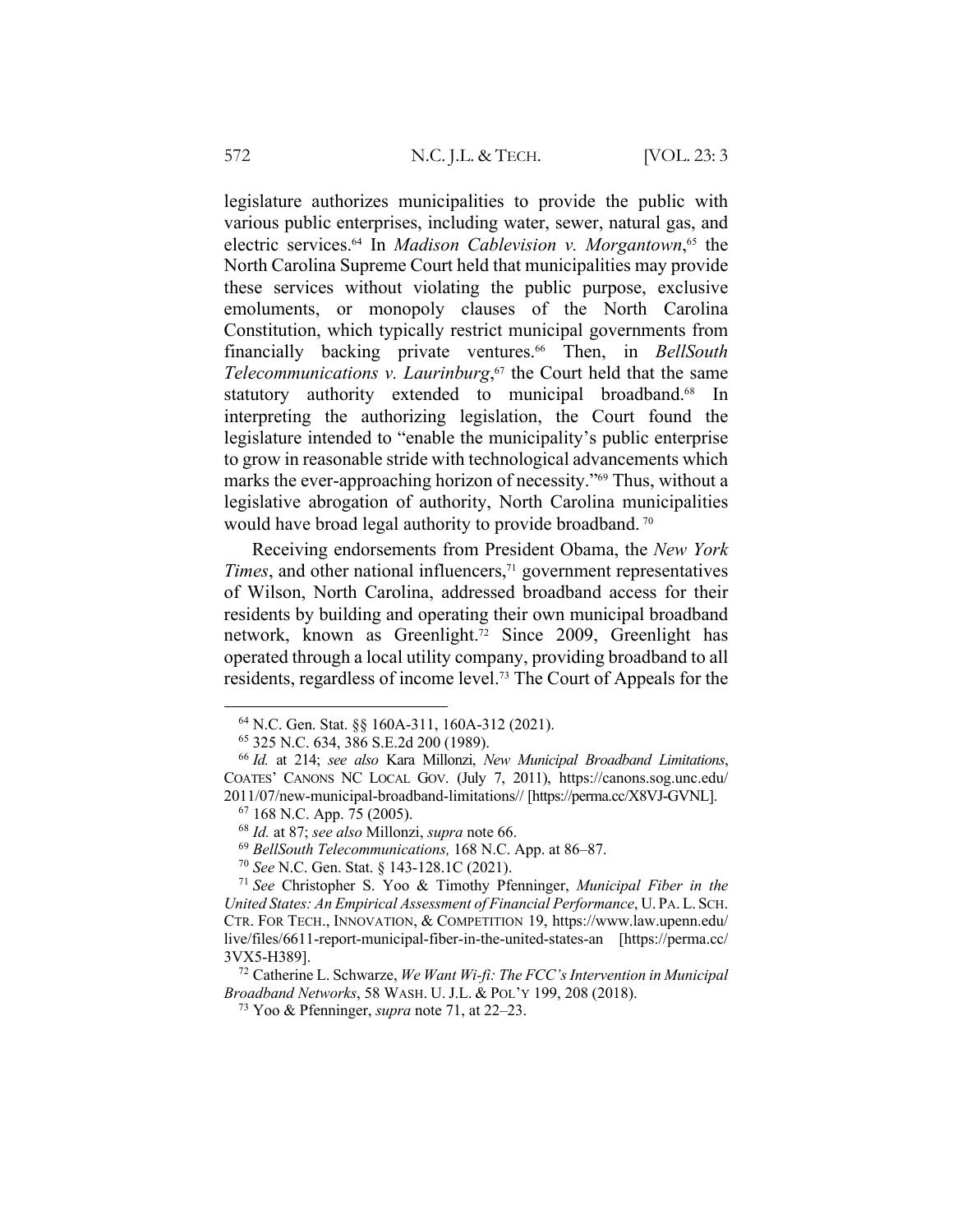Sixth Circuit applauded Wilson's broadband services while reviewing the Level Playing Field Bill (discussed, *infra*), summarizing Greenlight's benefits as follows:

Greenlight has provided benefits for Wilson. Wilson states that its 'triple play' services—phone, Internet, and cable—are cheaper than its competitors' and that it offers its Gigabit Internet while maintaining a positive cash flow. Wilson also provides free Wi–Fi to its entire downtown area, which in turn frees up money that downtown businesses would normally spend for Internet. Each of the top seven employers in Wilson is a customer of the fiber network. Local schools benefit from using Greenlight, as does the City's main public library.<sup>74</sup>

Greenlight was so successful that neighboring communities, like Pinetops, North Carolina, asked Wilson to expand its service to their residents.75 The then-Interim Town Manager of Pinetops stated that "[c]urrent providers haven't made significant upgrades to our broadband service through the years . . . They haven't found us worth the investment."<sup>76</sup>

In response to the success of Wilson's project and the court's approval of municipal broadband, cable companies successfully lobbied North Carolina legislators to pass the Level Playing Field Bill.<sup>77</sup> This legislation significantly limited city-owned communication services, like Greenlight, or public-private partnerships by prohibiting them from expanding past municipal boundaries.78 While the statute grandfathered in Wilson by allowing

<sup>74</sup> Tennessee v. FCC, 832 F.3d 597, 602 (6th Cir. 2016) (citations omitted).

<sup>75</sup> Tom Ernste, *Wilson Moves to Expand Greenlight Network to Neighboring Town*, CMTY. NETWORKS (Dec. 16, 2015), https://muninetworks.org/content/ wilson-moves-expand-greenlight-network-neighboring-town [https://perma.cc/ WGF7-P497].

<sup>76</sup> Lauren Ohnesorge, *FCC Decision's Impact on Wilson's Greenlight 'Unclear,' Exec Says*, TRIANGLE BUS. J. (Aug. 12, 2016), https://www.bizjournals.com/triangle/blog/techflash/2016/08/fcc-decisionsimpact-on-wilsons-greenlight-unclear.html [https://perma.cc/7W8L-R8E4].

<sup>77</sup> N.C. Gen. Stat. § 160A-340.1 (2021); *see* Denise Roth Barber, *Dialing Up the Dollars: Telecommunication Interests Donated Heavily to NC Lawmakers*, FOLLOWTHEMONEY.ORG (March 20, 2012), https://www.followthemoney.org/ research/institute-reports/dialing-up-the-dollars-telecommunication-interestsdonated-heavily-to-nc-lawmakers [https://perma.cc/6EDG-5LNB].

<sup>78</sup> N.C. Gen. Stat. § 160A-340.1(a)(3); Schwarze, *supra* note 72.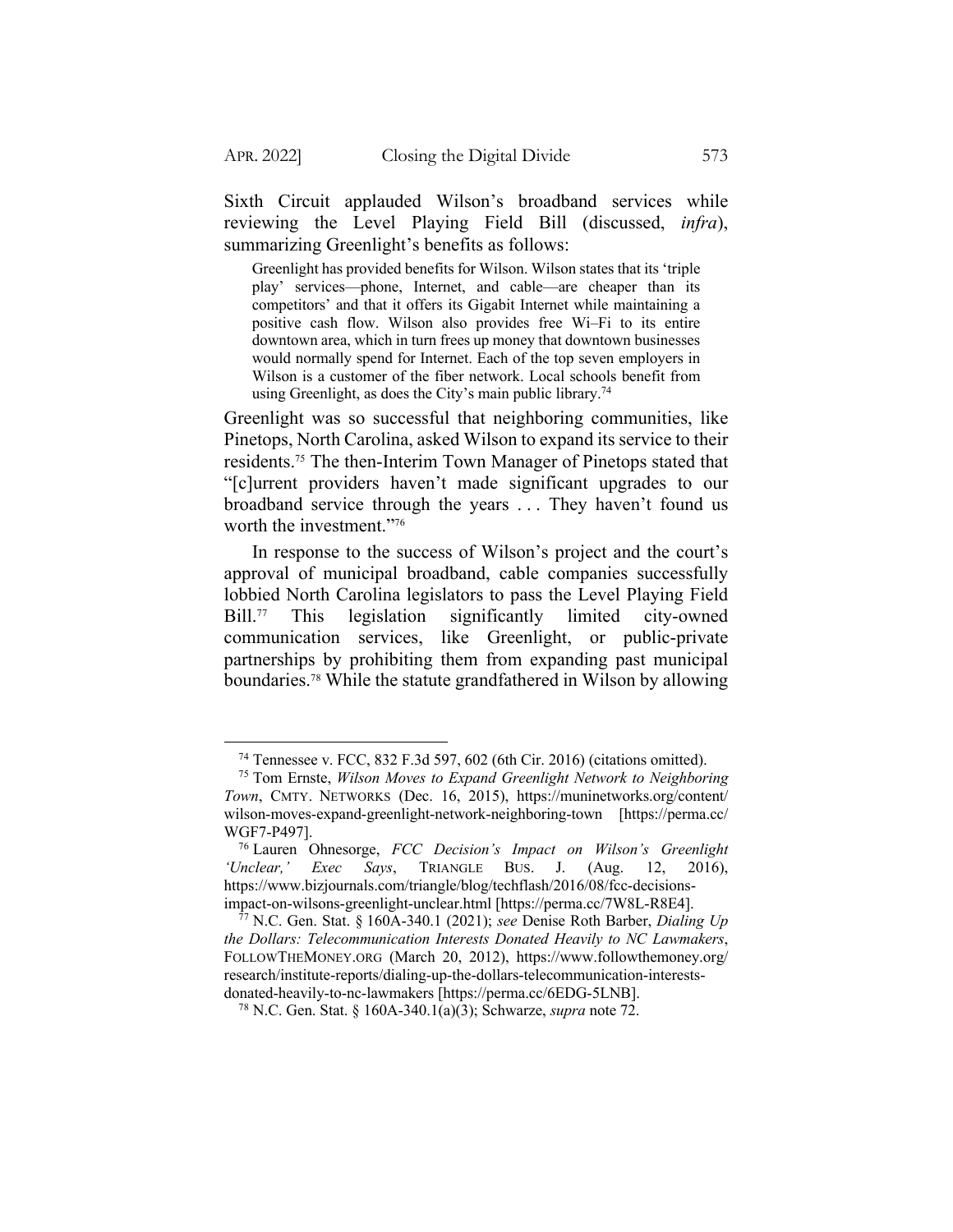Greenlight to expand service up to county limits, $79$  these restricted city-owned communication services would be subject to costly obligations that would make Greenlight unprofitable if they expanded past their boundaries.<sup>80</sup> With these state-level limitations, it is often unprofitable to replicate Wilson's project throughout the State, despite the proven effectiveness of such a course of action.<sup>81</sup>

The winning argument to pass the Level Playing Field Bill may not have been entirely policy driven.<sup>82</sup> "Three-quarters of North Carolina's 2011 legislature (131 of 170 legislators) received money from the [telecommunications] PACs [(Political Action Committees)] in 2010–2011: 87 of 120 representatives; 44 of 50 senators."<sup>83</sup> These contributions included an average of \$3,768 contributed to each lawmaker that voted for the legislation, which was 76% more than that received by those legislators who voted against the legislation.<sup>84</sup> Even more straightforward, the four primary sponsors of the Level Playing Field Bill received a total of \$37,750, an average of \$9,438 each.<sup>85</sup>

After the success that Comcast and AT&T had in lobbying the North Carolina General Assembly, telecommunication companies replicated their North Carolina efforts nationwide. Comcast and AT&T, for instance, successfully introduced a bill in Kansas to prohibit municipal broadband and killed a bill in Tennessee that would allow municipalities to expand their broadband services

<sup>79</sup> Schwarze, *supra* note 72.

<sup>80</sup> *Id.*

<sup>81</sup> *See* Joanne Hovis et al., *Public Infrastructure/Private Service: Shared-Risk Partnership Model for 21st Century Broadband Infrastructure 19*, BENTON FOUND. (Oct. 2020) [hereinafter *Shared-Risk*], https://www.benton.org/sites/ default/files/PPP3\_final.pdf [https://perma.cc/5L6W-WE5X]; *see also* CORNING, *Understand the Risks of Municipal Broadband* (Oct. 2017), https://www.corning.com/catalog/coc/documents/white-papers/CRR-749- AEN.pdf [https://perma.cc/66KC-K66C].

<sup>82</sup> Barber, *supra* note 77.

<sup>83</sup> *Id.*

<sup>84</sup> *Id.*

<sup>85</sup> *Id.* Thom Tillis, former North Carolina Speaker of the House and current United States Senator, received \$37,000 from telecommunications donors from 2010 to 2011; Phil Berger, Senate President Pro Tempore, received \$19,500; Harry Brown, Senate Majority Leader, received \$9,000. *Id.* All three voted in favor for the legislation. *Id.*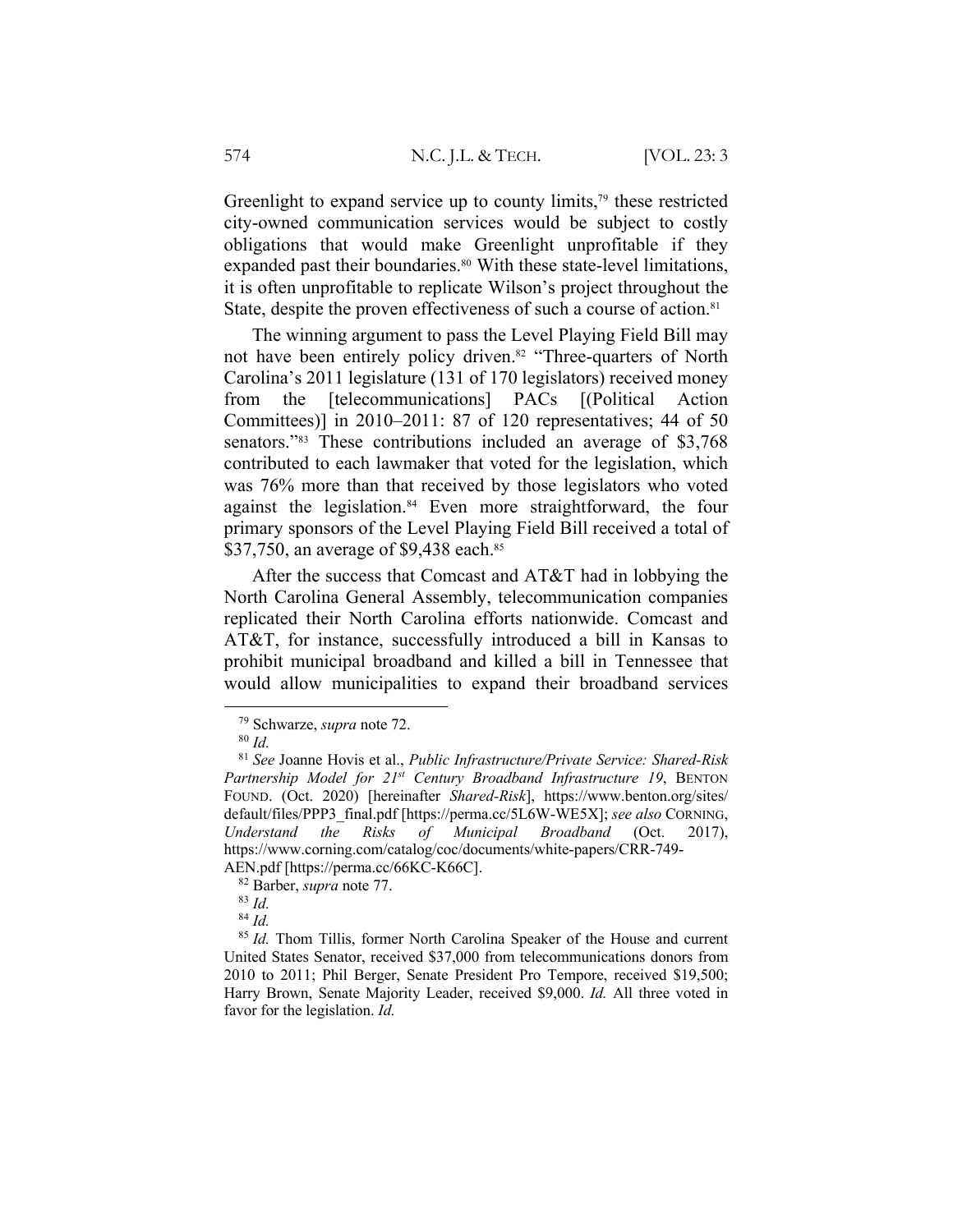outside of their communities.<sup>86</sup> Additionally, the American Legislative Exchange Council provided state legislators with model legislation comparable to the Level Playing Field Bill.87 In 2012, following the successful North Carolina campaign, AT&T's political action committee gave \$13.6 million to state legislators "instead of investing in improving infrastructure in these communities."88

The Level Playing Field Bill imposed various other restrictions on municipal broadband.89 First, a municipality may not subsidize its services with other revenue sources and may not charge below the cost of providing those services.<sup>90</sup> The Bill even requires municipalities to calculate so-called "phantom costs" (i.e., fabricated charges to replicate taxes) into their rates to ensure private entities are still able to compete.<sup>91</sup> Second, a municipality may not go into debt or enter contracts for the purchase of property—such as the property needed to build broadband infrastructure—without voter approval through a referendum process.<sup>92</sup> Third, vague procedural requirements—such as having to hold two separate public hearings to solicit input—burden municipalities' ability to

<sup>86</sup> Michael Hiltzik, *Column: Cable and Telecom Firms Score a Huge Win in Their War to Kill Municipal Broadband*, L.A. TIMES (Aug. 12, 2016), https://www.latimes.com/business/hiltzik/la-fi-hiltzik-cable-municipalbroadband-20160812-snap-story.html [https://perma.cc/MHM4-CGFG].

<sup>87</sup> *Id.*

<sup>88</sup> Allan Holmes, *How Big Telecom Smothers City-Run Broadband,* CTR. FOR PUB. INTEGRITY (Aug. 28, 2014), https://publicintegrity.org/inequality-povertyopportunity/how-big-telecom-smothers-city-run-broadband/ [https://perma.cc/SW9X-ZAAH].

<sup>89</sup> *See* An Act to Protect Jobs and Investment by Regulating Local Government Competition with Private Business, 2011 N.C. Sess. Laws 84.

<sup>90</sup> Millonzi, *supra* note 66.

<sup>&</sup>lt;sup>91</sup> Cooper, *supra* note 18 (discussing the requirement to "impute (i) the cost of the capital component that is equivalent to the cost of capital available to private communications service providers in the same locality and (ii) an amount equal to all taxes, including property taxes, licenses, fees, and other assessments that would apply to a private communications service provider, including federal, State, and local taxes; rights-of-way, franchise, consent, or administrative fees; and pole attachment fees." N.C. Gen. Stat. § 160A-340.1 (2021)).

 $92$  N.C. Gen. Stat. § 160A-340.4 (2011).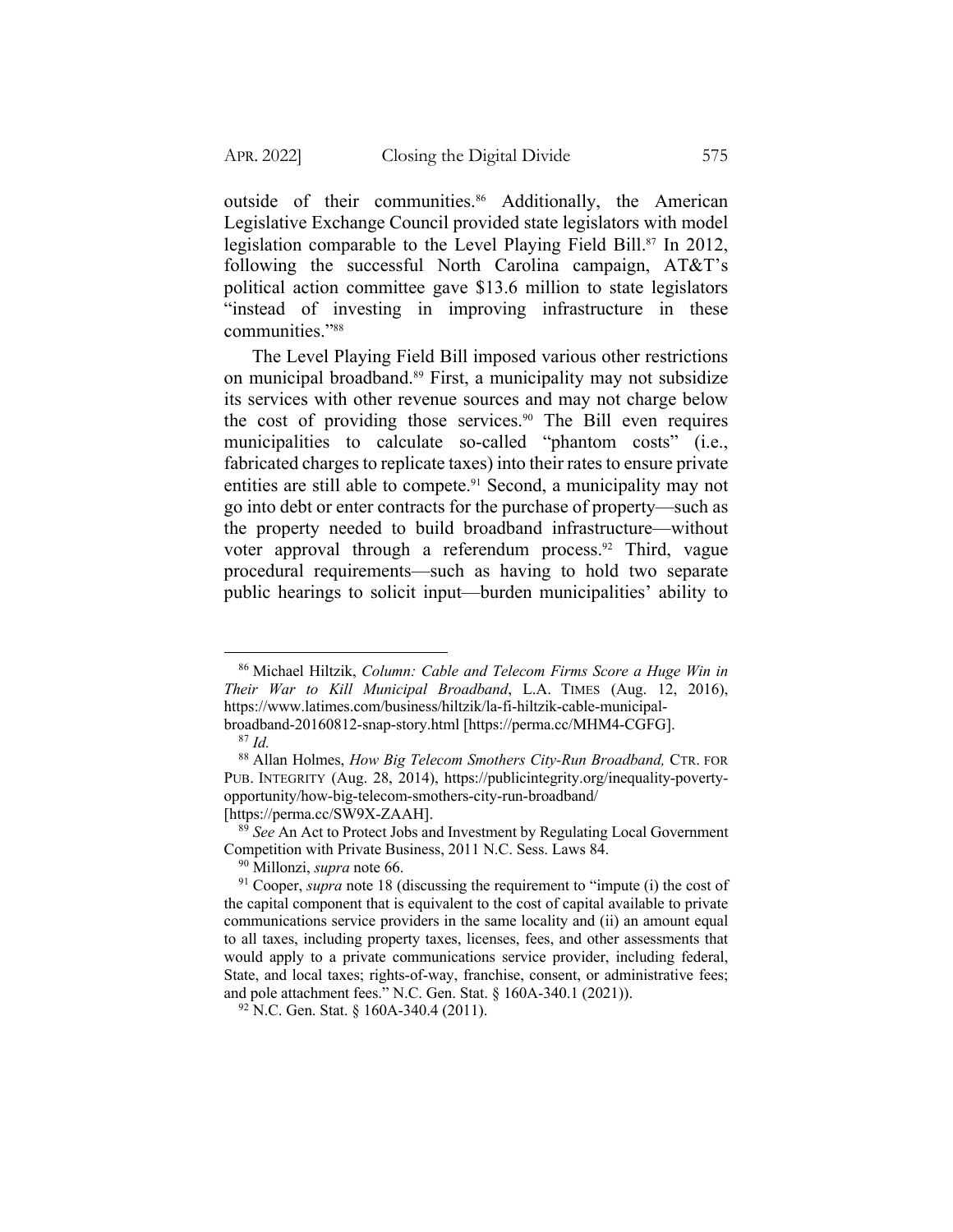efficiently create the service.<sup>93</sup> While the Legislation allows for *unserved* areas to petition the North Carolina Utilities Commission to be exempted, there is no such automatic exemption for *underserved* areas.<sup>94</sup> The other exceptions are severely limited, as the Legislation only allows three forms of municipal broadband: (1) internal government networks; (2) reading utility or parking meters; and,  $(3)$  free public service.<sup>95</sup> Thus, the law makes it "nearly impossible for municipalities to build out new broadband networks to serve residents."96

Lawrence Lessig, a renowned Harvard Law Professor, wrote a letter to North Carolina Governor Bev Perdue imploring her to veto the Legislation, stating it is "terrible public policy" that would continuously supply second-rate service to communities relying on private companies.97 By functionally prohibiting municipalities from replicating Greenlight, the General Assembly has forced them to seek out private entities that are unwilling to take on the financial risk of laying fiber for the slim profits available in rural areas of North Carolina.98 This restriction has resulted in at least 1.1 million individuals lacking access to broadband within the State.<sup>99</sup>

The merits of Wilson's network are clear, increasing affordability and offering flexibility to deal with varying geographic concerns; however, other impediments prevent some municipalities from following a similar course of action, even if the Level Playing Field Bill were rescinded.100 Nationwide, municipal fiber networks are not an option for 86% of municipalities that do not own and

<sup>93</sup> *Id.* § 160A-340.3.

 $94$  *Id.* § 160A-340.2. While every state defines these terms differently, a common definition of "unserved areas" is an area where at least 90% of the population does not have access to 25 Mbps within the home, leaving those below that line outside of the exemption. Wheeler, *supra* note 3.

<sup>95</sup> N.C. Gen. Stat. § 160A-340(3) (2021).

<sup>96</sup> Cooper, *supra* note 18.

<sup>97</sup> Lawrence Lessig, *An Open Letter to North Carolina Gov. Bev Perdue: Support Community Broadband*, HUFFPOST (May 20, 2011), https:// www.huffpost.com/entry/an-open-letter-to-north-c\_b\_864562 [https://perma.cc/ 92DW-565U].

<sup>98</sup> *See Shared-Risk*, *supra* note 81, at 6; *see also* CORNING, *supra* note 81.

<sup>99</sup> *See Closing*, *supra* note 5; *Expand Broadband*, *supra* note 3.

<sup>100</sup> *See* Yoo & Pfenninger, *supra* note 71, at 23.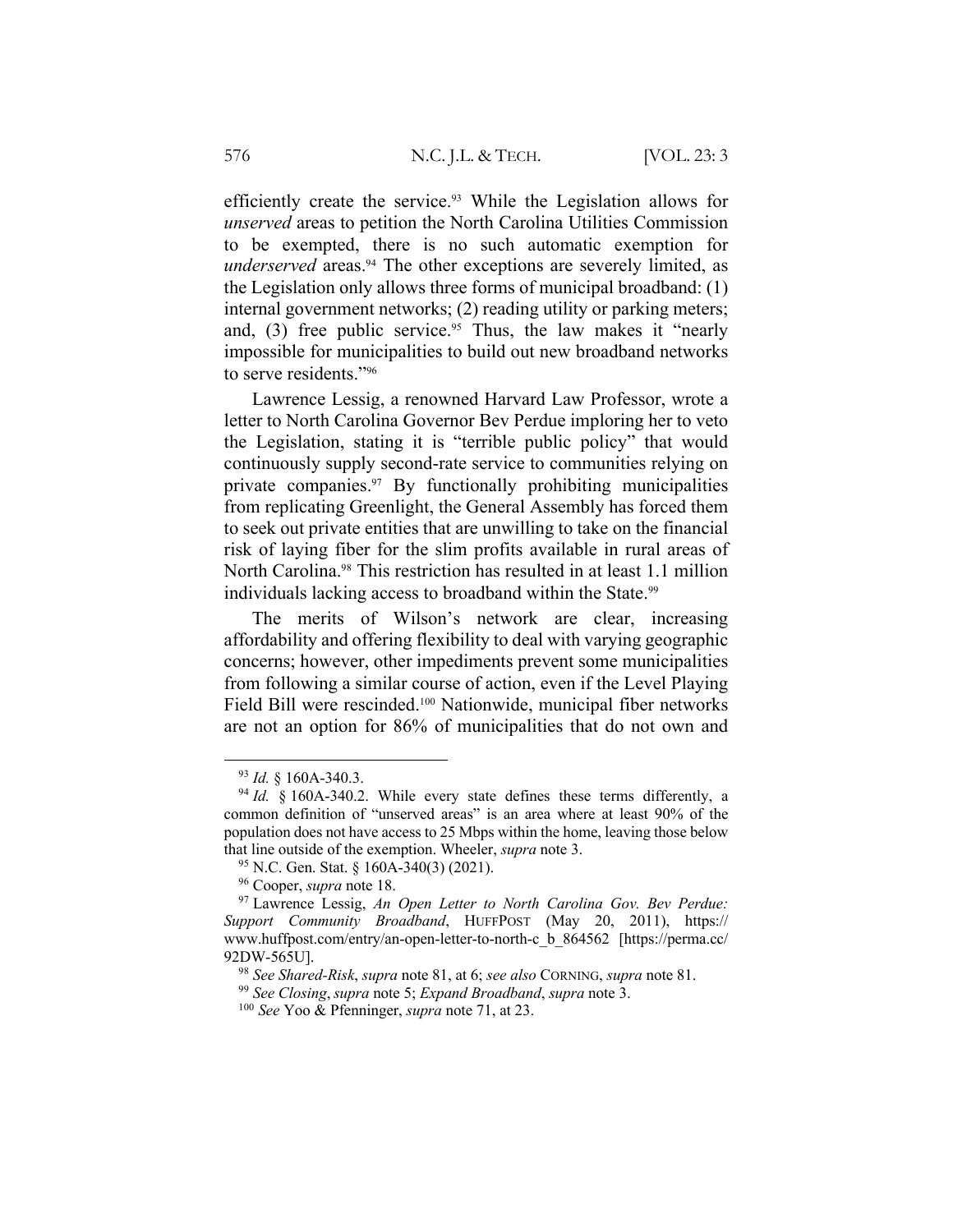operate their own power utility companies.101 In a study on twenty municipal fiber projects conducted by the University of Pennsylvania, eleven projects generated negative cash flow.<sup>102</sup> While significant federal funding can support those projects for now, that funding is not a sustainable source. Of the other projects, five are projected to take more than 100 years to recover their costs.103 Importantly, Wilson's project was an outlier in the study's dataset.<sup>104</sup>

# **IV. PROVEN, REPLICABLE SOLUTIONS TO THE DIGITAL DIVIDE**

Rather than geography or affordability, the primary obstacle facing broadband access in North Carolina is the Level Playing Field Bill's limitations on municipal ability to provide broadband. While the IIJA's prerequisite of quality data is unresolved, the significant funding is an indispensable element in closing the digital divide.<sup>105</sup> Meanwhile, municipalities like Wilson are eagerly attempting to provide the essential service to their residents.106 Thus, the main obstacle lies within the State's role as the intermediary.107 Instead of promoting varying approaches that consider community factors while distributing funds, statutory limitations to municipal broadband networks and public-private partnerships passed by the General Assembly in 2011 act as a bottleneck that impedes potential solutions. To solve the problem of broadband inaccessibility, these limitations must be removed, and the principles embodied in

<sup>&</sup>lt;sup>101</sup> *Id.* Municipalities that own their own utilities are well-suited to create broadband service because they "own utility poles, have field technicians to maintain the equipment and provide customer service and have staff in place to manage billing and collection and provide 24/7 customer support." *An in Depth Guide to Municipal Broadband*, OTELCO, https://www.otelco.com/resources/amunicipal-broadband-guide/ [https://perma.cc/JWN3-4JGM] (last visited Feb. 6, 2022).

<sup>102</sup> Yoo & Pfenninger, *supra* note 71, at 1.

<sup>&</sup>lt;sup>103</sup> *Id.* at 23. This study includes urban municipal broadband networks, which do not present the problems that North Carolina is facing. *Id.*

<sup>104</sup> *Id.*

<sup>105</sup> *See* Levin, *supra* note 47.

<sup>106</sup> *See* Yoo & Pfenninger, *supra* note 71, at 22–23.

<sup>107</sup> *See* Levin, *supra* note 47.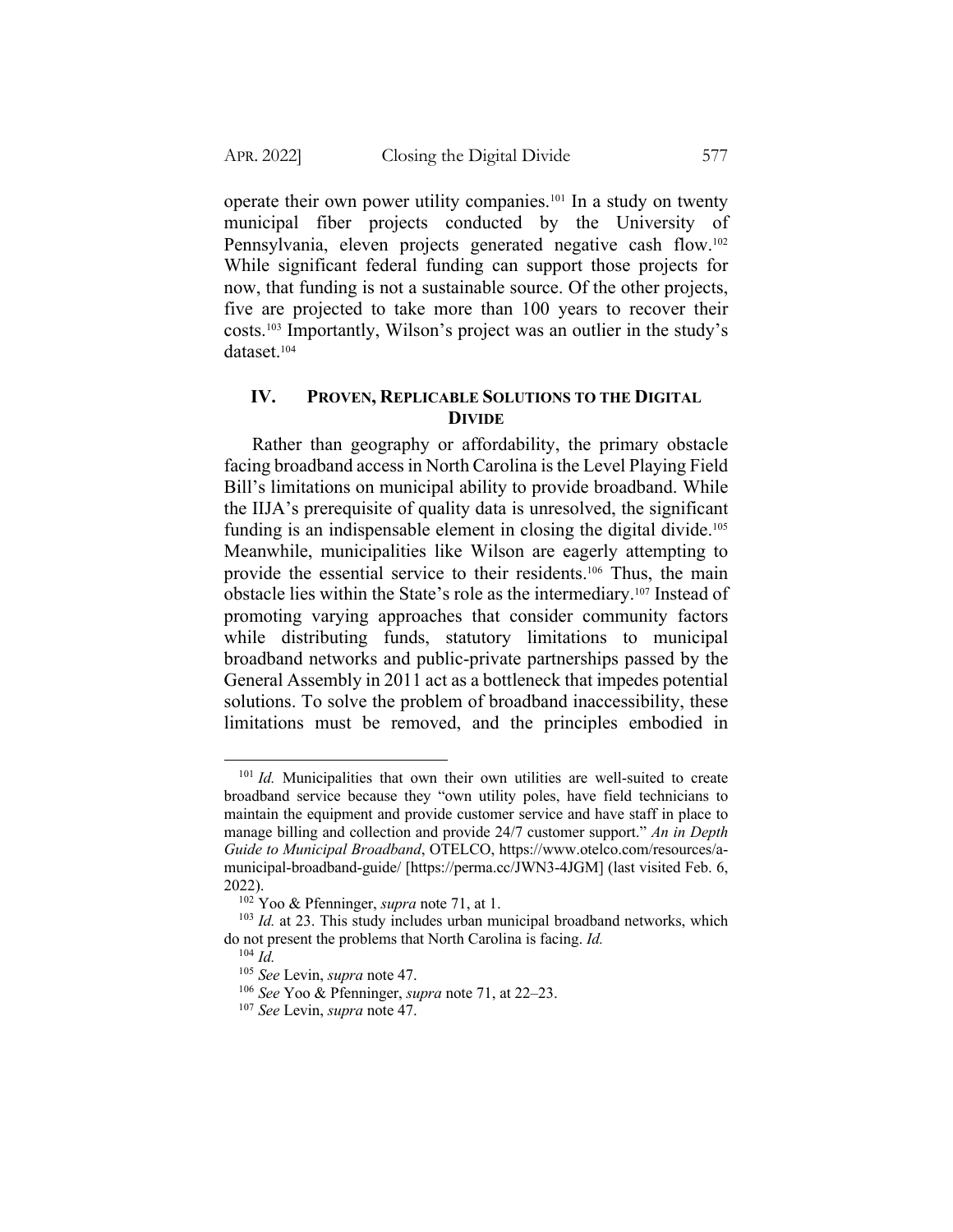*Madison Cablevision* and *BellSouth Telecommunications* need to be recognized statutorily to clearly authorize such endeavors.

Not only will increased access to broadband help citizens within each community, but it will also aid the overall municipality, as broadband access is essential to the economic development of municipalities.108 A recent study by the Fiber Broadband Association, an all-fiber trade association, showed that communities with quality broadband enjoy a 1.1% higher gross domestic product than similar communities without it.109 Another study by Purdue University found that every dollar invested in broadband resulted in four dollars back into the state's economy.110 The public understands the broader impact of broadband in a community, as 90% of Americans identified quality broadband as "very important" in their choice of a community to live.111 Unfortunately, stalled markets make it evident that "private investment alone is not profitable enough to drive deployment of fiber to as many Americans as possible."112 In rural North Carolina, like other rural areas around the country, capital costs per potential customer are too high to result in profitable returns on investment.<sup>113</sup> Without government subsidies, low-income individuals and those that live in difficult geographical terrain will be unable to attain the broadband necessary to live in the Internet age. This Part discusses two solutions to broadband accessibility that should be available to municipalities: (a) municipal broadband and (b) public-private partnerships.

<sup>108</sup> *See Leaping*, s*upra* note 9, at 6. *See also Economic Impact*, FIBER BROADBAND ASS'N, https://www.fiberbroadband.org/page/economic-impact [https://perma.cc/YHD2-G4KA] (last visited Mar. 1, 2022).

 $109$  FIBER BROADBAND ASS'N, supra note 108.

<sup>110</sup> PURDUE UNIVERSITY, REPORT: BROADBAND ACCESS WOULD BENEFIT RURAL AREAS, STATE (2018), https://www.purdue.edu/newsroom/releases/2018/Q3/reportbroadband-access-would-benefit-rural-areas,-state.html [https://perma.cc/YF9R-7Y82].

<sup>111</sup> *Leaping*, s*upra* note 9, at 6. Similarly, "[h]igh speed broadband has been shown to add nearly \$10,000 in value to a \$300,000 single-family residence. It is the number one amenity sought by multi-dwelling unit homeowners and the number two amenity sought in single-family homes." *Id.*

<sup>112</sup> *Shared-Risk, supra* note 81, at 10.

<sup>113</sup> *See id.*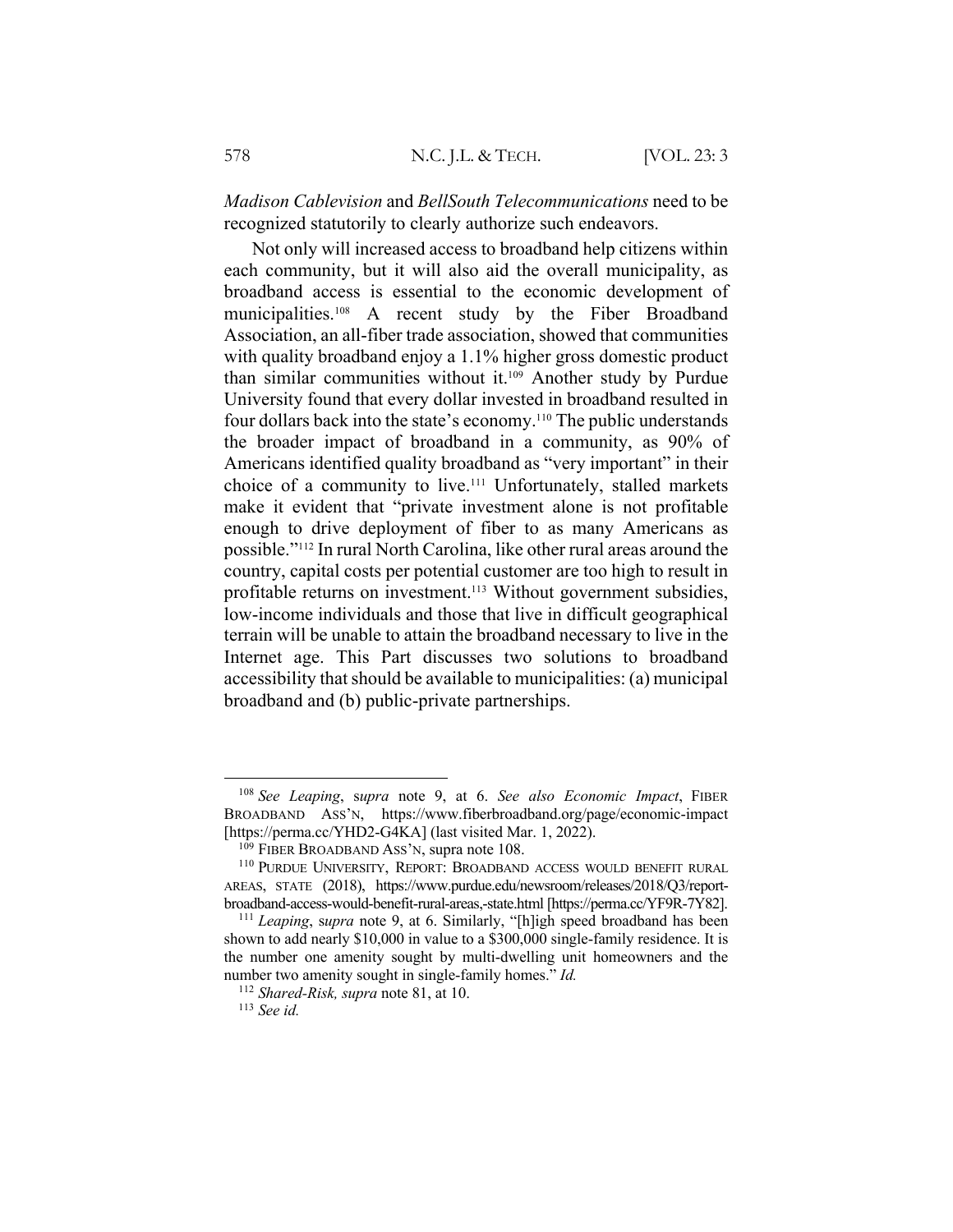### *A. Municipal Broadband*

Because private businesses are unable or unwilling to provide affordable internet service, it is essential for local governments to have wide authority to provide broadband services through municipal broadband.114 In this sense, municipal broadband refers to internet service that is owned and operated by the local government, like Greenlight provided by Wilson.<sup>115</sup> Chattanooga, Tennessee, used the same approach as Wilson to develop its network infrastructure, retain ownership of it, and provide retail services to its community—all without a private partner.116 Chattanooga's network, proving its success, "has consistently ranked as one of the best broadband service providers in the world and in its first decade generated approximately \$2.69 billion in economic and social benefits, on an investment of about \$200 million,"117 while offering service fifty times faster than the national average.<sup>118</sup> Thus, this proven approach should be replicated when possible.

Notwithstanding Wilson's success, the risks may often outweigh the benefits of municipal broadband. When passing the Level Playing Field Bill, the General Assembly noted that municipalities do not have the financial capability to pay for broadband services and do not have the ability to bear such a high risk.<sup>119</sup> If municipalities like Wilson were able to take on the high-cost risks associated with the investment before the Legislation, the "fairplay" measures imposed by the Legislation, like phantom costs and prohibitions on debt, add to the hurdles that must be assessed in the cost-benefit analysis.120 The decision whether or not to spend municipal capital on broadband should be left to the municipality directly confronting the difficulties, rather than the State making a

<sup>&</sup>lt;sup>114</sup> This Article uses "municipal broadband" to refer to incorporated municipalities and counties.

<sup>115</sup> *See* Yoo & Pfenninger, *supra* note 71, at 22–23.

<sup>116</sup> James Baller et al., *Broadband Partnerships: For Many Communities, a Good Option at a Good Time*, 62 MUN. LAW.:J. LOC. GOV'T L. 6, 7 (Sept./Oct., 2021). <sup>117</sup> *Id.*

<sup>118</sup> Shayaan Raja, *The Not So Broad-Band: Public Policy Argument About Broadband Legislation in North Carolina and Tennessee and the Potential National Impact*, 16 N.C. J.L. & TECH. 106, 121–22 (2015).

<sup>119</sup> *Id.*

<sup>120</sup> *See id.*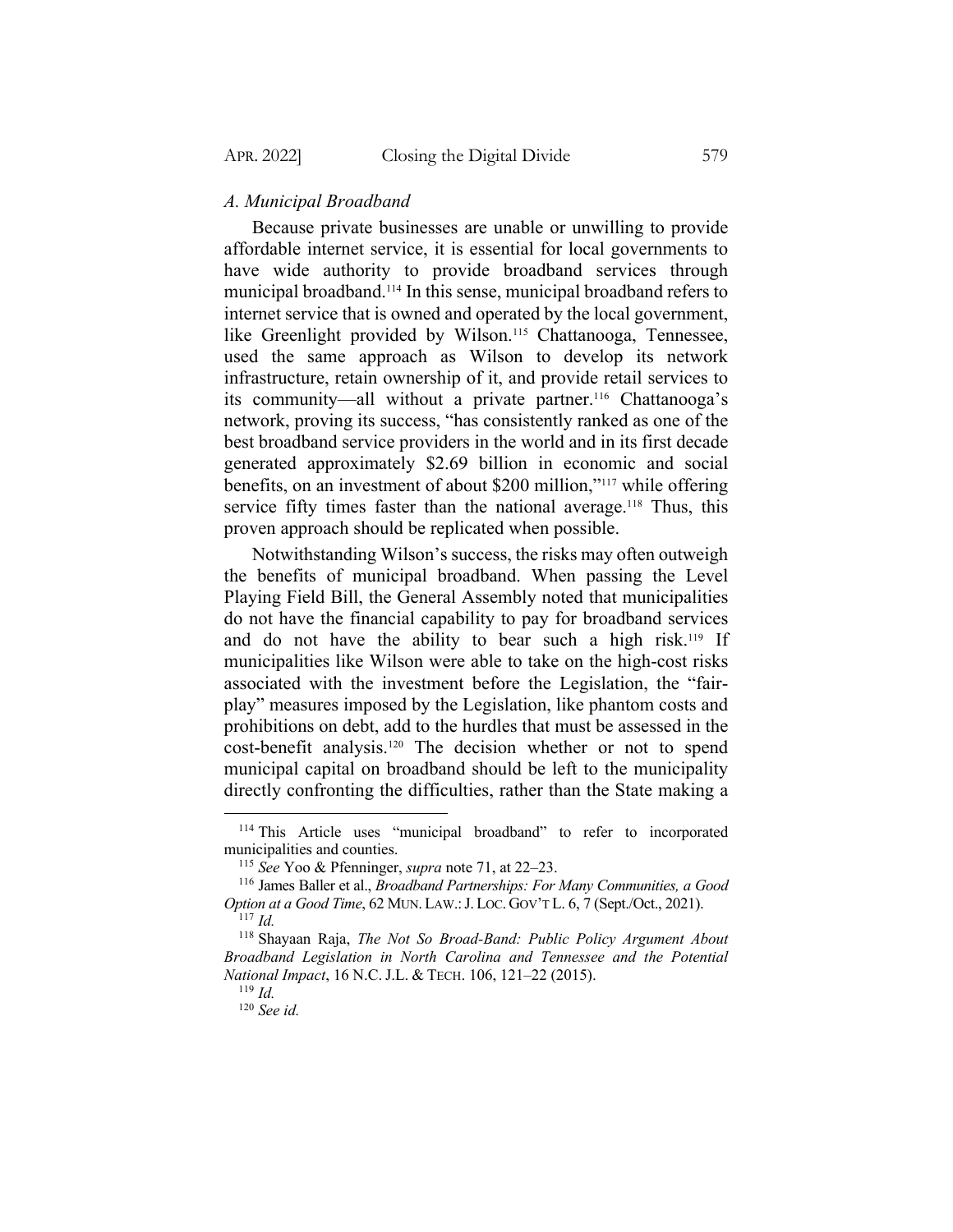blanket prohibition across a range of situations. Nevertheless, the decision to enter an industry that is "intensely competitive and replete with takeovers and bankruptcies" is one filled with risks and should be made with that consideration in mind.<sup>121</sup>

The primary argument behind the Level Playing Field Bill is that the entry of government into providing internet service brings unfair competition to the market.122 When it passed the Bill, the legislature argued that the Legislation merely requires "fair-play" rules for municipalities that want to compete against private entities in the broadband market.123 AT&T's Chief Executive Officer, Randall Stephenson, summarized this argument: "The idea of private capital competing with taxpayer-provided capital just feels inconsistent to us with what a free-market system looks like."124 This concern is especially relevant given the considerable entry costs associated with broadband, as well as the fact that local governments do not pay taxes and can have their losses covered by taxpayers.125 However, municipal governments will likely not be able to justify entering the field unless ISPs are unable, or unwilling, to provide meaningful, affordable service in their area.126 Eric Mansfield, a former North Carolina State Senator, argued against the Level Playing Field Bill because Time Warner Cable has a monopoly over municipal broadband service in his home city of Fayetteville: "I just think a little competition from the city would go a long way in getting better service for everyone."127 Mansfield rightfully

<sup>121</sup> *Id.* at 120.

<sup>122</sup> Jon Sanders, *The FCC's Anticompetitive Greenlight: Commission is Wrong to Override North Carolina Law for Municipal Broadband*, JOHN LOCKE FOUND. (2015), https://www.johnlocke.org/research/the-fccs-anticompetitive-greenlightcommission-is-wrong-to-override-north-carolina-law-for-municipal-broadband/ [https://perma.cc/GG9Q-5ZQJ]; *see also* T. Randolph Beard et al., *The Law and Economics of Municipal Broadband*, 73 FED.COMM. L.J. 1, 6 (2020) (arguing that the evidence of municipal broadband presents "near inevitable financial failure").

<sup>123</sup> Raja, *supra* note 118, at 116. <sup>124</sup> Holmes, *supra* note 88.

<sup>125</sup> *Id.*

<sup>126</sup> *See* Raja, *supra* note 118, at 121–22.

<sup>127</sup> Holmes, *supra* note 88.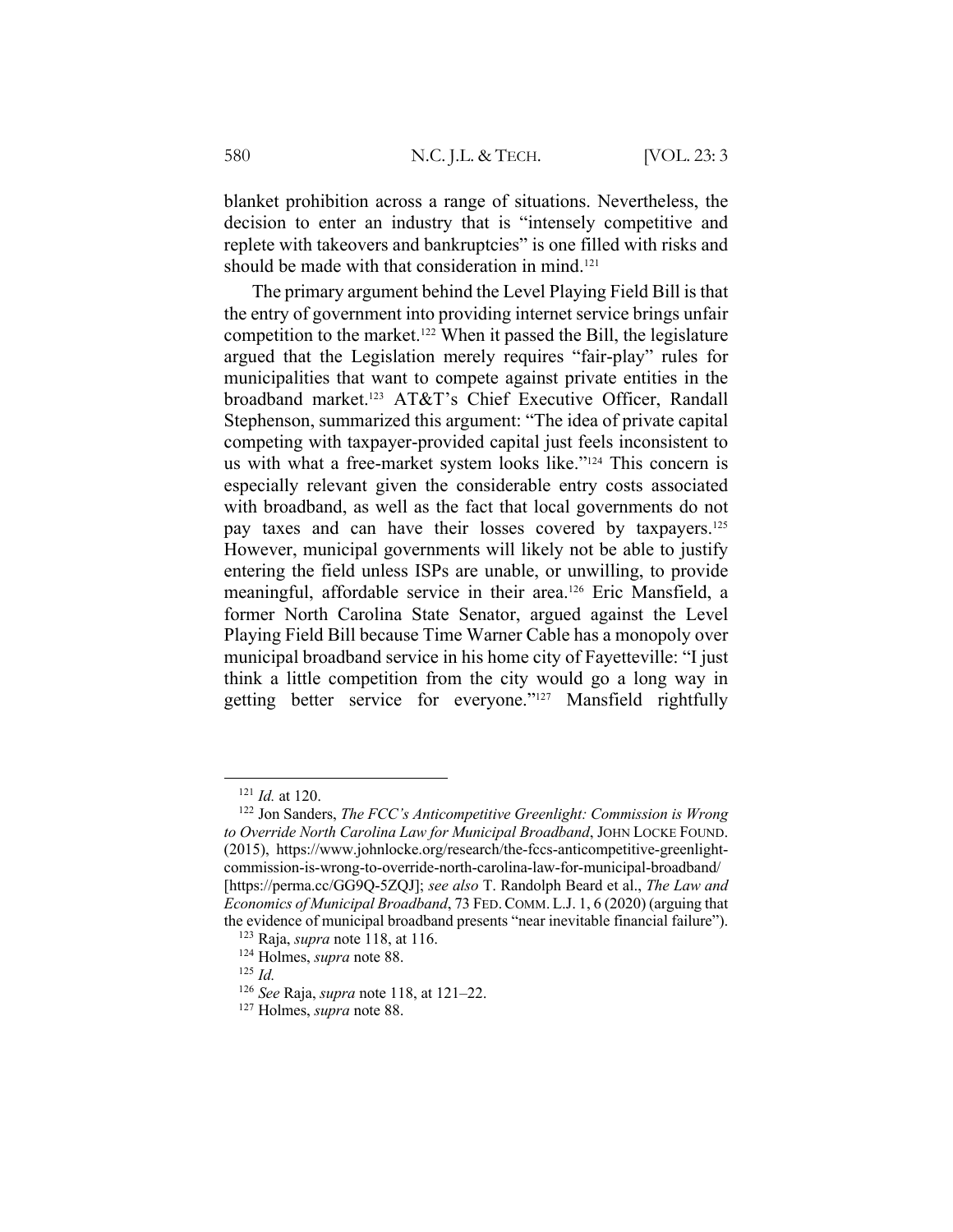understands municipal broadband is a competitive, rather than anticompetitive, force in areas without quality broadband.<sup>128</sup>

Moreover, the importance of broadband in daily life warrants its categorization as a utility, which is often serviced to the public.129 For instance, more than 2,000 communities in forty-nine states have a public power utility company, and 88% of the country is served by public water utilities.130 The categorization of broadband as a public utility is consequential because it can justify state control.131 The Supreme Court first defined public utility as one "clothed with a public interest," a phrase that has since been routinely employed to rationalize regulatory control.<sup>132</sup> While broadband has not been found to be a public utility, the parallel still holds: The anticompetitive concern of the Level Playing Field Bill does not justify restricting municipalities from exploring options to solve their communities' broadband deficiencies when it is "clothed in the public interest."133 Criticisms of Greenlight fail to account for why the government should not supplement the private sector's broadband in areas where servicing internet is not yet profitable, which is an approach that has consistently been done with similar

<sup>128</sup> *See id.*

<sup>129</sup> *See* Meredith Whipple, *We Already Knew Broadband Should Be a Public Utility. The Pandemic Made It Obvious*, PUBLIC KNOWLEDGE (Mar. 15, 2021), https://publicknowledge.org/we-already-knew-broadband-should-be-a-public-utilitythe-pandemic-made-it-obvious/#:~:text=What%20Does%20That%20Mean%20 for,important%20as%20water%20and%20electricity [https://perma.cc/EAD9-4PTZ].

<sup>130</sup> *See Stats & Facts*, AM. PUB. POWER ASS'N, https://www.publicpower.org/ public-power/stats-and-facts [https://perma.cc/MRB7-HV9H] (last visited Apr. 9, 2022); Andrea Kopaskie, *Public vs Private: A National Overview of Water Systems*, ENV'T FIN. BLOG (Oct. 19, 2016), https://efc.web.unc.edu/2016/10/19/public-vsprivate-a-national-overview-of-water-systems/ [https://perma.cc/SY4W-S8AW].

<sup>131</sup> Josh Simons & Dipayah Ghosh, *Utilities for Democracy: Why and How the Algorithmic Infrastructure of Facebook and Google Must Be Regulated*, BROOKINGS INST. (Aug. 2020), https://www.brookings.edu/wp-content/ uploads/2020/08/FP\_20200908\_facebook\_google\_algorithm\_simons\_ghosh.pdf [https://perma.cc/MRP7-DXJK].

<sup>132</sup> Munn v. Illinois, 94 U.S. 113, 141 (1876); *see* Simons & Ghosh, *supra* note 131, at 10; Meredith Doswell, *Amidst COVID-19, the Internet Is "Clothed in the Public Interest" – Should It Be a Public Utility?*, N.C. J.L. & TECH. BLOG, (Oct. 6, 2020), https://ncjolt.org/blogs/amidst-covid-19-the-internet-is-clothed-in-thepublic-interest-should-it-be-a-public-utility/ [https://perma.cc/S82F-QAP8].

<sup>133</sup> *See Munn*, 94 U.S. at 141.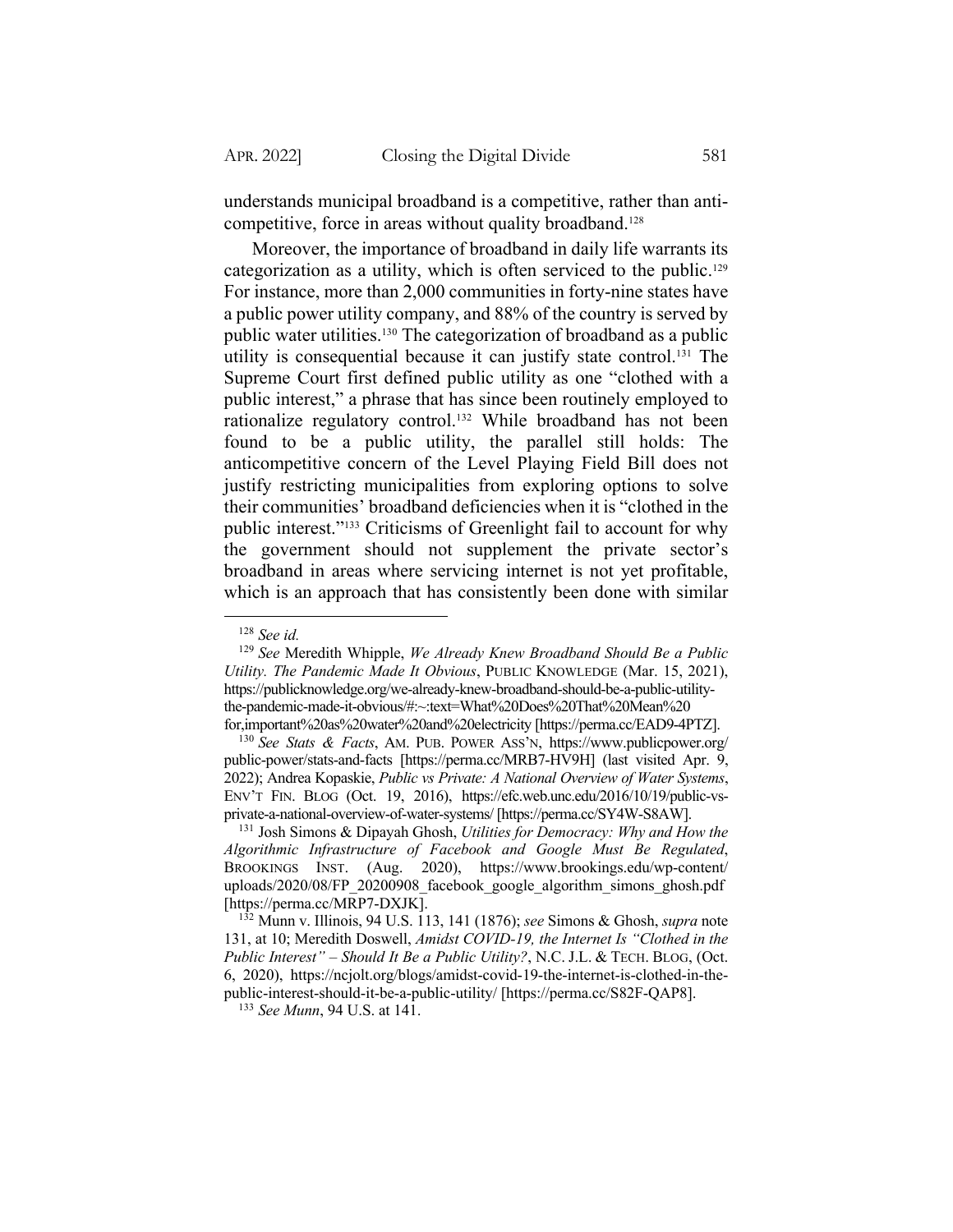utilities. Like those public utilities, broadband is now an essential service in which the government must play a role.

As mentioned, even when municipalities can replicate Greenlight's service practically and legally, there are high risks associated with doing so, including financial and operational risks.134 While municipal broadband may only work for communities with the population, geography, and capital necessary to assume the risks associated with the process, the limitations in the Level Playing Field Bill make it ineffective for any local government to bear that risk.135 As discussed in Part IV, *supra*, the Legislation mandates that local governments secure a referendum vote against the powerful lobbyists that restricted municipal broadband in the first place, which is just one of the many burdensome regulations.<sup>136</sup> With the necessary funds already appropriated by the federal government awaiting its use for this very purpose, the North Carolina General Assembly must reconsider this restriction.

#### *B. Public-Private Partnerships*

For those municipalities unable to replicate Greenlight because of geographic, population, or cost barriers, the most effective approach to increasing broadband access is through public-private partnerships that leverage the vast funding (explained *supra*) with private companies' expertise in the market. A public-private partnership is a "long-term contract between a private party and a government entity, for providing a public asset or service, in which the private party bears significant risk and management responsibility and remuneration is linked to performance."137 These partnerships are used in a wide range of sectors, with differing risks, funding sources and amounts, and structures, depending on the

<sup>134</sup> *See* CORNING, *supra* note 81.

<sup>135</sup> *Leaping*, s*upra* note 9, at 24.

<sup>&</sup>lt;sup>136</sup> *See* An Act to Protect Jobs and Investment by Regulating Local Government Competition with Private Business, 2011 N.C. Sess. Laws 84.

<sup>137</sup> *What Is a PPP: Defining "Public-Private Partnership*,*"* PPP KNOWLEDGE LAB (Feb. 6, 2022), https://pppknowledgelab.org/guide/sections/3-what-is-a-pppdefining-public-private-partnership [https://perma.cc/H4JV-GQ35].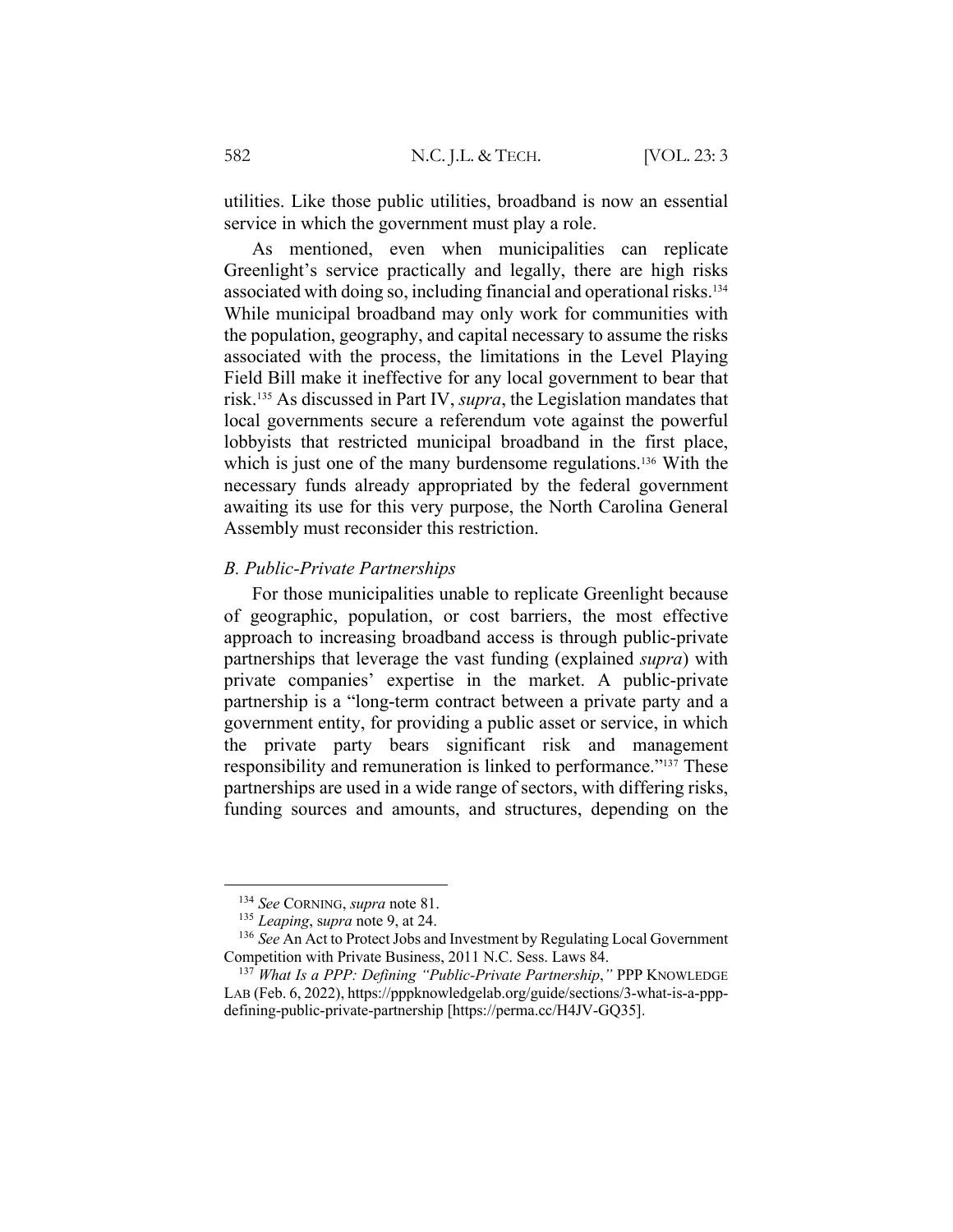agreed-to cooperation.138 The division of risks, benefits, and control of the partnership can generally be categorized into three forms:

On one end of the risk spectrum, there is private investment with public facilitation—the lowest-risk model for the public partner and highestrisk model for the private partner. On the other end of the spectrum sits the traditional P3 model, whereby the public partner assumes all financial risk to pay for the infrastructure while the private partner builds and operates the network. The middle ground between these two models is one that shares the risks, rewards, and control, but the partners will only achieve success if they are able to accommodate each other's priorities and develop an agreement for a win-win outcome.<sup>139</sup>

Broadband partnerships will likely follow the latter two models with public capital because of the significant funding available via the IIJA.140 As a result of the normal business model that prevents ISPs from offering service because of the increased cost of rural broadband, these partnerships can be decisive in broadband accessibility by allowing municipalities to own the fiber infrastructure built and operated by the private entity.141 Much like an airport, "the community finances the network (the airport), then leases the airports' connections (gates) to private ISPs, who compete with each other over providing service to consumers."<sup>142</sup> Funding from the various federal and state appropriations, discussed in Part II, *supra*, as well as certain advantages described *infra*, render the previously unprofitable and futile endeavor worthwhile.

Municipalities in North Carolina attract private partners with several particular assets. A municipality, for instance, can allow a private partner to use its vertical assets, like water towers or tall buildings, to fix wireless internet equipment without bearing the normal cost of installation.<sup>143</sup> The municipality can also lease its

<sup>138</sup> *Id.*

<sup>139</sup> *Leaping*, s*upra* note 9, at 24.

<sup>140</sup> *See id.*

<sup>141</sup> Steven Koltai, *Public-Private Partnerships Key to Providing High-Quality Broadband to All*, THE HILL (July 26, 2021), https://thehill.com/opinion/ finance/564860-public-private-partnerships-key-to-providing-high-qualitybroadband-to-all?rl=1 [https://perma.cc/526U-ATEL].

<sup>&</sup>lt;sup>142</sup> Guttentag, *supra* note 1, at 318.<br><sup>143</sup> NC BROADBAND, *Public-*

<sup>143</sup> NC BROADBAND, *Public-Private Partnerships*, https://www.nc broadband.gov/technical-assistance/playbook/building-network/public-private#:~:text =The%20North%20Carolina%20Broadband%20Infrastructure,as%20many%20citize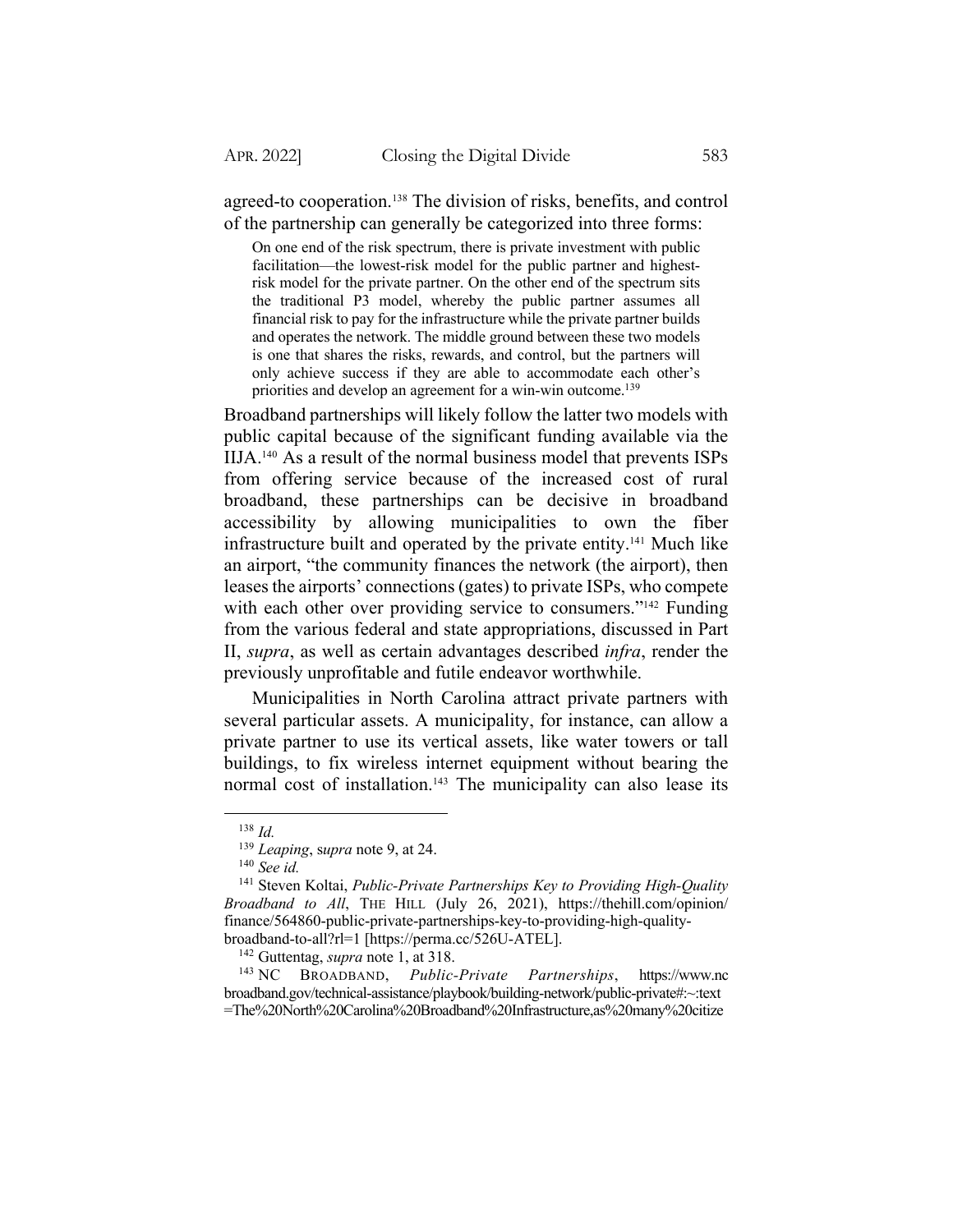easements to the private partner.<sup>144</sup> Moreover, partners "can address" such economic challenges through sharing capital cost" and "enhancing revenue potential (e.g., finding anchor tenants and aggregating community demand, and removing regulatory barriers to expedite deployment)."145 Generally, "successful partnerships can leverage public financing, community assets and local leadership, in collaboration with private-sector expertise and capital, to expand broadband."146 In effect, these partnerships can rejuvenate local business rather than national companies that lobby against them. The North Carolina League of Municipalities ("NCLM") advocates for the repeal of the Level Playing Field Bill to partner "the fiber backbone or existing infrastructure" of municipalities with "small, home-grown companies in North Carolina that would love to be on the private side of these partnerships."147 Thus, municipal assets can be used to promote local business instead of allowing large ISPs to form monopolies over underserved areas.

The advantages to these public-private partnerships are demonstrated by success stories elsewhere.148 In 2015, the City of Santa Cruz, California, created a broadband partnership with Cruzio, a local ISP.149 In the agreement, the City offered to build, own, and maintain a fiber network, while Cruzio was to migrate its current customers to the City's broadband network and pursue additional customers for the new broadband service.150 While Santa

ns%20as%20possible.&text=In%20the%20end%2C%20both%20partners,and%20cos ts%20of%20broadband%20deployment [https://perma.cc/ML5G-RPSK] (last visited Feb. 6, 2022).

<sup>144</sup> *Id.*

<sup>145</sup> BROADBANDUSA, BROADBANDUSA: AN INTRODUCTION TO EFFECTIVE PUBLIC-PRIVATE PARTNERSHIPS FOR BROADBAND INVESTMENTS 3 (Jan. 2015), https://www.ntia.doc.gov/files/ntia/publications/ntia\_ppp\_010515.pdf [https:// perma.cc/Y97X-UX9L].

<sup>146</sup> *Id.*

<sup>147</sup> Paul Meyer, *Broadband Would Close NC's Digital Divide; Big Telecom Is Blocking It*, FAYETTEVILLE OBSERVER (Jan. 3, 2021), https://www.fayobserver.com/ story/opinion/columns/guest/2021/01/03/broadband-would-close-ncs-digital-dividebig-telecom-blocking/4087297001/ [https://perma.cc/46GY-BS3K].

<sup>148</sup> *See, e.g.*, Hovis et al., *supra* note 19, at 21–27 (summarizing various approaches to public-private partnerships in broadband).

<sup>149</sup> *See Shared-Risk*, *supra* note 81, at 19.

<sup>150</sup> *Id.*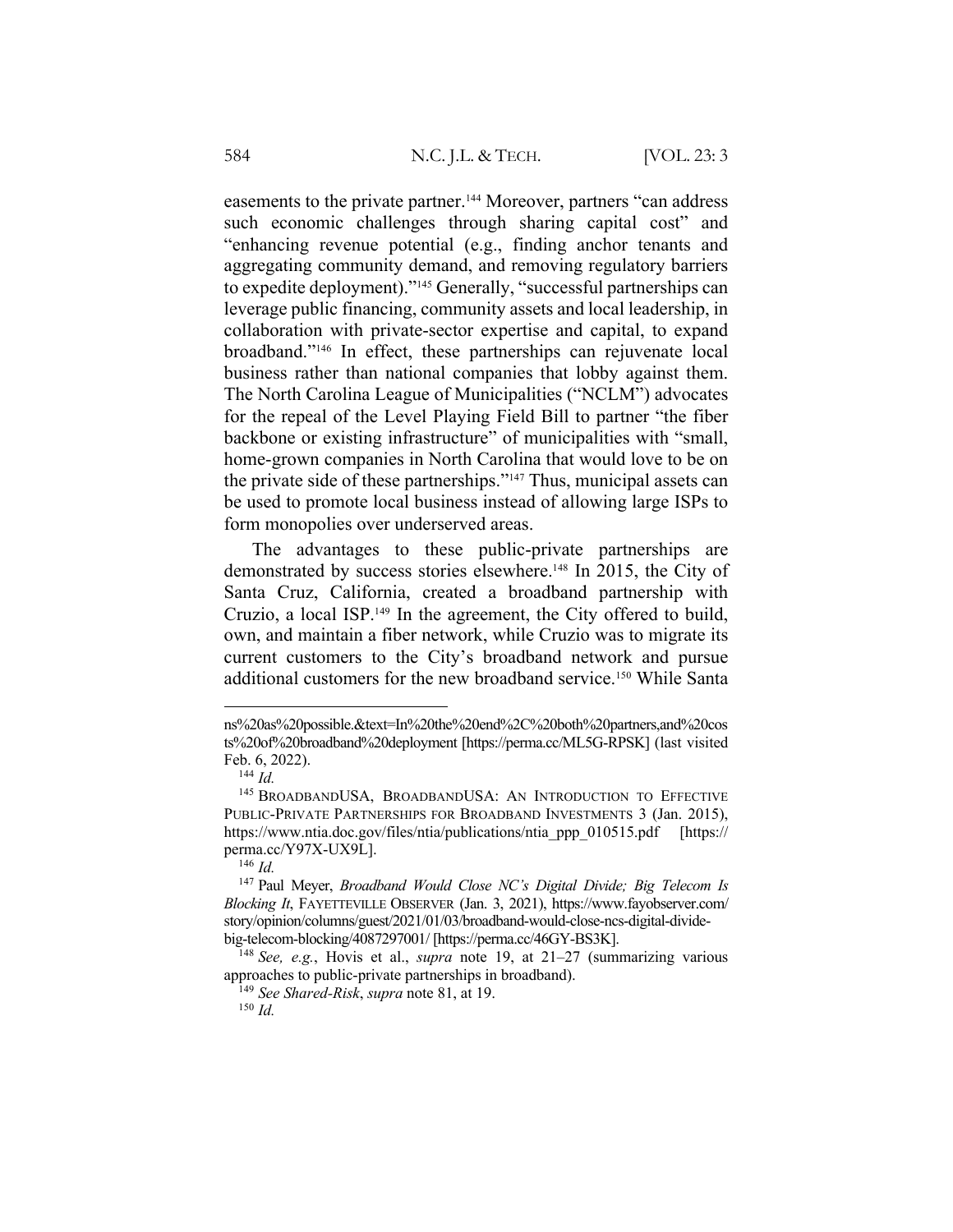Cruz assumed added risk by partnering with the small, local ISP, the City was willing to bear that risk because of the benefits for local employees.151 Supported by Santa Cruz, the local ISP was able to migrate from an outdated internet service to a modern fiber network and serve new customers.152

When Garret County, a rural community in western Maryland, was unwilling to physically update its outdated internet service to meet FCC benchmarks, the County incrementally built modern broadband infrastructure with a focus on specific private institutions.153 Using the new infrastructure as an incentive for private entities, Garrett County partnered with Declaration Networks Group ("DNG") to provide high-speed service to its residents.154 DNG agreed to put its own capital towards the project and utilize its technical and operational expertise to manage the network.155 The County was able to turn its \$750,000 investment (matched by both a grant and DNG) into high-speed internet for 3,000 homes, with more homes to be added as DNG builds out the infrastructure.156

The limitations of the Level Playing Field Bill also restrict public-private partnerships because the Legislation's definition of "[c]ity-owned communication service provider" contains the material language of "directly [or] *indirectly*" providing service, and therefore, extends to public-private partnerships.157 Without the Legislation, municipalities would have the general authority to enter public-private partnerships for other purposes.158 Specifically, local governments may enter partnerships to "acquire, construct, own, lease as lessor or lessee, and operate or participate in the acquisition, construction, ownership, leasing, and operation of a public-private project, or of specific facilities within such a project, including the making of loans and grants from funds available to the governmental

<sup>156</sup> *Id.*

<sup>151</sup> *Id.*

<sup>152</sup> *Id.*

<sup>153</sup> *Id.* at 20.

<sup>154</sup> *Shared-Risk*, *supra* note 81, at 20.

<sup>155</sup> *Id.* at 20–21.

<sup>157</sup> N.C. Gen. Stat. § 160A-340(1) (2021) (emphasis added).

<sup>158</sup> *Id.* § 143-128.1C.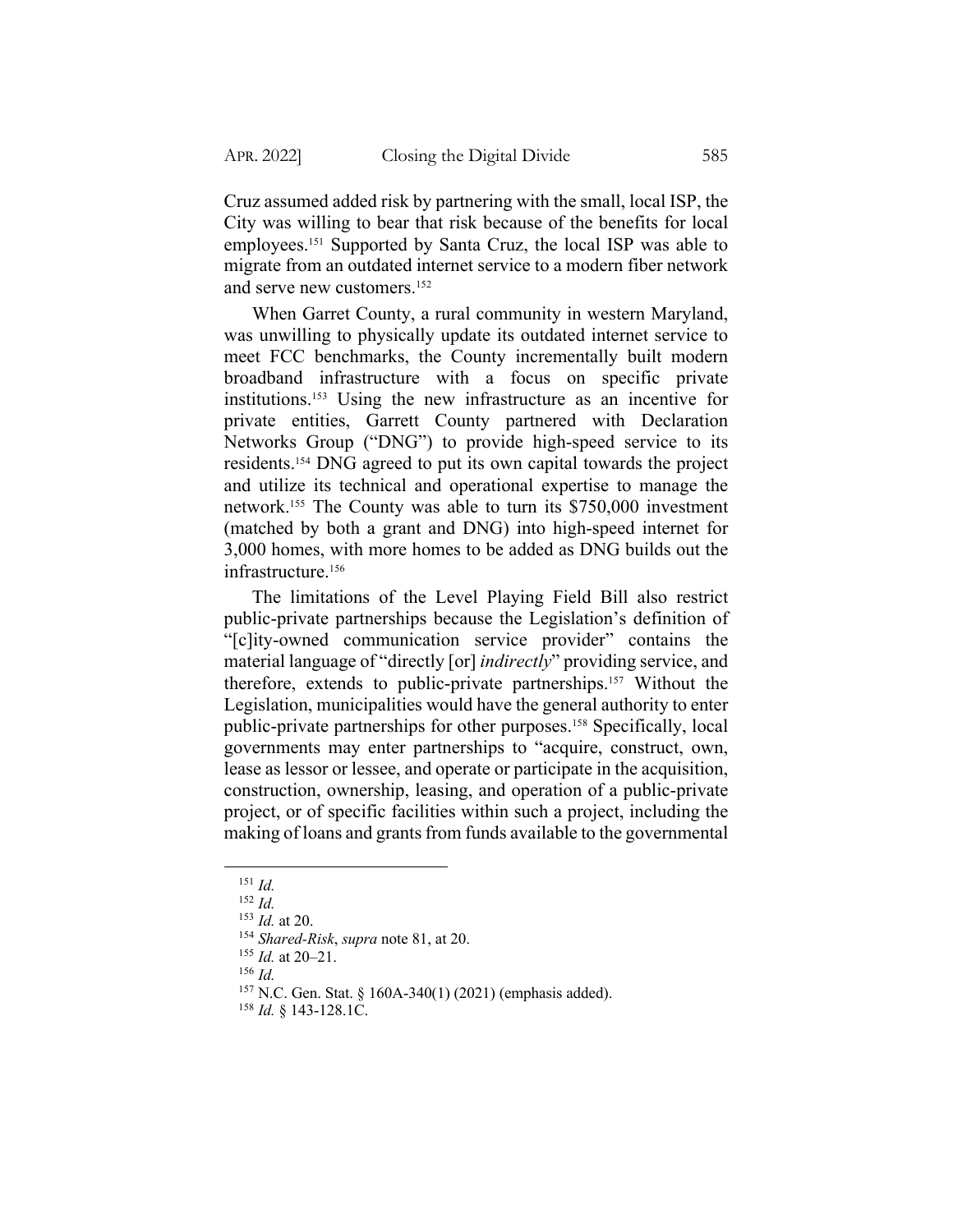entity for these purposes."<sup>159</sup> This authority to enter public-private partnerships may not extend to broadband because it is limited to conventional contracting, which is a "significantly different business case" than what is needed for broadband.<sup>160</sup> Arguably, however, *BellSouth Telecommunications*' authorization of municipal broadband may work together with the general contracting authority to permit public-private partnerships.<sup>161</sup> Nevertheless, it is crucial that the General Assembly rescind the Level Playing Field Bill and clearly authorize public-private partnerships for broadband.

# **V. EMPOWER MUNICIPALITIES TO BE PRIMARY DECISION-MAKERS**

When Senator John McCain introduced the Community Broadband Act, which would have prohibited states from restricting municipal broadband, he did so with a bipartisan group of senators.<sup>162</sup> A decade after the legislation failed to garner enough support to pass, Senator Cory Booker (D-NJ) reintroduced nearly identical legislation without bipartisan support, which likewise never became law.163 Locally, however, the partisan obstacle to municipal broadband is not as stark, with three out of four cities with municipal broadband voting a majority Republican.164 If legislation at the federal level is unlikely to happen, there are two solutions to authorizing municipal broadband: (A) enacting state legislation that authorizes municipal broadband or public-private partnerships, or (B) utilizing federal regulations to either compel changes or preempt state law.

#### *A. State Legislative Approach*

The NCLM has presented three specific and necessary changes to current state laws in order for viable partnerships to move

<sup>163</sup> *Id.*

<sup>159</sup> *Id.* § 143-128.1C(b).

<sup>160</sup> *Leaping*, s*upra* note 9, at 30.

<sup>161</sup> *See id.*; BellSouth Telecomms. v. Laurinburg, 168 N.C. App. 75, 86–87 (2005).

<sup>162</sup> Guttentag, *supra* note 1, at 344.

<sup>164</sup> *Id.* at 345.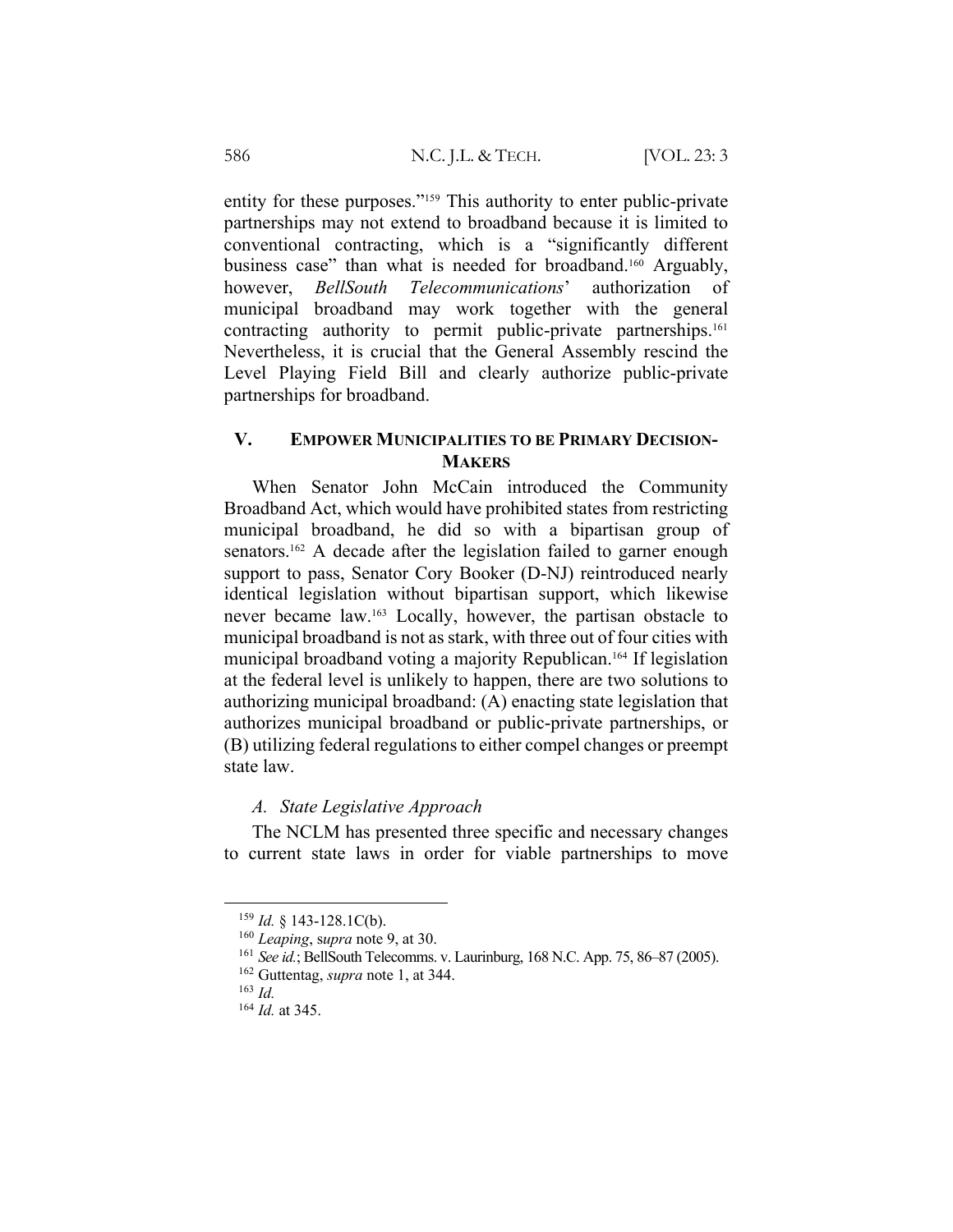forward.165 Specifically, the NCLM calls for unambiguous local authority to: (1) "raise money for broadband infrastructure, including taxes and borrowed funds"; (2) "spend money on broadband infrastructure"; and, (3) "lease infrastructure to the private and non-profit entities that will operate and profit from using the broadband infrastructure to provide internet service."166 This Article presents three solutions that would each independently address the proposals issued by the NCLM: The FIBER NC Act, the County Broadband Authority Act, and federal regulations to compel North Carolina to authorize public-private partnerships.

The FIBER NC Act, originally introduced in 2019 and again in 2021, would give municipalities and counties the authority to spend money on infrastructure and lease the infrastructure to private entities.167 The legislation "eliminate[s] existing state restrictions and increase[s] the authority of local governments to build out broadband infrastructure and lease the fiber to internet service providers."168 Furthermore, it "encourages the creation of publicprivate partnerships to bring better broadband access to more areas of the [S]tate."169 Municipalities would be required to develop a business plan for leasing the infrastructure to the private partner, complete a feasibility study, and hold public hearings before the partnership is initiated.170 Thus, along with other requirements, the Act allows municipalities to build their own networks as long as the municipalities allow ISPs to lease the network to provide private

<sup>&</sup>lt;sup>165</sup> It is important to note that the NCLM's approach would authorize publicprivate partnerships but not necessarily municipal broadband. *See Leaping*, s*upra* note 9, at 28–29.

<sup>166</sup> *Id.*

<sup>167</sup> *See* H.B. 431, 2019 Gen. Assemb., Reg. Sess. (N.C. 2019); S.B. 547, 2021 Gen. Assemb., Reg. Sess. (N.C. 2021).

<sup>168</sup> Sarah Langer Hall, *What Is the FIBER NC Act?*, N.C. STATE UNIV. INST. FOR EMERGING ISSUES (May 14, 2020), https://iei.ncsu.edu/2020/what-is-thefiber-nc-act/ [https://perma.cc/3FNA-JBR3].

<sup>169</sup> Press Release, N.C. League of Muns., FIBER NC Act Will Help Close North Carolina's Digital Divide (Mar. 21, 2019), https://www.nclm.org/resource library/Pages/News%20Releases/FIBER-NC-Act-Will-Help-Close-North-Carolina% E2%80%99s-Digital-Divide.aspx#:~:text=%E2%80%8Bddddddddd%2021%2C%20 2019&text=HB%20431%20FIBER%20NC%20Act,more%20areas%20of%20the%2 0state [https://perma.cc/G7S6-UF22].

<sup>170</sup> Hall, *supra* note 168.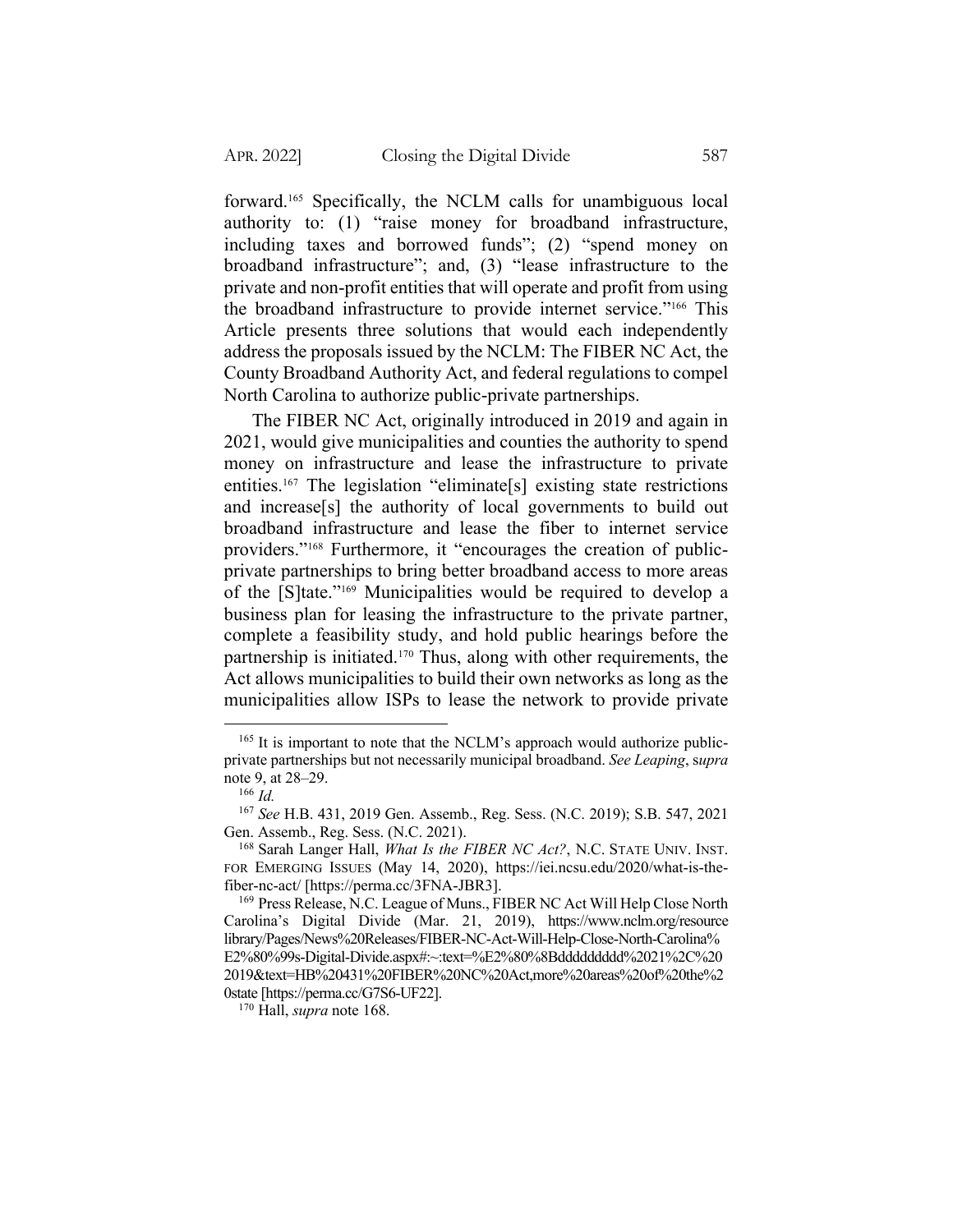operation.171 It is important to note that the FIBER NC Act is more politically viable—but more restrictive—than completely rescinding the Level Playing Field Bill because the FIBER NC Act would authorize municipalities to operate broadband networks as retail service providers, meaning municipalities would still not be able to replicate Greenlight by providing the service directly to customers.172 Thus, the Act would allow partnerships between municipalities and private entities to bring broadband where it is not economically feasible for purely private forces.173 The FIBER NC Act failed to make it out of committee partly because of strong opposition by cable and telecommunications companies that argued it would hamper their ability to compete on a level playing field.<sup>174</sup>

The County Broadband Authority Act ("CBAA"), a more limited proposal in the North Carolina General Assembly, would also make productive changes to current broadband law for county governments.175 First, the Act authorizes counties to use property taxes "[t]o provide grants to high-speed internet access service providers or to build facilities and equipment of a broadband service."<sup>176</sup> Second, the CBAA authorizes counties to provide grants to private or nonprofit ISPs without regard to the current accessibility of broadband within the county.177 And third, the Act authorizes counties to "construct Internet technology infrastructure capable of delivering high-speed Internet access service . . . [and] lease or sell the technology infrastructure to a private or nonprofit provider of high-speed Internet."178 However, the Act still prohibits counties from providing the internet service themselves.<sup>179</sup>

Although the CBAA does not go as far as the FIBER NC Act since it only applies to county governments, its passage would

<sup>171</sup> *See* Cooper, *supra* note 18.

<sup>172</sup> *See* Hall, *supra* note 168.

<sup>173</sup> *See id.*

<sup>174</sup> *See id.*

<sup>175</sup> *See* S.B. 689, 2021 Gen. Assemb., Reg. Sess. (N.C. 2021).

<sup>176</sup> *Id.* § 2(c)(38).

 $177$  *Id.* § 3(a).

 $178$  *Id.* § 3(b).

<sup>&</sup>lt;sup>179</sup> *Id.* § 3(c) ("Nothing in this section authorizes a county to provide high-speed Internet broadband service.").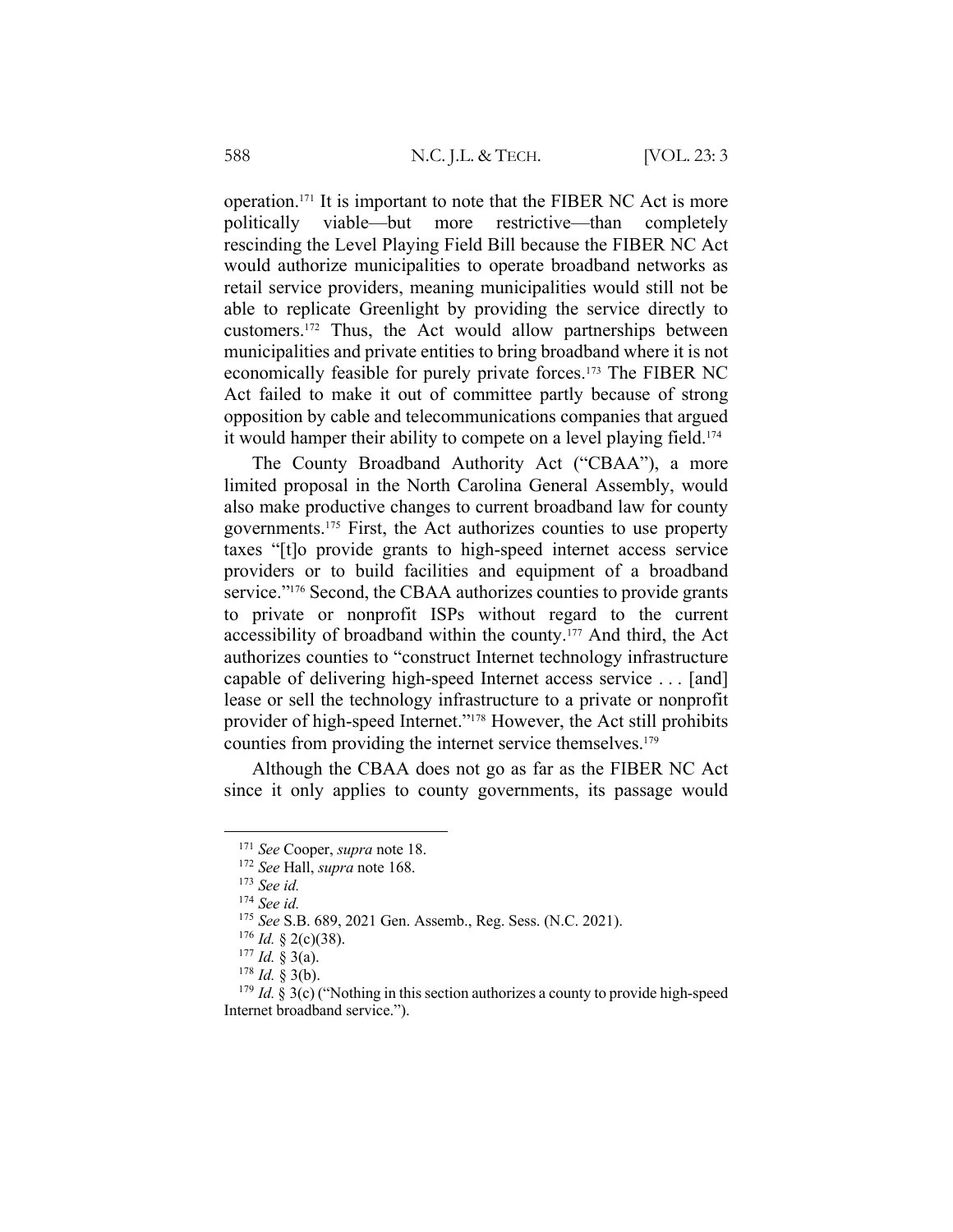unshackle counties from some of the more restrictive impediments under current law. The North Carolina Association of County Commissioners supports the Act because counties need more flexibility to leverage their assets and infrastructure to partner with private industry.180 North Carolina State Senator Kevin Corbin, one of the CBAA's sponsors, asserts that the Act is "intended to help county governments cut through the red tape that has prevented them from offering incentives and programs to expand the broadband infrastructure in their respective areas," even mentioning that the "legislation is the perfect example of private-public partnership."181 With around 45% of North Carolina's population living outside a municipality but within a county, county governments are the most effective level of government to provide broadband in rural areas of the State.182

## *B. Federal Approach: Regulation or Preemption*

A second path towards increasing broadband access in North Carolina is for the federal government to encourage unrestricted public-private partnerships. This federal facilitation falls into two general approaches: (1) regulating IIJA funds to be contingent on municipalities' ability to enter public-private partnerships, or (2) preempting the State's Level Playing Field Bill through the federal Telecommunications Act (federal preemption).

First, the NTIA could compel North Carolina to rescind restrictive legislation in order to receive federal funds because the IIJA explicitly directs the NTIA to "issue such regulations . . . as may be necessary or appropriate to carry out the [broadband grant]

<sup>180</sup> *See* Press Release, N.C. Ass'n of Cnty. Comm'rs, NCACC Supports Legislation to Authorize Counties to Expand Broadband Access and Maximize Federal Funding (Apr. 9, 2021), https://www.ncacc.org/press-releases/ncaccsupports-legislation-to-authorize-counties-to-expand-broadband-access-andmaximize-federal-funding/ [https://perma.cc/VHX7-T4J7].

<sup>181</sup> Brittney Lofthouse, *Senator Corbin Sponsors Bill to Give Rural Counties the Ability to Provide Broadband*, S. SCOOP (Apr. 12, 2021), https:// thesouthernscoopnews.com/business/senator-corbin-sponsors-bill-to-give-ruralcounties-the-ability-to-provide-broadband [https://perma.cc/T99C-AR89].

<sup>182</sup> *See* David M. Lawrence, *An Overview of Local Government*, *in* CNTY. & MUN. GOV'T N.C. 3, 6 (2014), https://www.sog.unc.edu/sites/www.sog.unc.edu/ files/cmg2014excerptch1.pdf [https://perma.cc/B9S6-D2DP].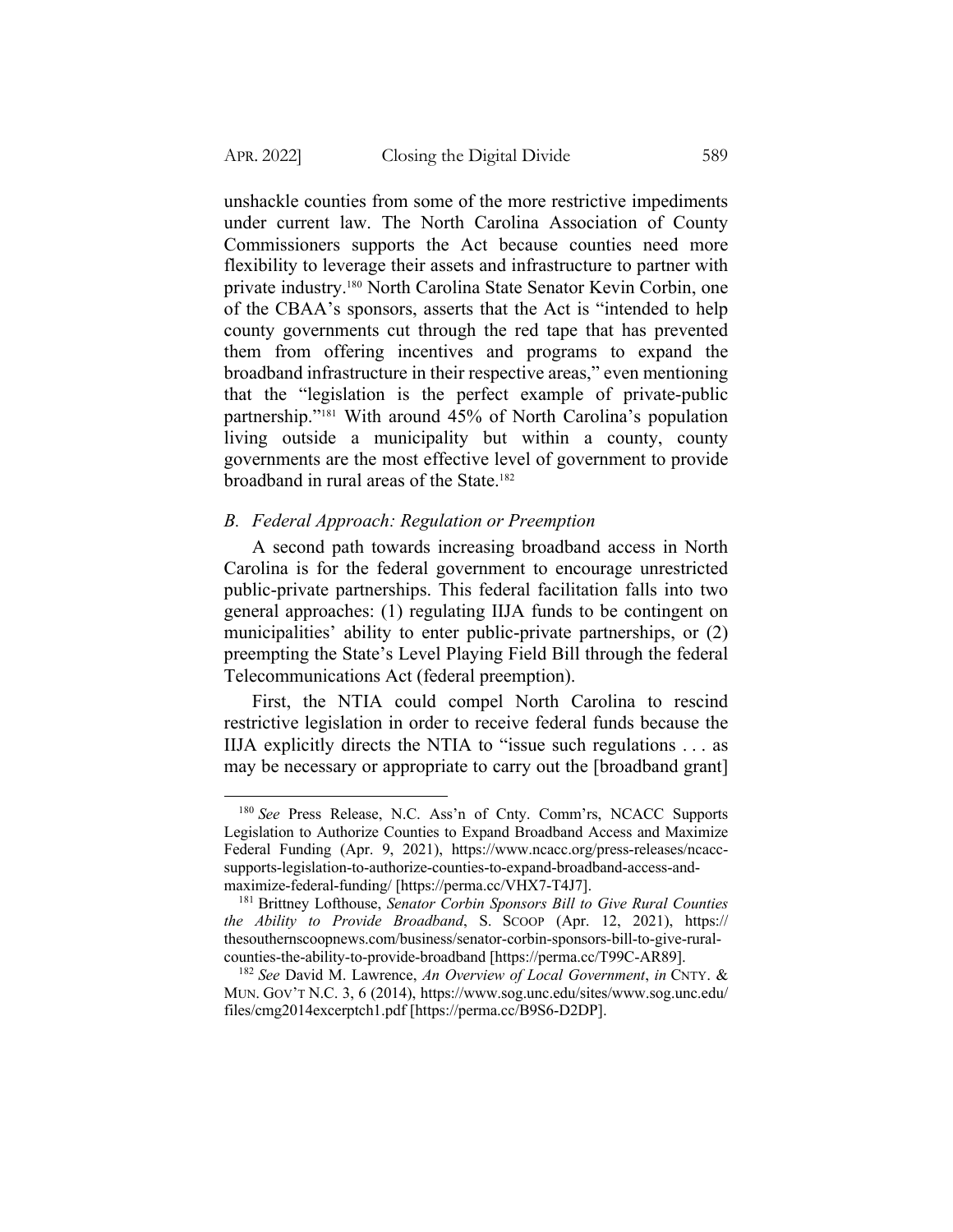programs."183 As directed, the NTIA "welcomed input from all interested parties, conducted extensive stakeholder outreach, and received comments reflecting a diverse range of backgrounds and stakeholder groups."184 Notably, the IIJA specifically prohibits states from excluding public-private partnerships from the use of federal funding; however, the language may not extend to significant limitations on partnerships that functionally prohibit them, like what the Level Playing Field Bill created.185 With this authority, NTIA may be able to enforce the IIJA terms in a manner that either preempts the Level Playing Field Bill or compels North Carolina to rescind the Bill to receive the federal funds. In response to NTIA's request for public comments, some stakeholders specifically called for NTIA to include functional prohibition of partnerships within their regulations.186 For instance, Congresswoman Anna Eshoo recommended that NTIA take advantage of its "ability to preempt such state laws."187

Similar to past grants where NTIA has favored public-private partnerships, the NTIA should use its delegated authority via the IIJA to promulgate regulations that prohibit restrictions on the use of public-private partnerships.188 To do so, NTIA would simply

<sup>183</sup> *See* Infrastructure Investment & Jobs Act, Pub. L. No. 117-58, § 60102(i), 135 Stat. 429 (2021); *see also id.* § 60102(a)(2)(A) (defining "Assistant Secretary").

<sup>184</sup> *NTIA Receives More than 550 Comments on Broadband Programs in Bipartisan Infrastructure Law*, NAT'L TELECOMM. & INFO. ADMIN. (Feb. 14, 2022), https://www.ntia.doc.gov/blog/2022/ntia-receives-more-550-comments-broadbandprograms-bipartisan-infrastructure-law [https://perma.cc/33AQ-XZ7Y].

<sup>185</sup> *See* Infrastructure Investment & Jobs Act, Pub. L. No. 117-58, § 60102(h)(1)(A)(iii), 135 Stat. 429 (2021) (noting that states "may not exclude cooperatives, nonprofit organizations, *public-private partnerships*, private companies, public or private utilities, public utility districts, or local governments from eligibility for such grant funds" (emphasis added)).

<sup>186</sup> *See, e.g.*, Anna Eshoo, Comment Letter on Proposed Rules Under the Infrastructure Investment & Jobs Act (Feb. 4, 2022), https:// www.regulations.gov/comment/NTIA-2021-0002-0009 [https://perma.cc/N7K7- UAYX].

<sup>187</sup> *Id.*

<sup>188</sup> *See* Ty Perkins, *States Should Be Encouraged to Form Public-Private Partnerships for Federal Broadband Funds*, BROADBAND BREAKFAST (June 10, 2021), https://broadbandbreakfast.com/2021/06/states-should-be-encouraged-to-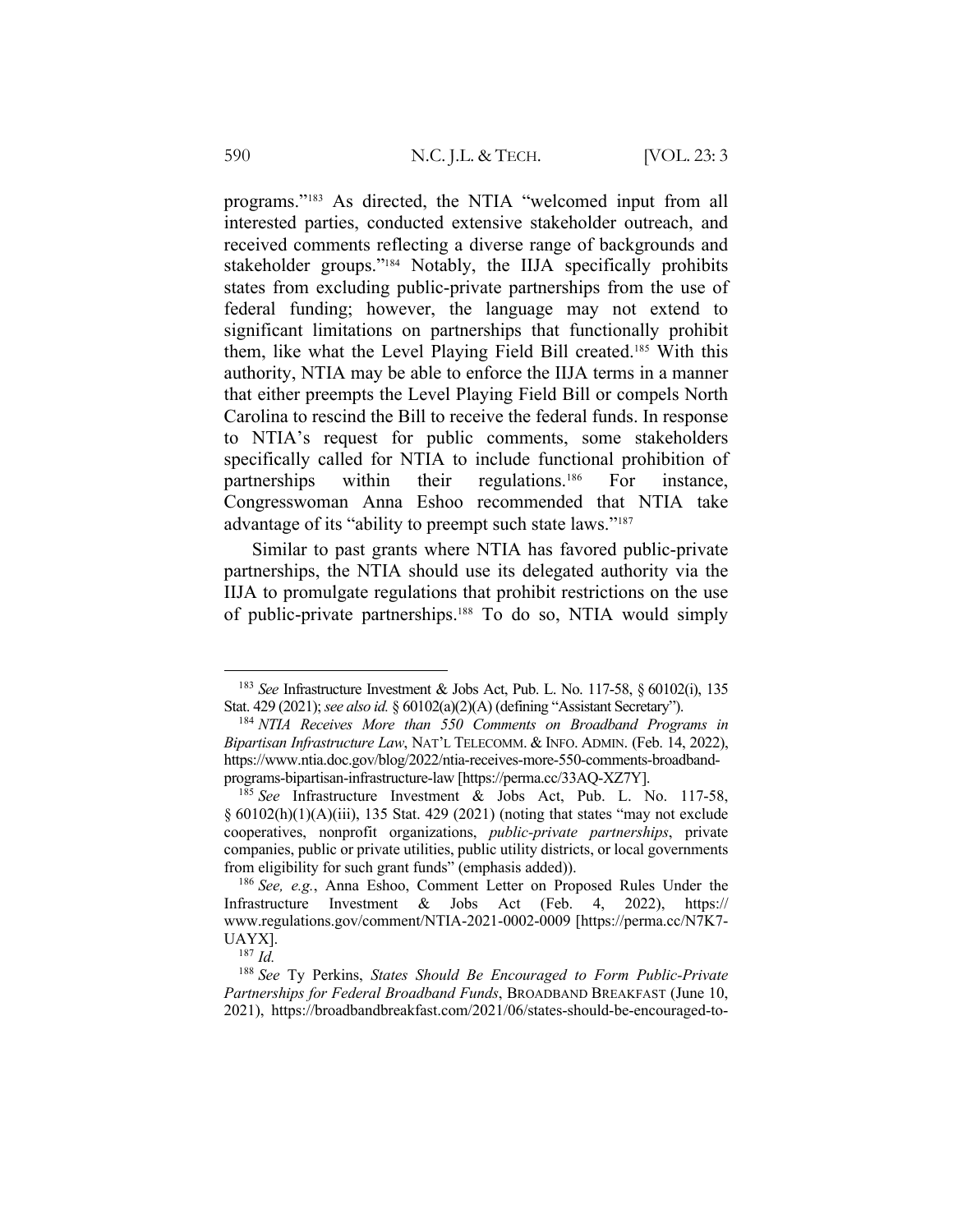interpret the language—"may not exclude"—to include functional exclusion.189 Because the Level Playing Field Bill is fundamentally discouraging these partnerships, the General Assembly would be compelled to rescind the Level Playing Field Bill in order to receive IIJA funding.190

Forcing states to change their laws in exchange for federal funding is similar to the pressure allowed in *South Dakota v. Dole*<sup>191</sup> but prohibited in *National Federation of Independent Business v. Sebelius*. <sup>192</sup> In *Dole*, the Court affirmed congressional authority to pass legislation that threatened to withhold 5% of highway funds from states that refused to change their legal drinking age.193 The Court reasoned that the congressional inducement was not coercion because it gave states a legitimate choice, "not merely in theory but in fact."194 In *Sebelius*, the Court struck down part of the Affordable Care Act that threatened states with a loss of Medicaid funding.195 The Court found that Congress did not provide states with a legitimate choice, going as far to call the Medicaid expansion "a gun to the head."196 Instead of making considerable funds contingent upon state action and thus forcing states to act, NTIA's regulation would be more similar to *Dole* because the IIJA funds are new and not already relied upon by states.197 Moreover, NTIA would receive considerable deference in their broad interpretation of the Statute.198

form-public-private-partnerships-for-federal-broadband-funds/ [https://perma.cc/ K76J-YU9X].

<sup>189</sup> *See* Kery Murakami, *Biden's Municipal Broadband Push Clashes with State Restrictions*, ROUTE FIFTY (Feb. 27, 2022), https://www.route-fifty.com/infra structure/2022/02/municipal-broadband-tktk/362498/ [https://perma.cc/BM2E-CV9U]. <sup>190</sup> *See id.*

<sup>191</sup> 483 U.S. 203, 203 (1987).

<sup>192</sup> 567 U.S. 519, 581 (2012).

<sup>193</sup> *Dole*, 483 U.S. at 203.

<sup>194</sup> *Id.* at 211–12.

<sup>195</sup> *Sebelius*, 567 U.S. at 581.

<sup>196</sup> *Id.*

<sup>197</sup> *See id.* at 211.

<sup>198</sup> *See generally* Chevron, U.S.A., Inc. v. Nat. Res. Def. Council, Inc., 467 U.S. 837, 843 (1984) (holding that courts must defer to permissible agency interpretations of statutes unless Congress has directly and unambiguously expressed a contrary intent).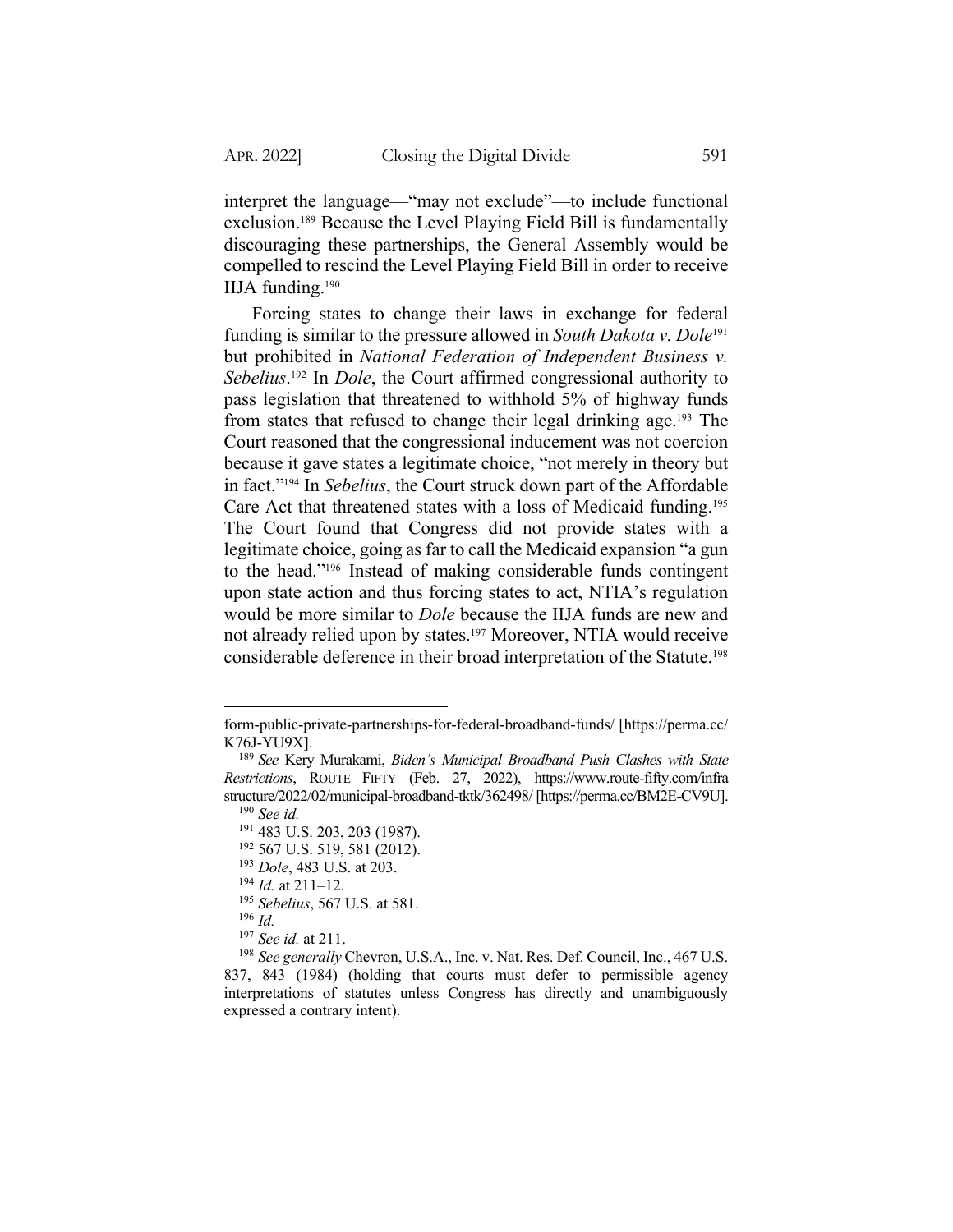Second, the FCC may be able to preempt North Carolina law through the Telecommunications Act of 1996 (under either section 253 or section 706), but this route has failed before.199 Section 253 of the Telecommunications Act preempts state and local laws "prohibiting the ability of any entity" to provide telecommunications services.200 Section 706 states that the FCC should "encourage the deployment . . . of advanced telecommunications . . . by utilizing . . . price cap regulation, regulatory forbearance, measures that promote competition in the local telecommunications market, or other regulating methods that remove barriers to infrastructure investment."201 The legislative history of the Telecommunications Act weighs heavily in favor of FCC's preemption.202 Eager to lift regulatory burdens for telecommunications, Congress passed the Act "to promote competition, reduce regulation, and encourage deployment of new telecommunications technologies, including the Internet."203 After a minority of senators expressed concern over the preemption provision, the majority felt confident that the provision was necessary because states would not usher in the changes needed to promote access.204

In 2004, municipalities in Missouri asked the FCC to specifically preempt a State law that prohibited the ability of municipalities to provide telecommunications services using section 253.205 The FCC refused to preempt the Missouri law but said the public policy underlying the State law "substantially disserved the policy behind the Telecommunications Act."206 On appeal, in *Nixon v. Missouri Municipal League*, <sup>207</sup> the Supreme Court held that the Telecommunications Act does not extend to state prohibitions over their own political subdivisions.<sup>208</sup> The Court relied on precedent

<sup>199</sup> *See* Murakami, *supra* note 189.

<sup>200</sup> Nixon v. Missouri Mun. League, 541 U.S. 125, 128 (2004).

 $201$  47 U.S.C. § 1302(a).

<sup>202</sup> *See* Guttentag, *supra* note 1, at 346.

<sup>203</sup> *Id.*

<sup>204</sup> *Id.* at 347.

<sup>205</sup> *Nixon*, 541 U.S. at 129.

<sup>206</sup> *Id.* at 131.

<sup>207</sup> *Id.* at 125.

<sup>208</sup> *Id.* at 140–41.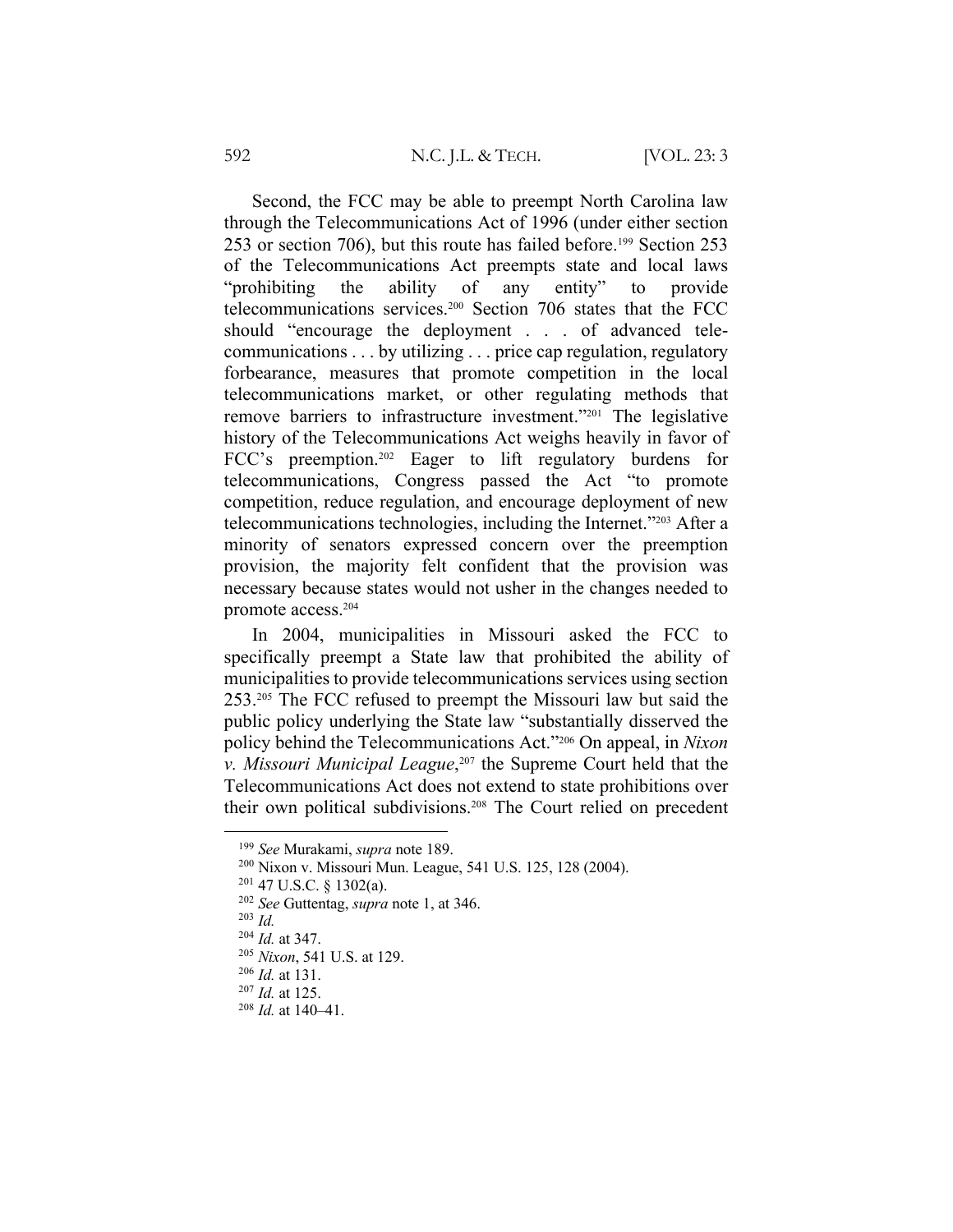from *Gregory v. Ashcroft*, <sup>209</sup> which requires an "unmistakably clear" intent of Congress in the statute to constrain traditional state authority over political subdivisions.210 Opponents have heavily criticized this decision, arguing that the Court failed to take legislative history into account, disregarded the benefits of municipal broadband, and failed to follow established federalism precedent.211 Still, the Court did not reject Congress' ability to preempt state law when stated clearly.<sup>212</sup>

Even after the General Assembly significantly limited Greenlight's expansion, Wilson attempted to override the State Law in court.213 In July of 2014, Wilson filed a petition with the FCC asking the agency to use its regulatory powers, this time through section 706.<sup>214</sup> By reasoning that the "Tennessee and North Carolina" statutes do not implicate core attributes of state sovereignty but rather regulate interstate communications services that are at the heart of the [FCC]'s jurisdiction,"<sup>215</sup> the FCC temporarily issued an order preempting North Carolina's prohibition on the expansion of Wilson's network, claiming that the State's restrictions "thwarted competition."216

Following the FCC's order, the State of North Carolina appealed to the Sixth Circuit.217 In a combined decision, *Tennessee v. FCC*, 218 the court held that the FCC did not have statutory authority to preempt state statutes through section 706.219 The court based its decision on the fact that the section did not have a clear statement granting preemption power to the FCC, a necessary ingredient where the federal government attempts to inject itself into a state

<sup>209</sup> 501 U.S. 452 (1991).

<sup>210</sup> *Id.* at 460; *see Nixon*, 541 U.S. at 125.

<sup>211</sup> Guttentag, *supra* note 1, at 348.

<sup>212</sup> *Gregory*, 501 U.S. at 461.

<sup>213</sup> *See generally* Tennessee v. FCC, 832 F.3d 597 (6th Cir. 2016).

<sup>214</sup> *Id.*

<sup>215</sup> *Id.* at 611–12.

<sup>216</sup> Schwarze, *supra* note 72, at 209.

<sup>217</sup> *Tennessee v. FCC*, 832 F.3d at 600.

<sup>218</sup> *Id.*

<sup>219</sup> *Id.* at 613–14 ("Section 706 does not contain a clear statement authorizing preemption of Tennessee's and North Carolina's statutes that govern the decisions of their municipal subdivisions . . . . [T]he FCC's order is reversed.").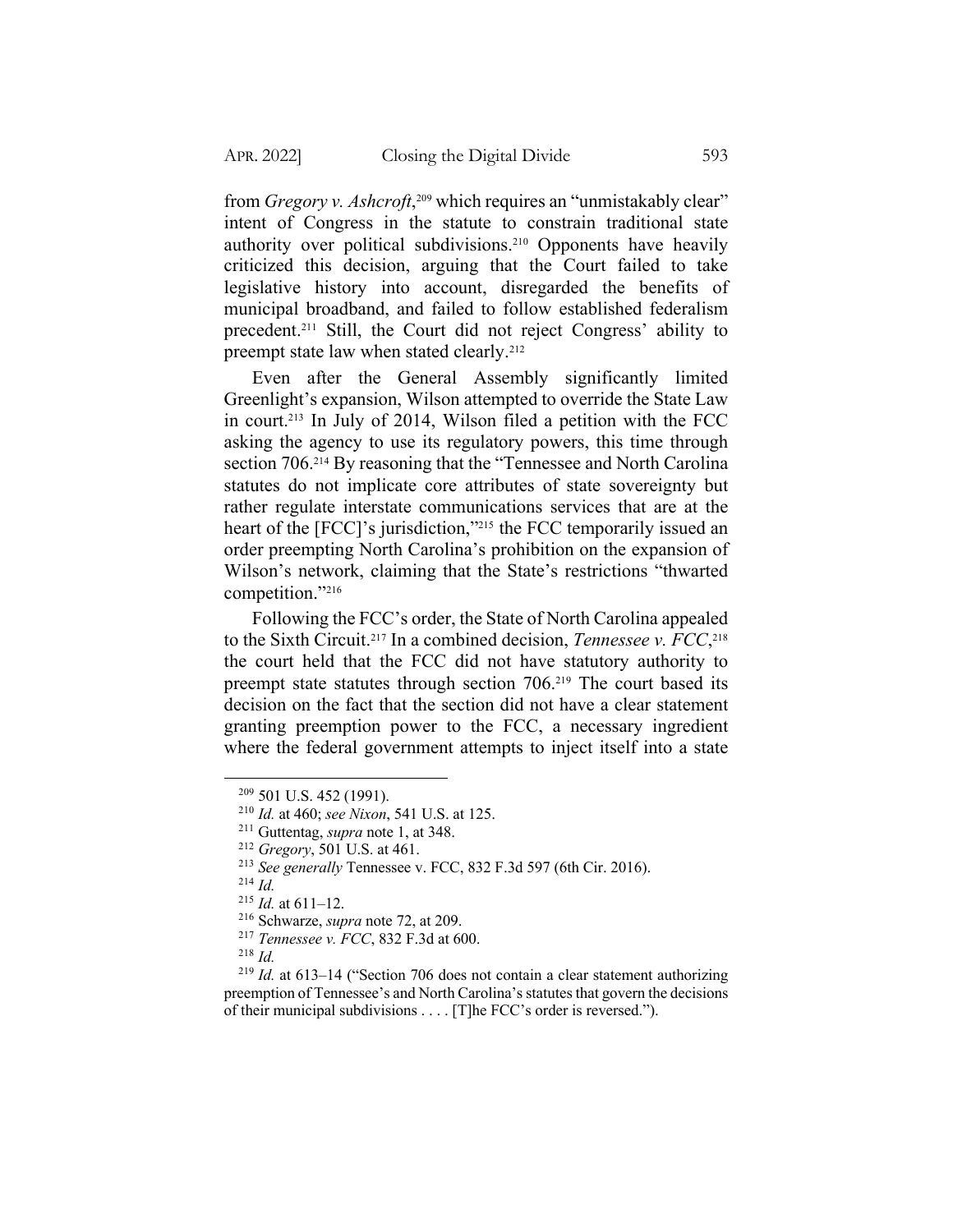and municipal relationship.220 While the decision was a clear win for states' rights, it was a troubling loss for accessible broadband in North Carolina. Interestingly, the court reasoned that the municipal broadband networks worked as competitive forces within the private market by forcing "established Internet providers to lower rates while increasing the quality of their services," arguing against the policy considerations behind the Level Playing Field Bill.221

Given the opposition to the two decisions of *Tennessee v. FCC* and *Missouri Municipal League*, their legal precedent should be reconsidered. To do so, the FCC should again try to grant municipalities preemption under section 253, reasoning that increased reliance on broadband may pressure the Court to revisit the issue.222 Similarly, the FCC may now have the ability to preempt because of changes to federal broadband definitions in a similar fashion to the FCC's enforcement of net neutrality.<sup>223</sup> Even if the Court decides not to, a public campaign for municipal broadband may be able to pressure states to provide greater municipal authority or Congress to amend the Telecommunications Act to provide clear authority for the FCC to preempt state law.224

Nonetheless, federal preemption of state law may not independently authorize municipalities to provide broadband in states where state subdivisions may act only when specifically authorized to do so.225 While North Carolina falls into that category of states, *BellSouth Telecommunications*' authorization of municipal broadband and the general contracting prerogative, discussed in Part IV, *supra*, arguably provides the necessary authority.226 For those states that do not have such authority, or if the authority in North Carolina is deficient, the federal government may

<sup>220</sup> *Id.* See Schwarze, *supra* note 72, at 212–13, for a more detailed discussion on the clear statement rule as it relates to Wilson.

<sup>221</sup> Tennessee v. FCC, 832 F.3d at 600.

<sup>222</sup> Guttentag, *supra* note 1, at 349–50.

<sup>223</sup> *See* Kevin Hotchkiss, *Feeding the Beast: Addressing the Internet's Insatiable Power Consumption*, 32 GEO. ENV'T L. REV. 123, 139 (2019).

<sup>224</sup> Guttentag, *supra* note 1, at 350.

<sup>225</sup> *See* RICHARD BRIFFAULT ET AL., CASES AND MATERIALS ON STATE AND LOCAL GOVERNMENT LAW, 171 (9th ed. 2022).

<sup>226</sup> *See Leaping*, s*upra* note 9, at 13; BellSouth Telecomm. v. Laurinburg, 168 N.C. App. 75, 86–87 (2005).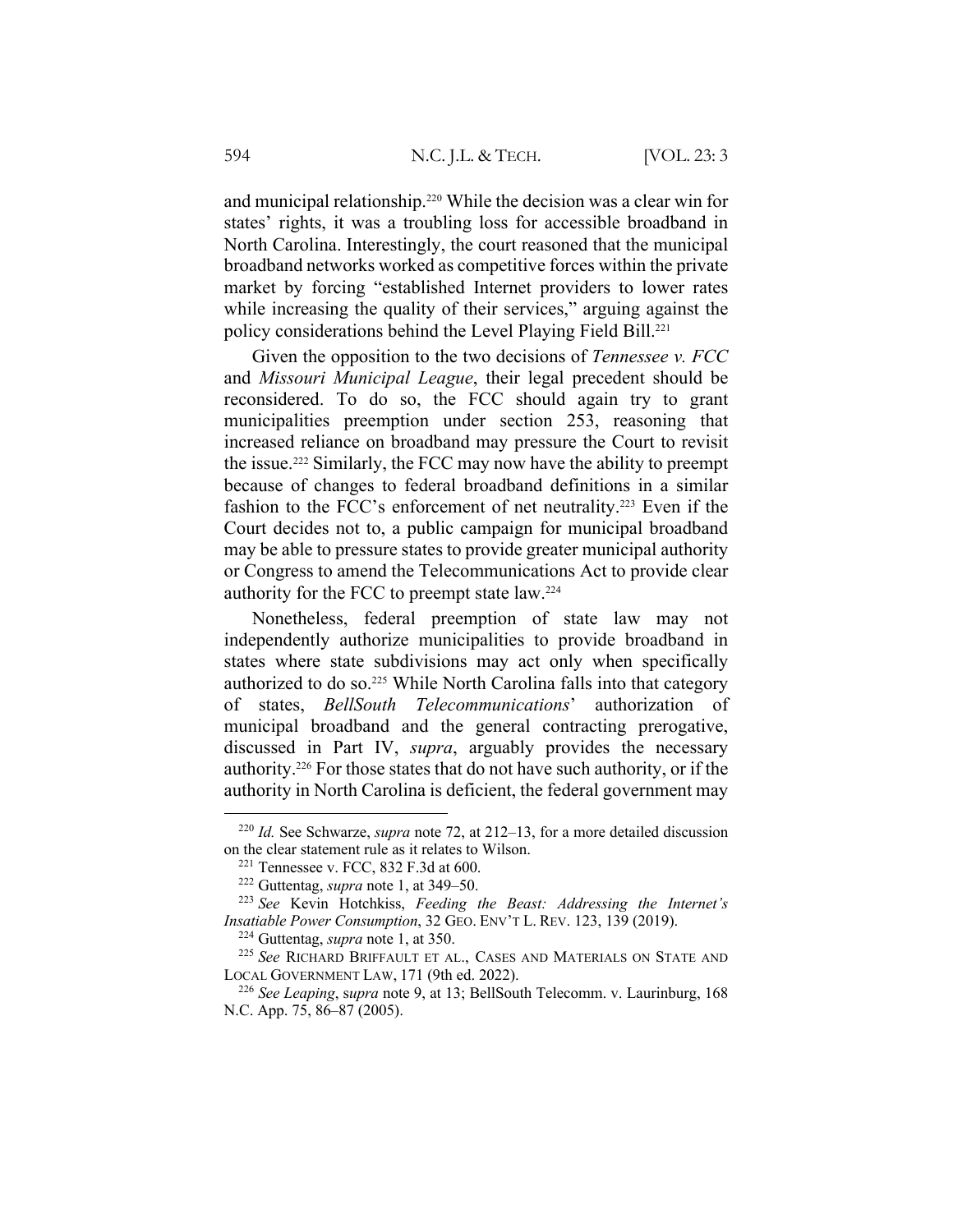be able to authorize municipal authority.<sup>227</sup> The Supreme Court has never explicitly addressed this issue, but the Court has implicitly allowed such authorization in other instances.228 In *Lawrence County v. Lead-Deadwood School District*, <sup>229</sup> the issue was whether the Payment in Lieu of Taxes Act, which compensated local governments for their losses of revenue due to tax-immune federal land within their jurisdictions and allowed the payments to be used "for any governmental purpose," preempted a South Dakota law that 60% of all federal payments must be used on school districts.230 The Court reasoned that Congress was concerned with both compensating local governments with adequate amounts of money and ensuring municipalities have the flexibility to spend the money as they want, finding that the state law impeded the operation of the federal law.231

Thus, federal preemption of restrictive state laws could be an alternative path to repeal of the Level Playing Field Bill. Particularly, the IIJA's directive to include public-private partnerships and the increased demand for broadband may provide the necessary prerogative to the Telecommunications Act that it failed to possess independently. Working together, the FCC and NTIA could provide greater access to broadband by preempting restrictive state prohibitions on municipal authority.

### **VI. CONCLUSION**

After Franklin Delano Roosevelt campaigned for the presidency on public power, he created the Tennessee Valley Authority to supply affordable electricity to rural areas.<sup>232</sup> Like public power, high-speed broadband today is unquestionably an indispensable asset for communities to thrive, or even survive.<sup>233</sup> According to the

<sup>227</sup> *See* BRIFFAULT, *supra* note 225, at 171–73.

<sup>228</sup> *See* Lawrence Cty. v. Lead-Deadwood Sch. Dist., 469 U.S. 256, 258 (1985).

<sup>229</sup> *Id.*

<sup>230</sup> *Id.* at 256.

<sup>231</sup> *Id.* at 263.

<sup>232</sup> Guttentag, *supra* note 1, at 315.

<sup>233</sup> *Leaping*, s*upra* note 9, at 13; *see also* Guttentag, *supra* note 1, at 315 (explaining that today, more than 2,000 communities in the United States provide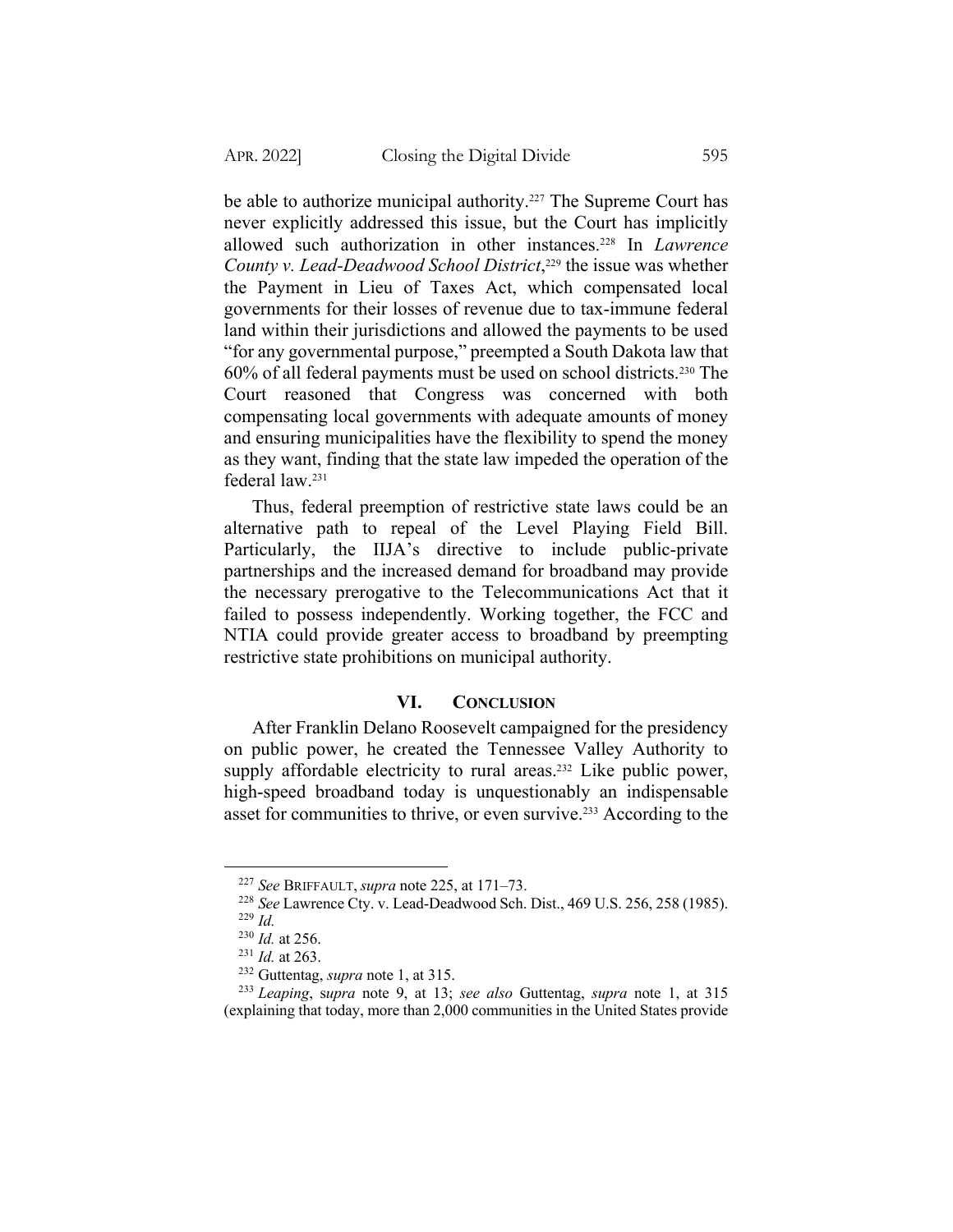Pew Research Center, 70% of Americans are in favor of municipal broadband, with little difference with respect to political party affiliation.234 With 27% of North Carolina households lacking broadband, North Carolina faces a significant obstruction to individual and community success that must be addressed.<sup>235</sup>

The private incentives to deploy universal broadband are low compared to the immense social benefits that it can offer, obliging government to close the gap between private incentives and social benefits.236 To close that gap, North Carolina earmarked ARPA funds, and the federal government appropriated IIJA funds, enabling various costly solutions to address the geographic and affordability issues. Beyond capital, North Carolina is leading the way in many important endeavors to close the digital divide, including instituting a state broadband office and investing in new technologies like satellite broadband. However, those endeavors are all ill-fated if the State continues to constrain municipalities in how to best use funding to address broadband accessibility, forcing them to utilize the allocated funds inefficiently.237 Eight years after lawmakers suggested that government should not compete with the private sector by passing the Level Playing Field Bill, broadband has yet to become accessible in many parts of North Carolina.<sup>238</sup> Representative Josh Dobson, one of the main sponsors of the FIBER NC Act, underscored the problem: "Folks, what we're doing is not working. Government is failing, the private sector is failing rural areas of this state. That's just a fact."239

their own electricity, including cities like Seattle, San Antonio, and Los Angeles, which results in one in four Americans utilizing government services for power).

<sup>234</sup> *Leaping*, s*upra* note 9, at 20.

<sup>235</sup> *See Digital Divide*, *supra* note 3.

<sup>236</sup> Beard et al., *supra* note 122, at 10.

<sup>237</sup> *See* John Cassidy et al., CLOSING THE DIGITAL DIVIDE, DELOITTE (Dec. 1, 2021), https://www2.deloitte.com/us/en/insights/industry/public-sector/state-broadbandaccess-digital-divide.html [https://perma.cc/7BRE-HX9M].

<sup>238</sup> *See* Laura Leslie, *Plan to Allow Municipal Broadband Systems in Rural NC Clears First Hurdle*, WRAL (Aug. 7, 2019), https://www.wral.com/plan-toallow-municipal-broadband-systems-in-rural-nc-clears-first-hurdle/18555959/ [https://perma.cc/WM78-9A65].

<sup>239</sup> *Id.*